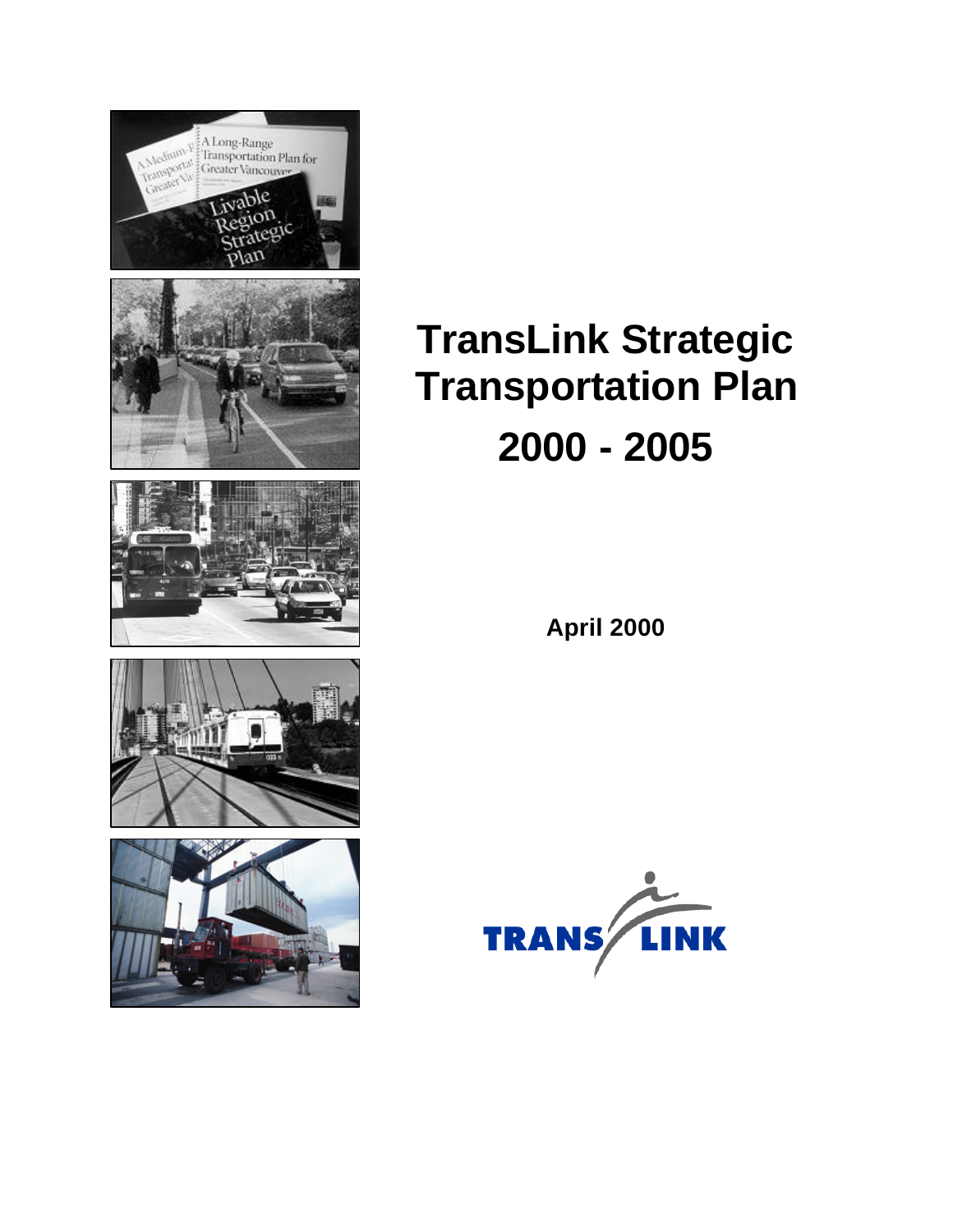#### TABLE OF CONTENTS

| 1.1        |        |  |
|------------|--------|--|
| 1.2        |        |  |
|            |        |  |
|            |        |  |
| 2.1<br>2.2 |        |  |
|            |        |  |
|            |        |  |
|            |        |  |
| 4.1        |        |  |
| 4.2        |        |  |
| 4.2.1      |        |  |
| 4.2.2      |        |  |
| 4.2.3      |        |  |
| 4.2.4      |        |  |
| 4.2.5      |        |  |
| 4.2.6      |        |  |
| 4.2.7      |        |  |
| 4.2.8      |        |  |
| 4.2.9      |        |  |
| 4.3        |        |  |
| 4.3.1      |        |  |
| 4.3.2      |        |  |
| 4.3.3      |        |  |
| 4.3.4      |        |  |
| 4.3.5      |        |  |
| 4.3.6      |        |  |
| 4.3.7      |        |  |
| 4.3.8      |        |  |
| 4.4        |        |  |
| 4.4.1      |        |  |
| 4.4.2      |        |  |
| 4.4.3      |        |  |
| 4.4.4      |        |  |
| 4.4.5      |        |  |
| 4.4.6      |        |  |
| 4.4.7      |        |  |
| 4.4.8      |        |  |
| 4.4.9      |        |  |
|            | 4.4.10 |  |
| 4.4.11     |        |  |
| 4.5        |        |  |
| 4.5.1      |        |  |
| 4.5.2      |        |  |
| 4.5.3      |        |  |
| 4.5.4      |        |  |
| 4.5.5      |        |  |
|            |        |  |
| 5.1        |        |  |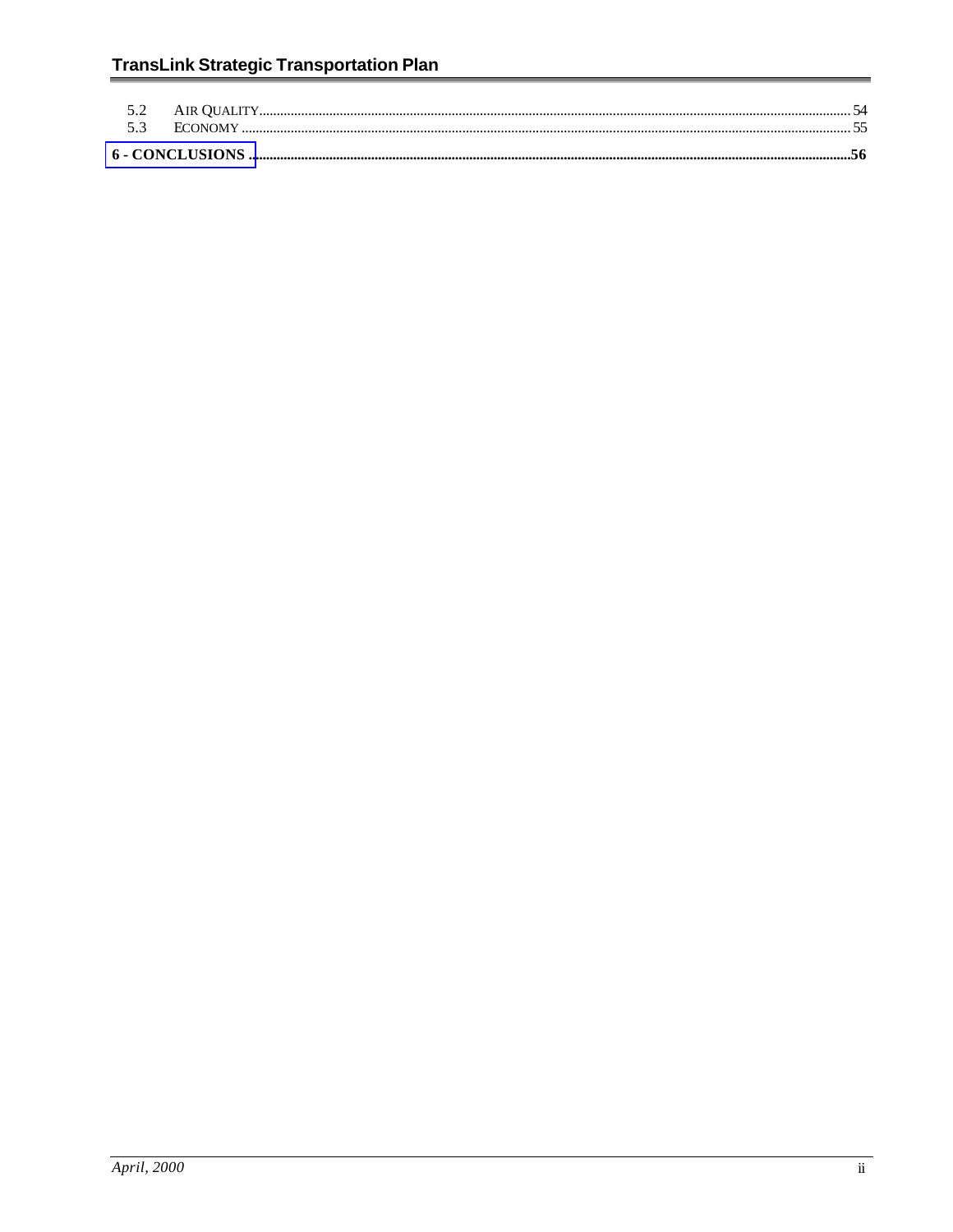### **Executive Summary**

<span id="page-3-0"></span>This final version of the Strategic Transportation Plan is an updated version of the Draft Plan dated January 12, 2000. The revisions were based on the results of the public and stakeholder consultation conducted from January to March 2000. Details of the results of the consultation process, opinion surveys and agency and stakeholder feedback are described in a separate appendix document.

The Strategic Transportation Plan sets out the actions TransLink will take to respond to transportation needs in the region and support the Livable Region Strategic Plan for the next three to five years. It is an interim plan. Its strategies are those of the Livable Region Strategic Plan and Transport 2021, pending a coordinated review of long range strategies by TransLink and the Greater Vancouver Regional District in 2001. The Plan is substantive, proposing significantly increased expenditures for transit and selective development of roads in the region. Equally important, the Plan establishes a management program which will address transportation demand management, support alternatives to single occupant auto travel, establish road use priorities, apply technology to transportation, and emphasize goods movement, cycling, walking, safety and security, and marketing. The Plan calls for measuring achievement through an annual report to the TransLink Board and the public that will measure TransLink's achievement.

By many standards, our region is already relatively successful. We have achieved a land use form and level of transit use that would be the envy of many American and some Canadian cities. The proportion of trips made by the automobile has not increased in recent years. Transit services have improved and the SkyTrain system is now being expanded. Our town centres are beginning to provide the services required to become complete communities. Much residential development has been concentrated around Vancouver's urban core and the town centres. Vancouver is consistently rated one of the most livable cities in the world.

However, there are many challenges that this transportation plan must address. These will also need to be addressed in TransLink's longer range transportation plan and the review and update to the Livable Region Strategic Plan, which will be developed in concert in the next two years. Growth concentration objectives are not being fully achieved. Increasingly, employment growth is dispersing across the region. Transit supply is below plan needs, and the goal of a transit market share of 17% of rush hour travel by 2006 is not being achieved. Similarly, targets for other non-automobile travel (i.e. cycling, walking and carpool/vanpool) are not being achieved. Objectives for transportation demand management and trip reduction are not being met. Overall system management is fragmented across jurisdictional boundaries and less than comprehensive.

We need an effective management strategy to make the best use of our road and transit system, to manage transportation demand, and to provide transportation choice. We need to advance the development of rapid transit systems, and provide more and more varied transit services that will attract users and serve their needs. We need to better promote walking and cycling as low-cost and lowimpact modes of travel. We need to address the needs of industry for the efficient movement of goods, and to make some provision for the continuing growth in automobile traffic, and this means key improvements to our road system. Partnership with other agencies – municipalities, the Greater Vancouver Regional District, the Province, and the private sector will be required to make these achievements possible.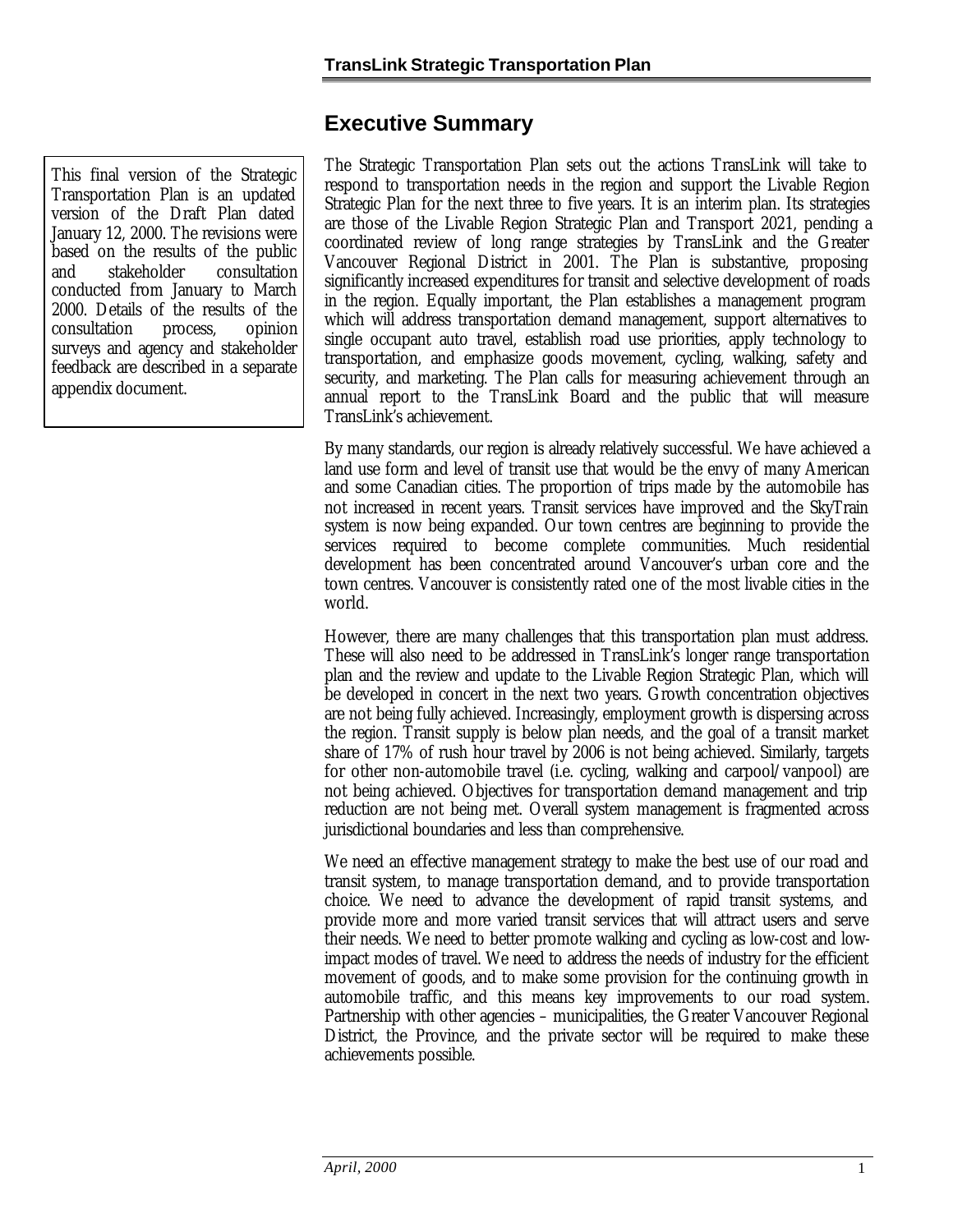To pursue these objectives, the Strategic Transportation Plan will:

- Increase transit use by up to 29% by 2005
- Slow the growth of traffic congestion
- Provide a well-maintained and financed major road network
- Support more efficient goods movement
- Pursue new road facilities including the South Fraser Perimeter Road and a new bridge to replace the Albion Ferry
- Provide more frequent and less crowded transit services through an increase in the bus fleet of approximately 48%
- Offer a much more responsive and flexible bus service by providing a broader range of bus services, including more "B-Line" services, connections between town centres, and community shuttles
- Increase handyDART service by 25%
- Expand SkyTrain capacity
- Provide more choices for carpooling, vanpooling and other alternatives
- Provide new cycling facilities and a gradual increase in cycling
- Adopt new technologies to improve transportation services and operations
- Ensure better monitoring of the performance of the transportation system
- Maintain ongoing public consultation in the implementation of these changes

Overall, the Plan is forecast to increase transit ridership from 127 million in 1999 to between 153 million and 164 million passengers in 2005, depending on the impact of the proposed fare changes. This represents an increase in transit ridership of up to 29%, resulting in a transit market share of up to 12.5% of regional travel compared to 11% today. If the proposed transportation demand management and transit priority measures are implemented, transit ridership can be expected to be higher.

The additional services and capital programs set out in the Strategic Transportation Plan will increase TransLink's annual costs from \$506.7 million in 1999 (scaled to twelve months) to \$814.4 million in 2005.

The Plan will be financed through existing and new sources of revenue: a transit fare increase averaging 25 cents on a one zone fare and similar proportional increases in other fares in 2000 and again in 2003; an automobile levy averaging \$75 per vehicle increasing annually by 5%, beginning in October 2001; and an additional charge of 14% to fees paid for off-street commercial parking starting in 2005. Prior to the increased parking tax, a regional parking strategy will be developed in consultation with municipalities and stakeholders. The mechanism by which the automobile levy will be structured will be determined during 2000 and will consider alternatives to a flat charge such as relating the charge to parameters such as vehicle use or pollution. The increase in transit fares will improve cost recovery, and the auto levy and parking charge represent initial steps toward transportation pricing. TransLink's mandate means that these revenue sources will be devoted exclusively to transportation services and facilities.

Maintaining the quality of life in our region requires action. This Strategic Transportation Plan makes a clear choice to implement the programs and invest in the changes required to minimize the growth in automobile traffic and preserve the quality of life in our region.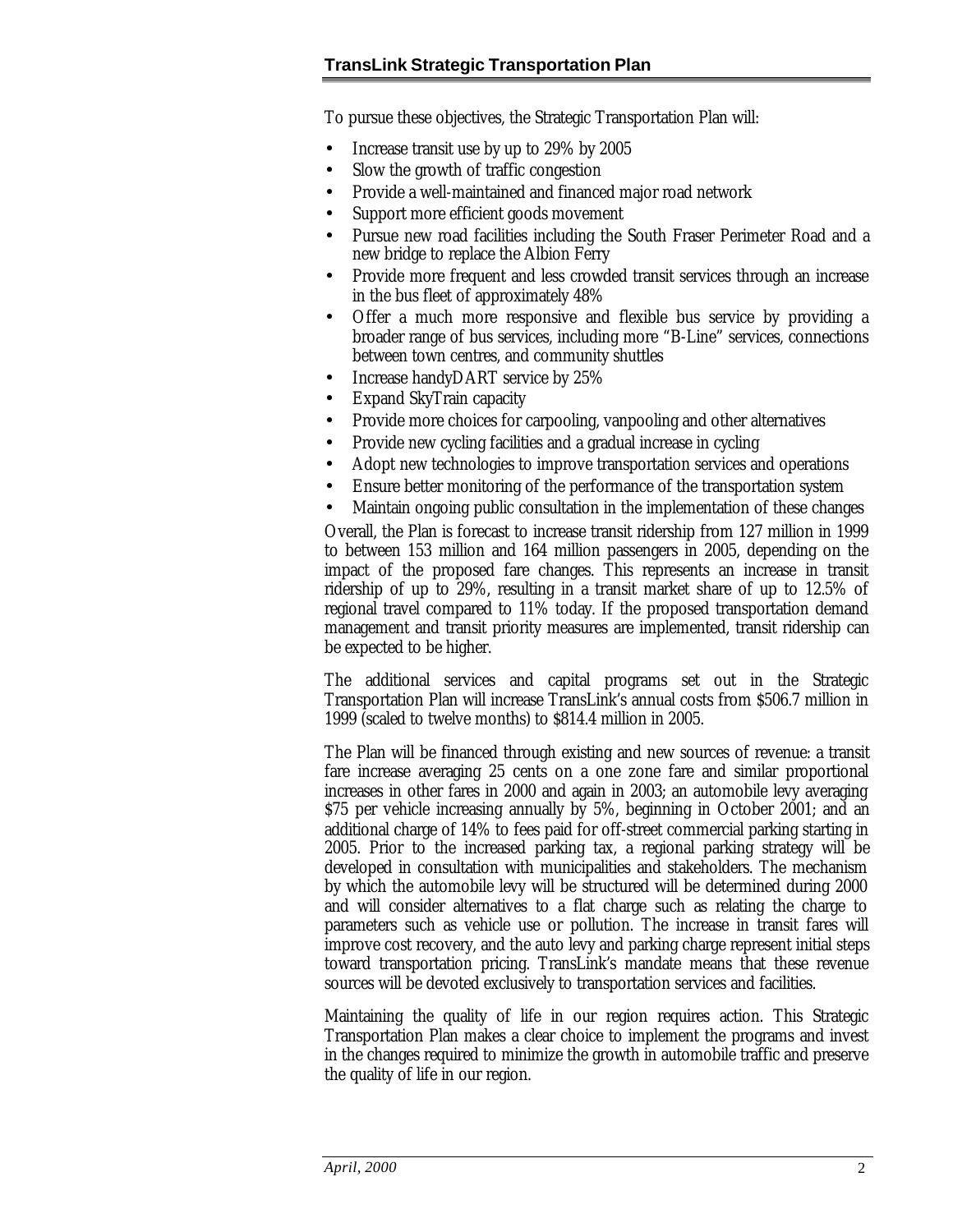### <span id="page-5-0"></span>**1 - Introduction**

#### **1.1 Overview**

The Strategic Transportation Plan is TransLink's blueprint for the next three to five years. It is an interim plan. It does not revisit long term goals and strategies, but rather adopts the goals and strategies of the Livable Region Strategic Plan and Transport 2021. The "mid-point" transportation supply and funding scenario used as the basis for discussions to establish TransLink provided further guidance. A longer term strategic transportation plan review, conducted in concert with the Greater Vancouver Regional District's review of the Livable Region Strategic Plan, will undertake a full review of these directions.

Our region is relatively successful, but many challenges remain. This Plan sets out how TransLink and the regional transportation system play their part in supporting the current vision and goals of the GVRD's Livable Region Strategic Plan. Investment in transit, maintenance and upgrading of major roads, and selective expansion in road capacity provide the infrastructure, but TransLink's management of the transportation system and the services it provides must be successful for us to achieve these goals.

Population growth will mean travel growth. The dispersal of employment and the failure to meet regional objectives for the location of new residential development will increase travel demand. Successful management of the transportation system requires coherent programs across components of the transportation system and across jurisdictions. It also requires effective management of programs to support alternative travel modes and manage transportation demand. Failure to provide alternatives, to manage transportation demand successfully and to manage the road system to make travel by transit convenient and fast, may make planned investment in transit services uneconomic and ineffective.

### **1.2 This Document**

This document is structured in six main parts.

Following Section 1- Introduction, Section 2 – 'Our Region', provides the broad context for the plan, including a discussion of the role of TransLink in supporting the GVRD's Livable Region Strategic Plan.

Section 3 –'Where We Are Today', outlines where the region is today in terms of how we travel around the region and the progress which has been made in meeting the vision of the Livable Region Strategic Plan.

Section 4 – 'The Strategic Transportation Plan' presents the five main components of the overall strategy: the vision and objectives; the transit plan; the roads and infrastructure plan; the management strategy; and the financial plan.

The vision and objectives set out the key directions for the Plan. The transit plan sets out the program for expanding and improving the transit system. The roads and infrastructure plan sets out the policies for maintenance of the roads system and the capital expenditure program to improve the road network and provide supporting facilities for the transit system and cycling. The management strategy deals with strategies to manage transportation demand, to manage TransLink's services, to finance and price the transportation system in a manner which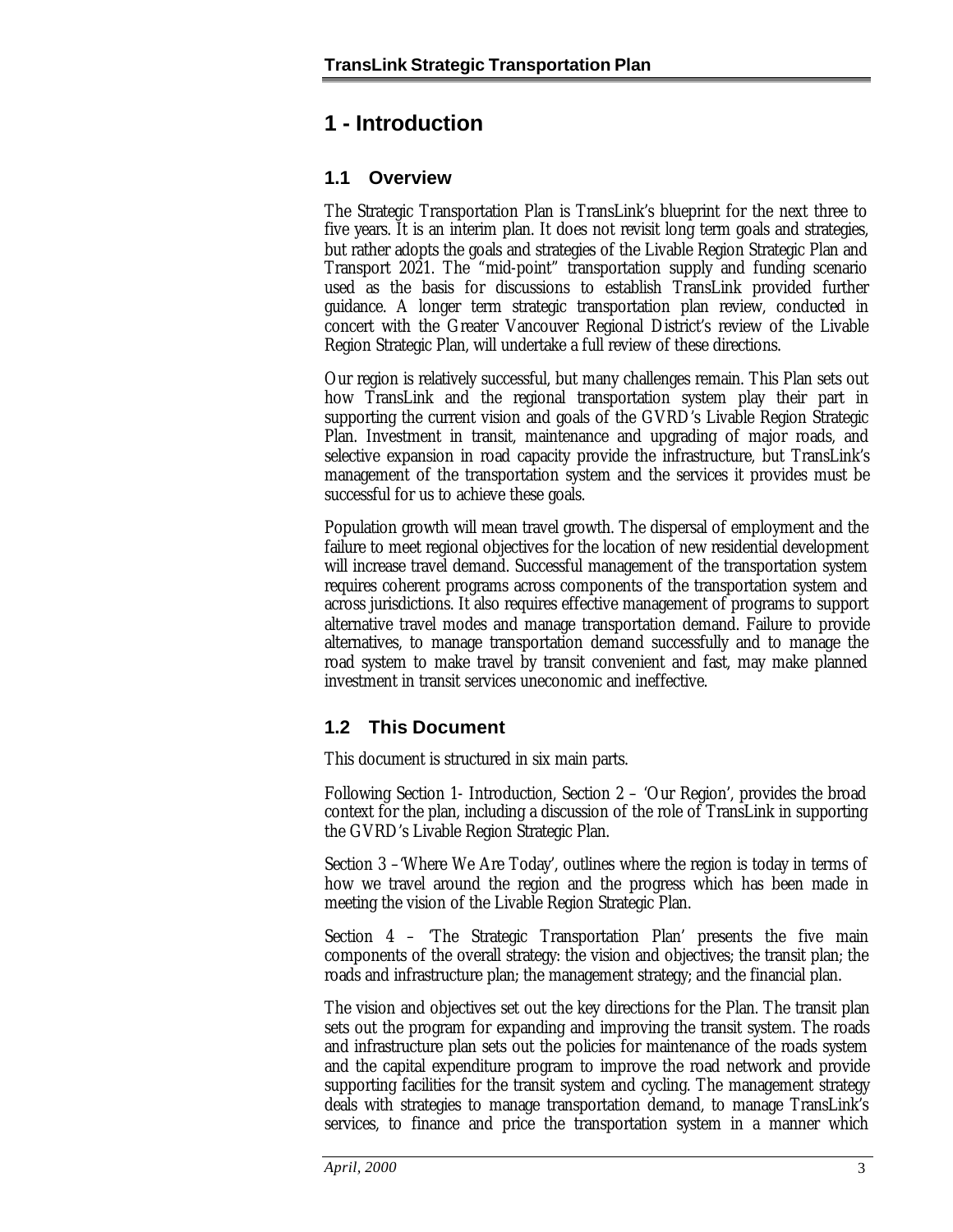supports desired transportation choices, and to track the progress of implementation. The management strategy also outlines some of the key partnerships and interdependencies that are critical to allow TransLink to support the region's vision to the fullest extent. The financial plan provides a projection of the costs of the plan components, including TransLink administration, and presents a financial plan to fund the implementation of the strategic plan.

Finally, Section 5 – 'Support for Regional Objectives' summarizes how the Plan supports the Livable Region Strategic Plan and other regional goals for air quality and economic development and Section 6 – 'Conclusions' provides some closing comments.

A separate appendix to the Strategic Transportation Plan provides information regarding the following:

- Livable Region Strategic Plan transportation choice policies;
- Transport 2021 policies;
- A review of the current situation relative to key objectives;
- Information on commuting patterns by sub-region for the journey to work;
- A summary of the technical development of the plan;
- Additional financial information; and
- Results of public consultation.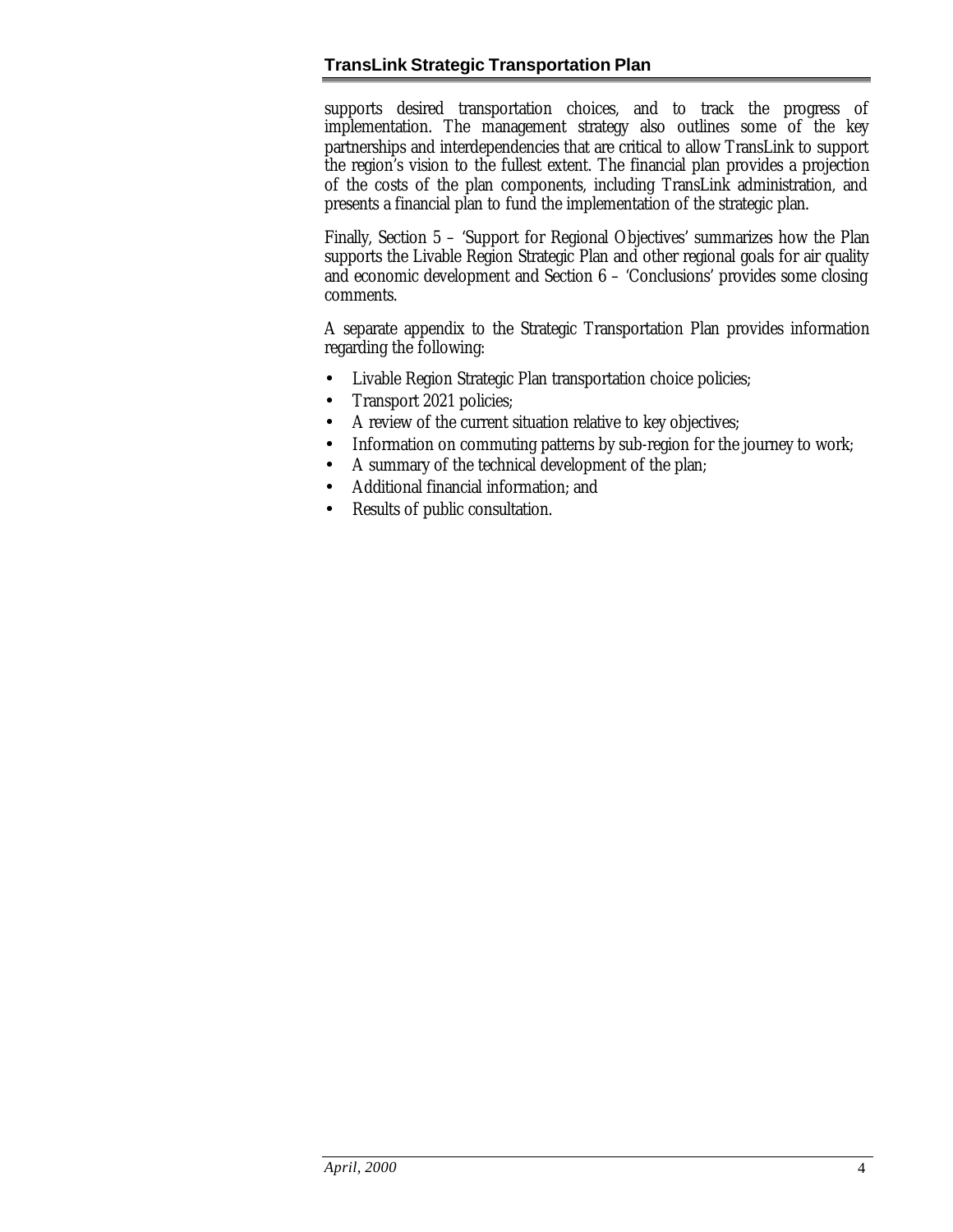### <span id="page-7-0"></span>**2 - Our Region**

*"Greater Vancouver can become the first urban region in the world to combine in one place the things to which humanity aspires on a global basis: a place where human activities enhance rather than degrade the natural environment, where the quality of the built environment approaches that of the natural setting, where the diversity of origins and religions is a source of social strength rather than strife, where people control the destiny of their community, and where the basics of food, clothing, shelter, security and useful activity are accessible to all."* Creating Our Future, Greater Vancouver Regional District, 1990

Today, two million people call this region home. Over the next few decades, the population of the region is projected to grow by an amount equal to the number of people now living in the cities of Vancouver, Burnaby, Richmond, Surrey, North Vancouver, West Vancouver and New Westminster. That's more than a million new residents, and their arrival in our region will challenge this vision. Where will they live, work, play, go to school? How will they get to work, shops, the theatre, the beach? Will their travel reduce air quality? Will farmland still exist here?

To address these issues and to ensure this region's livability in coming decades, the Greater Vancouver Regional District and its member municipalities, in consultation with the public, crafted a comprehensive and far-reaching vision called Creating Our Future. The goal of Creating Our Future was to establish region-wide co-operation for managing growth and protecting the environment, in partnership with member municipalities and other governments.

#### **2.1 Livable Region Strategic Plan**

To get from vision to reality, the Greater Vancouver Regional District and member municipalities developed the Livable Region Strategic Plan with input from the public. The Livable Region Strategic Plan, which was adopted by the GVRD Board in January 1996, sets out four key strategies:

#### **1) Protecting the Green Zone**

Keep two-thirds of the region's total land as green space by protecting farmland, parkland, watersheds and ecologically sensitive areas. The Green Zone also helps establish a long-term boundary for urban growth.

#### **2) Building Complete Communities**

Increase focus on regional and municipal town centres by providing people with more opportunities to work, shop and access services close to where they live.

#### **3) Achieving a Compact Metropolitan Area**

Reduce sprawl by increasing population density in the established urban area.

#### **4) Increasing Transportation Choices**

Reduce dependency on single occupant vehicles by creating more efficient public transit and encouraging alternatives like walking, cycling and carpooling.

These strategies work together and depend on each other to achieve the goal of a livable region.

The Strategic Transportation Plan Appendix, which is available under separate cover, lists the Transportation Choice Policies for the Livable Region Strategic Plan.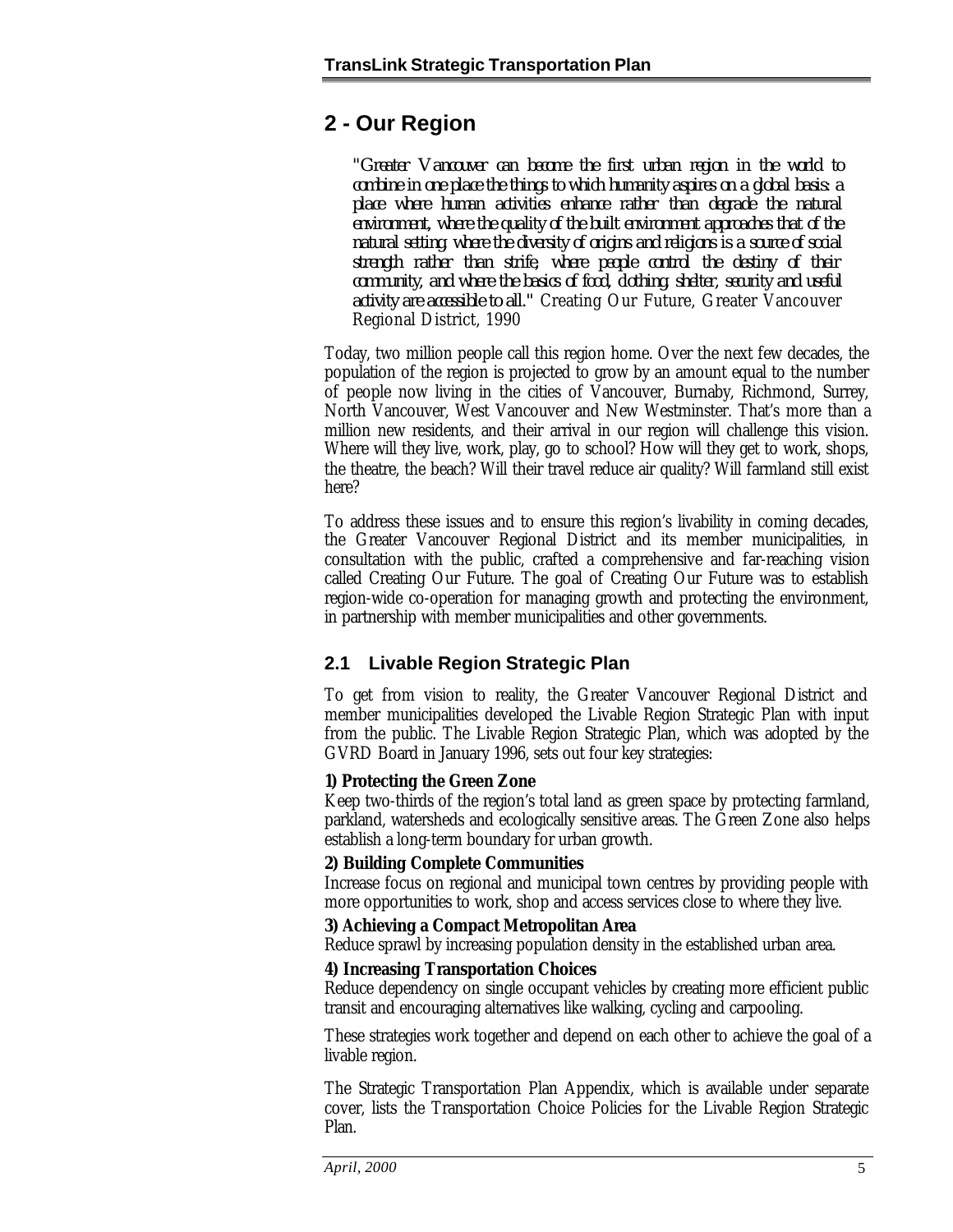

The specific strategy for increasing transportation choice comes from the 1993 Transport 2021 Long Range Transportation Plan, which was approved by the GVRD in June 1994. The specific policies of Transport 2021 are listed in the Strategic Transportation Plan Appendix document. Transport 2021 includes three related strategies:

- 1. Manage land use to reduce the need for new transportation facilities and increase the viability of alternatives to the private auto.
- 2. Manage transportation demand to provide incentives and disincentives to change travel choices to reduce auto use.
- 3. Manage transportation supply by providing road and transit facilities and services in a manner that supports and complements the land use and demand management strategies.

These strategies are interdependent. The transportation system must support a compact metropolitan area and help shape the growth of regional town centres. A successful compact metropolitan area and successful town centres will help make the provision of high quality transit services possible, and will support transportation choices like walking, cycling, and carpools. Protection of the green zone will support the compact metropolitan area.

There are many key decision-making bodies that determine the future of our region – municipalities, the Greater Vancouver Regional District, and the Province. Through planning, zoning, and capital investments in public facilities, these agencies will determine the success of our region. Careful management and strong partnerships will be necessary to ensure our joint success.

#### **2.2 The Role of TransLink**

TransLink, a regional transportation authority established in the Greater Vancouver Transportation Authority Act, is responsible for providing a regional transportation system that:

> *(a) moves people and goods, and (b) supports (i) the regional growth strategy, and (ii) the air quality objectives and economic development of the transportation service region.*

(Source: Greater Vancouver Transportation Authority Act, 1998)

The Greater Vancouver Transportation Authority Act mandates partnerships. TransLink and the Greater Vancouver Regional District must work together to establish a mutually agreeable strategic transportation plan and growth management strategy. TransLink must work with the municipalities in the development of the major road network. TransLink must consult broadly with interested agencies and the public in the development of its strategic and service plans, and its strategic plan must support the Livable Region Strategic Plan and regional air quality objectives.

TransLink's direct responsibilities include the Major Road Network (shared with municipalities) and the regional transit system (Coast Mountain Bus Company, SeaBus, SkyTrain, handyDART, West Vancouver Municipal Transit, Bowen Island Community Transit and West Coast Express). TransLink also manages the trip reduction service, transportation demand management, cycling and AirCare programs. New taxation powers and funding sources set out in the GVTA legislation will facilitate the funding of transportation improvements.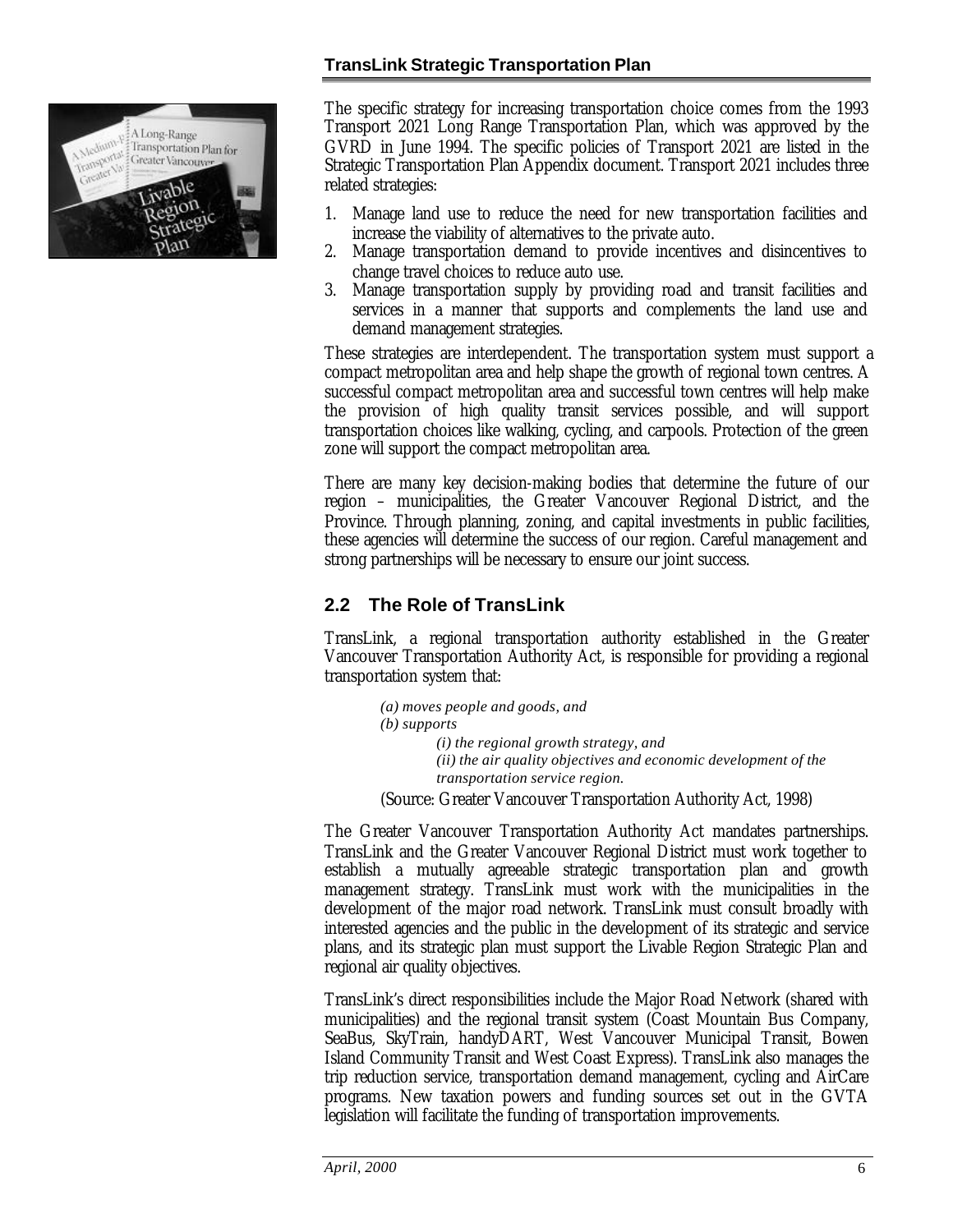Subsidiaries and contractors carry out TransLink's operational responsibilities. TransLink is a transportation planning and funding agency that will provide comprehensive management of the transportation system, and will work closely with other governments and user groups in this process.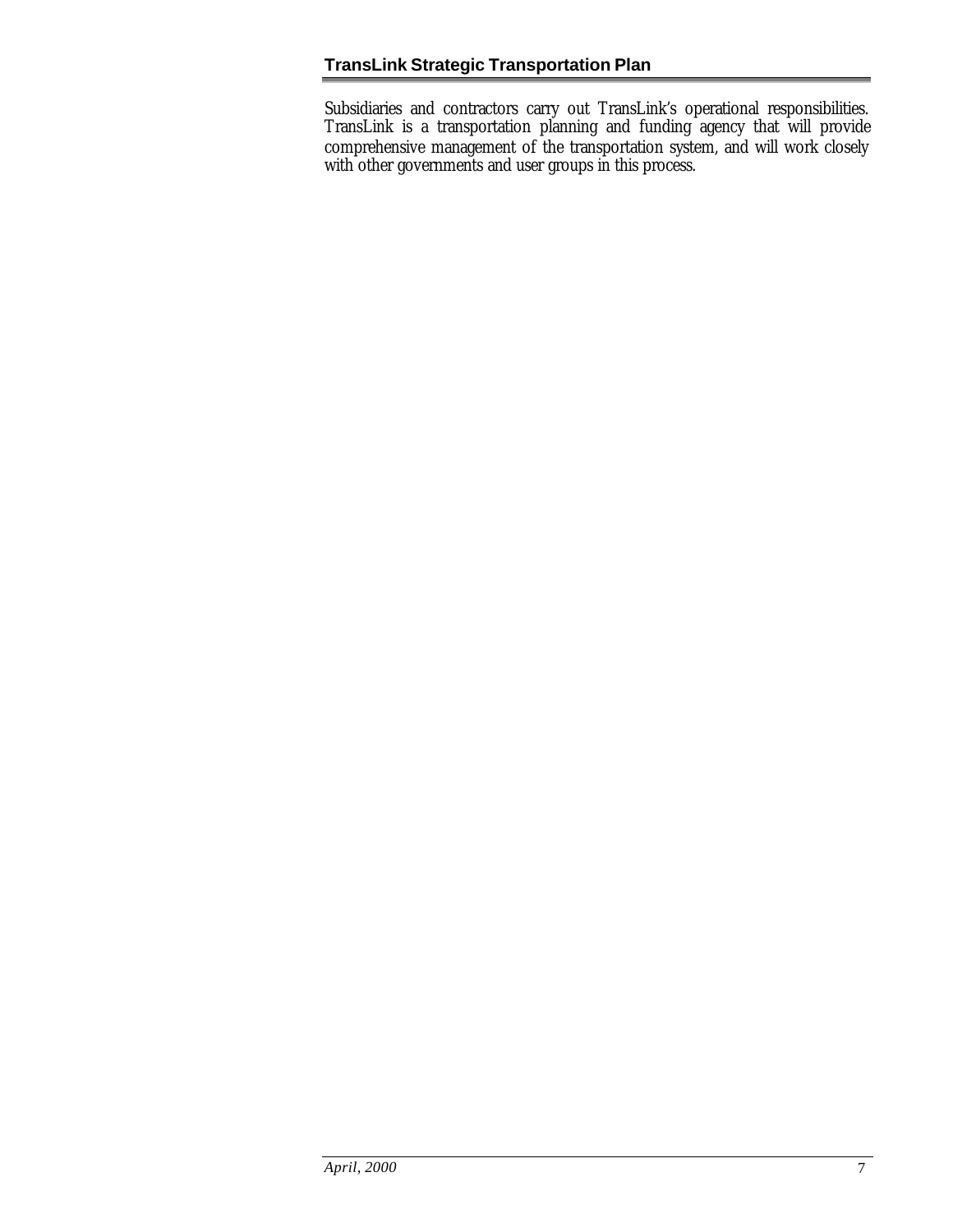## **3 - Where We Are Today**

<span id="page-10-0"></span>

|                                                | Greater Vancouver is a relatively successful region, but faces many challenges in<br>future. Car ownership increases proportional to population growth, yet targets for<br>the development of the transportation system, transportation demand<br>management, and alternative transportation services are not being met. Without<br>well-planned land use, an effective transportation system, and transportation<br>demand management, continued growth in traffic can only mean increased traffic<br>congestion, travel delays for commercial goods movement and auto drivers, and<br>increased air pollution. |
|------------------------------------------------|------------------------------------------------------------------------------------------------------------------------------------------------------------------------------------------------------------------------------------------------------------------------------------------------------------------------------------------------------------------------------------------------------------------------------------------------------------------------------------------------------------------------------------------------------------------------------------------------------------------|
| <b>Transportation Patterns</b>                 | If present trends continue, by 2005, the region's population will be making an<br>additional 500,000 to 600,000 trips per day. If the transportation mode shares<br>remain the same, about 77% of the trips will be made by car, 10% by public<br>transit and 13% by walking/cycling.                                                                                                                                                                                                                                                                                                                            |
|                                                | By 2006, Transport 2021 calls for 70% of trips to be made by car, 17% by<br>public transit, and 13% of trips by walking or cycling.                                                                                                                                                                                                                                                                                                                                                                                                                                                                              |
| <b>Growth and Transport Choice</b>             | The more people are clustered in an area, the easier it is to provide a cost-<br>effective transit system, and the more likely it is that modes of travel like bicycling<br>and walking will be feasible and convenient. In the past few years, approximately<br>63-65% of all new population growth in the GVRD has been located in the<br>Growth Concentration Area (Vancouver, Burnaby, New Westminister, Port<br>Moody, Port Coquitlam, Coquitlam, North Surrey and North Delta).                                                                                                                            |
|                                                | The target for the Livable Region Strategic Plan is for 70% of all population<br>growth to be within the Growth Concentration Area.                                                                                                                                                                                                                                                                                                                                                                                                                                                                              |
| <b>Employment and</b><br><b>Transportation</b> | Overall, the concentration of jobs in downtown and the regional town centres<br>was reduced from 44% to 37% between 1981 and 1996. The growth of office<br>parks is a good example of the dispersal problem. This form of development is<br>difficult to serve efficiently by transit and is largely car dependent, requiring<br>workers to drive to work.                                                                                                                                                                                                                                                       |
|                                                | One of the key strategies in the Livable Region Strategic Plan is the<br>development of town centres to provide employment, shopping, and recreation<br>opportunities near where people live. To the extent that employment is<br>dispersed, these opportunities are lost, and transportation problems are<br>worsened.                                                                                                                                                                                                                                                                                          |
| <b>Congestion and Transit</b>                  | Increased congestion is hampering transit operations and delaying automobile<br>traffic. Compared to many other metropolitan areas in North America, relatively<br>little priority is given to the movement of buses on the region's roads. Bus speeds<br>have decreased by around 7% in the last decade. This makes the service less<br>attractive and much more expensive to provide.                                                                                                                                                                                                                          |
|                                                | Transport 2021 advocated re-allocating roadway capacity to buses in order to<br>maximize people-carrying capacity and make better use of investments.                                                                                                                                                                                                                                                                                                                                                                                                                                                            |
| <b>Goods Movement</b>                          | Congestion is also affecting goods movement. A 1996 study of freight<br>transportation reported that highways and roads leading to gateway facilities (e.g.<br>Vancouver International Airport, Port of Vancouver) are operating in congested<br>or near-congested conditions. Local businesses report that goods movement costs<br>are increasing significantly.                                                                                                                                                                                                                                                |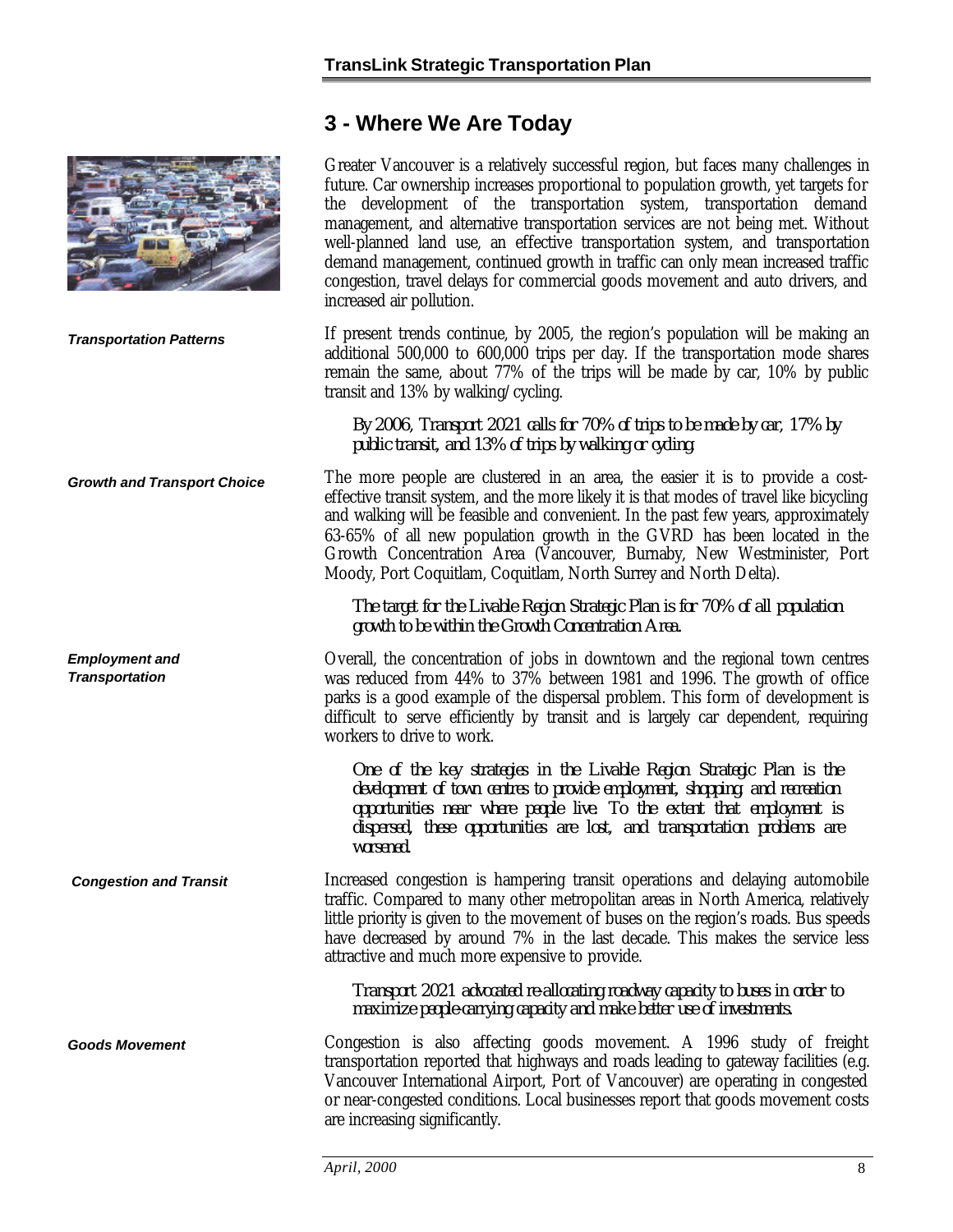*Rapid Transit*

*Bus System*

*Transportation Demand*

*Walking and Cycling*

*Major Road Network*

*Air Quality Management*

*Management*

*A significant direction in Transport 2021 was to move goods effectively, efficiently, safely and reliably. Since Transport 2021 was completed, there has not been an explicit focus on goods movement.*

The Province has recently undertaken extension of the SkyTrain system from New Westminster to Vancouver Community College in the Lougheed corridor. This line is part of two lines identified in Transport 2021, but completes neither. An initial agreement has been reached on extending the line to Coquitlam, but the final agreement has not been ratified.

> *Transport 2021 called for the completion of three rapid transit lines by 2006, including the New Westminster to Coquitlam line, the Central Broadway to Lougheed line, and the Richmond line.*

Some improvements have been made in the bus system over recent years, including an increase in the bus fleet from 1,024 in 1997 to 1,109 in 1999, and the introduction of new services, including the highly successful Broadway B-Line. The reliability of bus service has also increased in the past two years.

*Transport 2021 proposed an almost doubling of the bus system (from 1,109 buses in 1999 to 1,900 by 2006), a much greater diversity of the types of transit services, including local community based services and new High Occupancy Vehicle lanes to increase the speed of transit service.*

Limited vanpool and carpool programs are in place in the region, but no demandside management programs (e.g. pricing measures and parking management) to limit single occupancy vehicle use have been implemented.

*Transport 2021 envisaged financial incentives for telecommuting, development of a regional parking strategy, and implementation of tolls in 2000.*

Walking and cycling are important parts of a transportation solution. A third of all work trips are less than 5 kilometres, within a reasonable travel distance by bicycle. The "catchment area" of bus routes can be greatly extended with suitable bus-bike facilities. A portion of the bus fleet is equipped with bike racks, and bike storage is being added at SkyTrain stations. Municipalities are developing bicycle networks. With suitable facilities, programs and services, there is potential to significantly increase the proportion of trips by bicycle.

*Objectives for town centres and growth concentration in the Livable Region Strategy support bicycles and walking as part of a transportation solution.*

The road network is not being expanded and requires improved maintenance. Management and operation of the road system has been fragmented between municipalities and the provincial government. TransLink and the municipalities have jointly defined a Major Road Network, and agreed on funding for maintenance and rehabilitation, and are working toward improved system management.

*The development of region-wide standards and funding for rehabilitation and maintenance of the major road system, and the potential for coordinated system management will lead to improvements in the road system*.

Air quality in the region has improved, but projections based on increased congestion and automobile traffic suggest it will worsen in future. The Regional Air Quality Management Program has a number of components, some transportation-related, to address the problem, and TransLink's AirCare program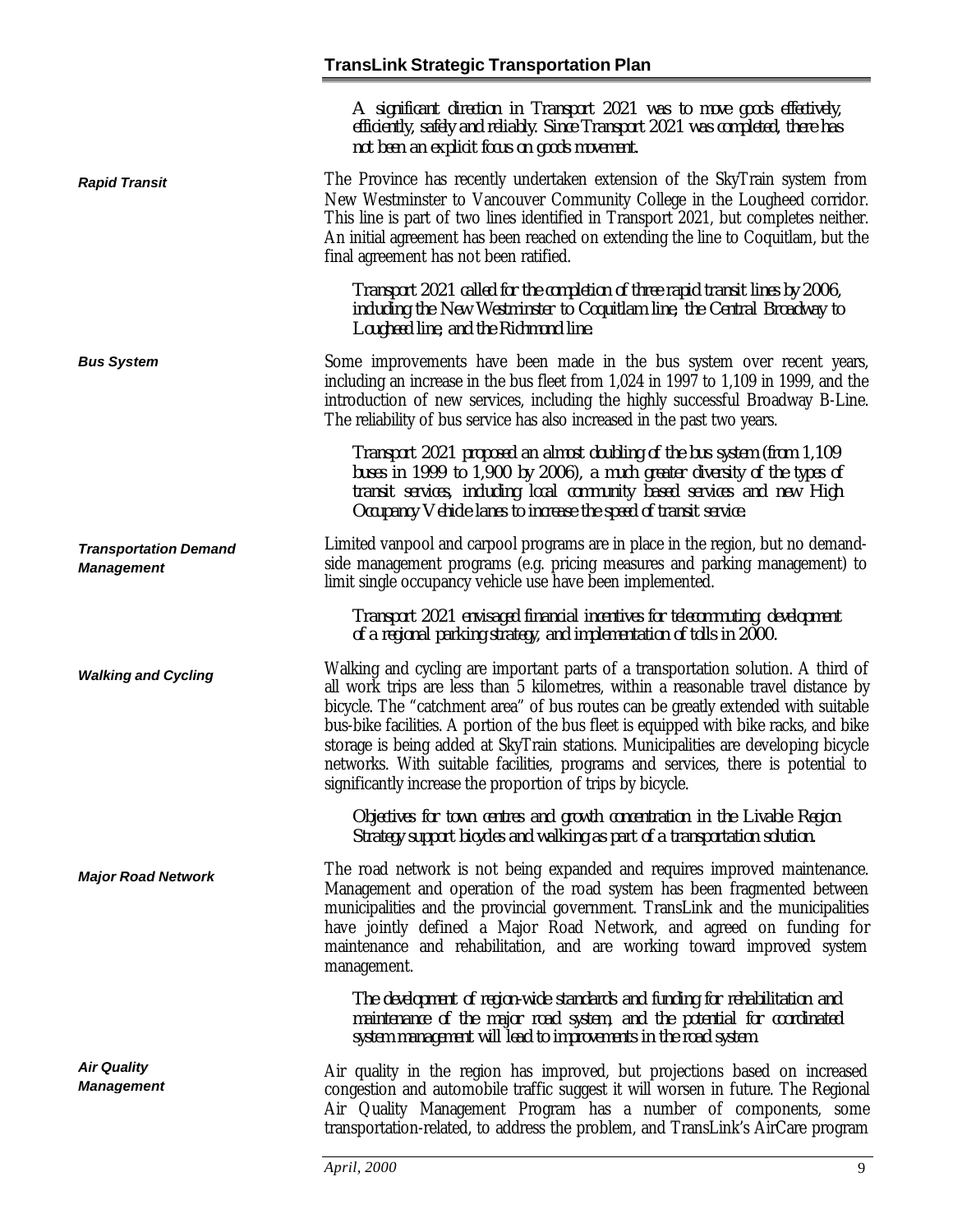will ensure that automobiles operate within standards. Control in the growth of automobile traffic is a key tool to address air quality and the emission of greenhouse gases. Transportation demand management programs are required.

*Transportation demand management programs have not been implemented as called for by Transport 2021.*

The creation of TransLink provides a greater integration of land use and transportation planning and the potential for integrated management of the transportation system. The favourable transportation funding formula, with significant provincial cost sharing and new revenue sources, will support expansion of the transportation system. New revenue sources can be used to introduce a form of transportation pricing, and all revenues are devoted solely to transportation services.

TransLink's Strategic Transportation Plan uses these tools to address the challenges outlined in this section.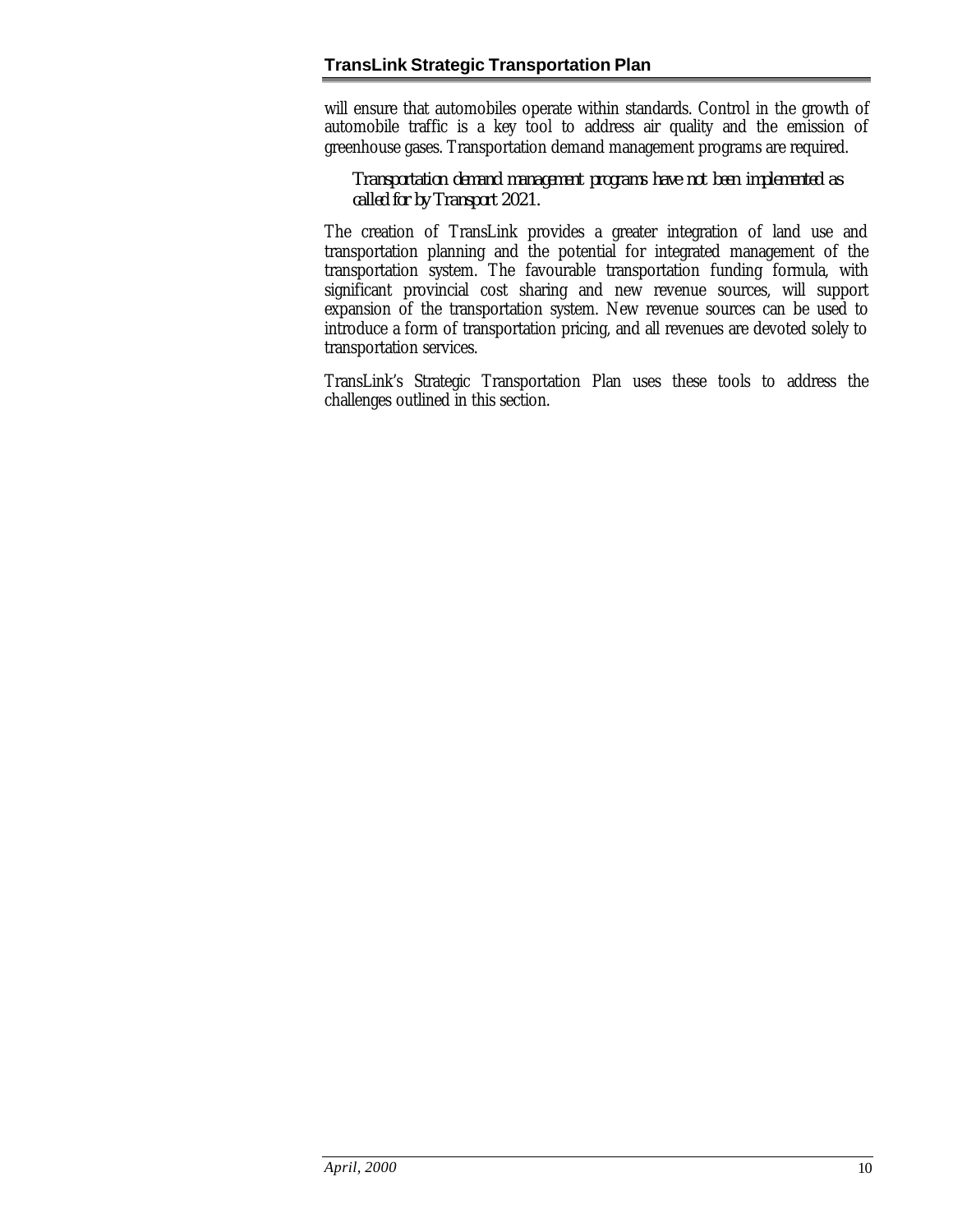### <span id="page-13-0"></span>**4 - The Strategic Transportation Plan**

The development of this Plan was based on both the Livable Region Strategic Plan and Transport 2021 objectives, as well as the "Mid-Point Scenario" that provided the basis for the creation of TransLink. In the fall of 1999, a discussion paper containing three system development and funding scenarios was circulated to the public. These scenarios corresponded roughly to: (i) investment levels in the years preceding the formation of TransLink; (ii) the higher levels of expenditure envisaged in negotiations between the Greater Vancouver Regional District and the Province to establish TransLink; and (iii) still higher investment levels closer to those envisaged in Transport 2021. This paper was circulated widely to technical advisory groups and the public and comments were solicited.

In September of 1999, TransLink conducted a Future Search consultation with a broad range of stakeholder representatives over a two and a half day period. That process produced twelve generally agreed strategies for TransLink to pursue. With the comments from the public consultation on the discussion paper and the Future Search directions, and advice from municipal and Provincial staff, TransLink staff developed and evaluated a number of services and projects against the present base of services and facilities. The relative costs and benefits were assessed and a recommended package of service and facility improvements was developed for the Plan, which respects the results of the Future Search and the public and technical consultation.

The Strategic Transportation Plan is structured in five parts: 4.1 Plan Vision and Objectives, 4.2 the Transit Plan; 4.3 the Roads and Infrastructure Plan; 4.4 the Management Strategy; and 4.5 the Financial Plan. Each of these is outlined below. A fuller description of the development of the services and facilities component of the plan is contained in the TransLink Strategic Plan Appendices.

#### **4.1 Vision and Objectives**

The vision for TransLink's services and strategic plan is *Enhanced Livability through Managed Mobility*. This short statement sets out our direction. Our efforts are directed at supporting the Livable Region Strategic Plan and the livability of our region. Enhanced livability means the ability to reach work and services conveniently and safely, and effective transportation for goods movement to support employment and economic growth. It means meeting customer needs and providing alternatives to the automobile, with the opportunity to walk or bicycle to work for many, to take transit locally and regionally, and to drive when necessary with reasonable congestion levels. It means improved air quality through a transportation system that provides reasonable alternatives to automobile use, and limits the growth in automobile usage. It means a transportation system that minimizes the effect of traffic and goods movement on residential neighbourhoods.

Managed mobility means a management system that addresses all aspects of the transportation system – transportation demand, carpooling and vanpooling, cycling, and walking, priorities for road use, cost-effective management of the transit system, and the use of current technology in operating and managing the transportation system. It means parking strategies and pricing transportation to limit the growth in automobile use. It means management in partnership with

*The Vision*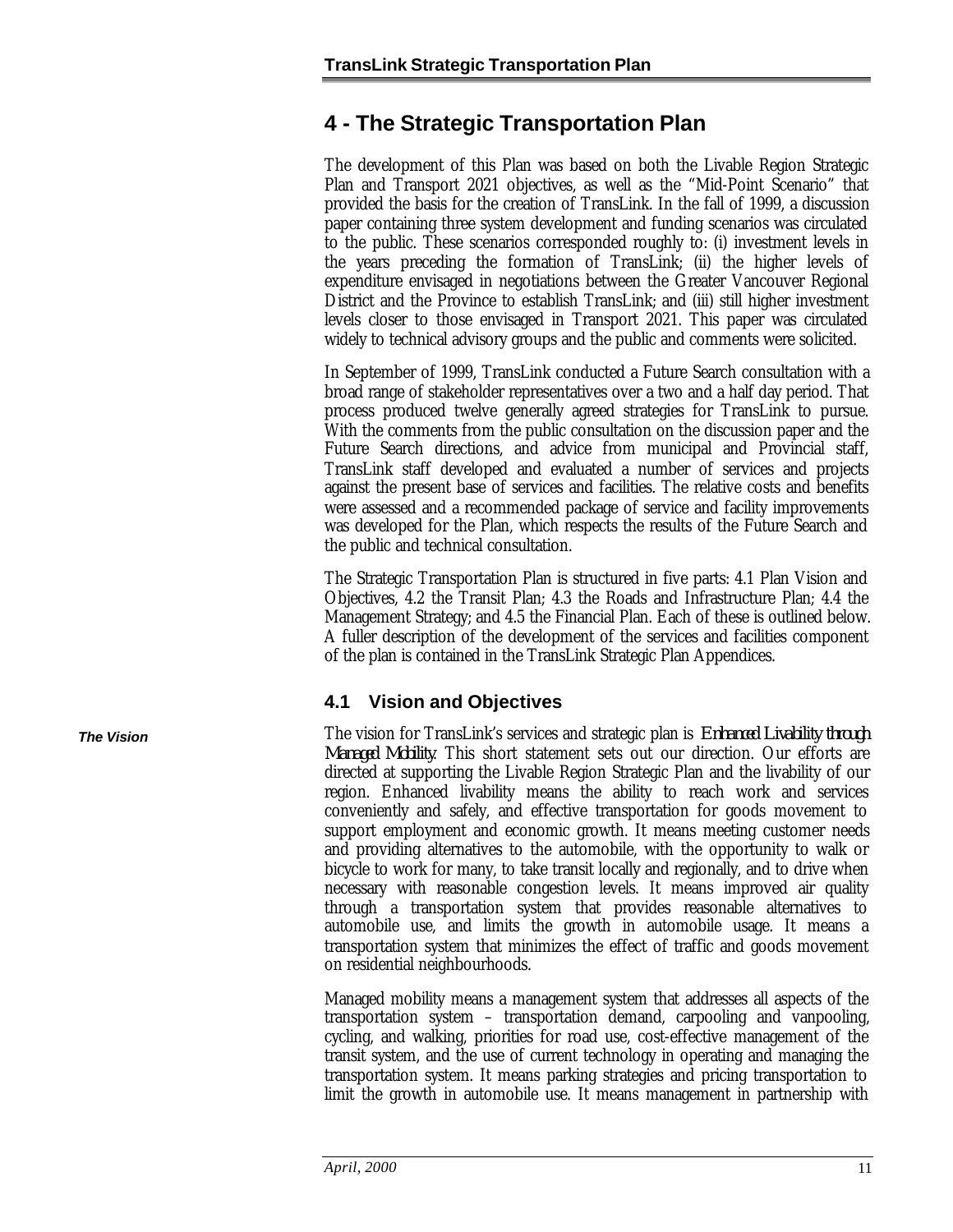municipalities, the GVRD and the Province, TransLink's transportation providers, and the private sector.

As an interim plan, this Strategic Transportation Plan is focussed on implementation over a three to five year period to support the goals of the Livable Region Strategic Plan. The objectives respond to public concerns expressed in the public process to create TransLink, the consultation process leading up to this plan, technical consultations with users, and a range of focus groups and customer consultations related to TransLink services. There are three global objectives: *Plan Objectives*

- 1. **Enhance the transit system through expansion of existing services and provision of a range of new services that meet customer needs.** This objective is accomplished through the Transit Plan.
- 2. **Improve the Major Road Network through rehabilitation and upgraded maintenance of existing roadways and selective addition of new facilities that will support goods movement and relieve congestion at key locations.** This objective is accomplished through the Roads and Infrastructure Plan.
- 3. **Develop a system that implements transportation demand management, promotes the use of walking, cycling and other alternatives and will integrate management of all elements of the transportation system in a fiscally responsible manner and monitor the progress of implementation.** This objective is achieved through the Management Plan.

The following sections set out the Transit Service Plan, the Roads and Infrastructure Plan, and the Management Plan.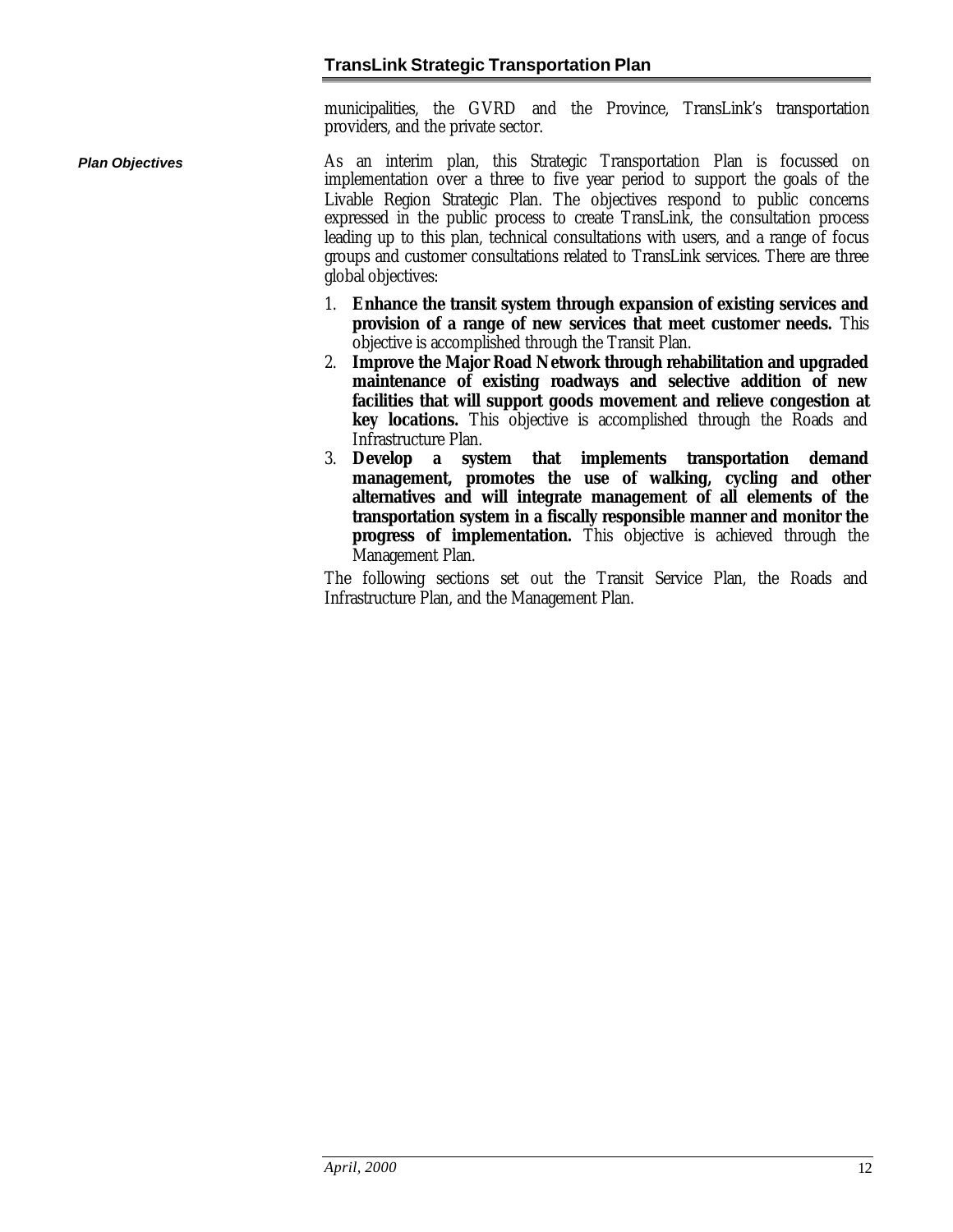#### <span id="page-15-0"></span>**4.2 Transit Plan**

The following sections outline the major components of TransLink's Transit Plan to 2005. It builds on the strengths of the existing fully integrated regional transit system and expands and broadens the range of services available to the region's diverse communities. While the Transit Plan identifies at a general level the specific transit initiatives to be implemented, these will be subject to periodic review and adjustment over the period of the plan, based on circumstances at the time. This may result in some service proposals being revised or new initiatives being identified.

The Transit Plan offers an expanded and broader range of transit services that are better suited to the diverse needs of this region's communities. It provides the transit expansion for TransLink to be competitive in its key markets. These markets are primarily trips for work and post-secondary education purposes, on the major trunk bus routes, as well as peak-period and mid-day travel in the Growth Concentration Area, the North Shore, Richmond and to the regional town centres. Outside these areas, transit services will be a combination of conventional services and new and innovative forms of public transport, such as Community Shuttle. The attractiveness, effectiveness and efficiency of this transit expansion can be significantly increased by giving much greater priority to buses on roads throughout the GVRD.

In overview, all services are expanded significantly, as set out in the following tables that show estimates of both the service hours and fleet plan for each service component for the period to 2005. The estimates of service hours and fleet requirements will be fine-tuned in each annual Program Plan and Budget.

| Estimated Annual Transit Service Hours (thousands), 2000-2005 |
|---------------------------------------------------------------|
|---------------------------------------------------------------|

|                                   | 2000       | 2001 | 2002 | 2003 | 2004 | 2005 |  |  |  |
|-----------------------------------|------------|------|------|------|------|------|--|--|--|
| <b>Service Type</b>               | (millions) |      |      |      |      |      |  |  |  |
| <b>Bus (including SeaBus)</b>     | 3.62       | 3.83 | 4.10 | 4.36 | 4.59 | 4.79 |  |  |  |
| handyDART                         | 0.44       | 0.46 | 0.47 | 0.49 | 0.51 | 0.53 |  |  |  |
| <b>SkyTrain</b>                   | 0.63       | 0.62 | 0.64 | 0.75 | 0.75 | 0.86 |  |  |  |
| <b>West Coast Express</b>         | 0.03       | 0.03 | 0.03 | 0.03 | 0.03 | 0.03 |  |  |  |
| <b>Total Annual Service Hours</b> | 4.71       | 4.93 | 5.24 | 5.63 | 5.88 | 6.21 |  |  |  |

*Transit Fleet Plan, 2000-2005*

| <b>Vehicle Type</b>         | 2000  | 2001  | 2002  | 2003  | 2004  | 2005  |
|-----------------------------|-------|-------|-------|-------|-------|-------|
| <b>City Bus</b>             | 1,042 | 1,074 | 1,137 | 1,193 | 1,254 | 1,323 |
| <b>B-Line</b>               | 121   | 121   | 136   | 159   | 165   | 165   |
| <b>Express Bus</b>          |       | 76    | 91    | 94    | 97    | 100   |
| <b>Community Bus</b>        | 12    | 22    | 32    | 42    | 52    | 52    |
| <b>Total Bus Fleet</b>      | 1,175 | 1,293 | 1,396 | 1,488 | 1,568 | 1,640 |
|                             |       |       |       |       |       |       |
| handyDART                   | 243   | 252   | 261   | 275   | 286   | 296   |
| SkyTrain Mark I             | 150   | 150   | 150   | 150   | 150   | 150   |
| <b>SkyTrain Mark II</b>     | 20    | 60    | 60    | 67    | 73    | 97    |
| West Coast Express (trains) | 5     | 5     | 6     | 6     | 6     | 6     |



*Transit Service Hours*

*Transit Fleet Plan*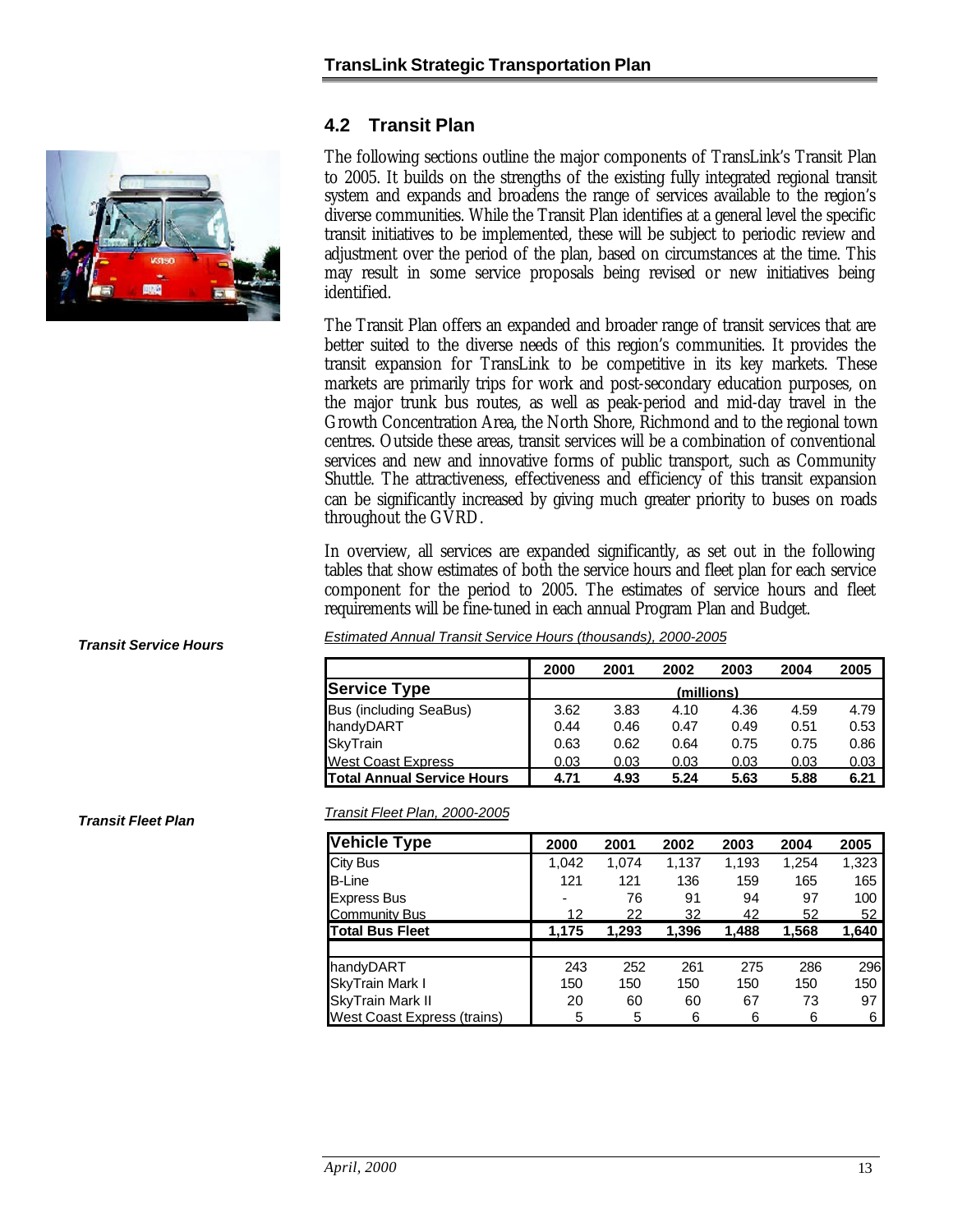

The proposed expansion of bus services responds to current customer research that shows that the following three service improvements would get the most people to use transit:

- 1. More **B-Line bus service** with limited transit stops running every 10 minutes with traffic light priority and bus-only lanes.
- 2. More **direct service linking town centres** such as Surrey Centre, Metrotown, Lougheed Mall, Richmond Centre, Lonsdale Quay, Coquitlam Centre and Downtown Vancouver.
- 3. **Minibus service** to schools, hospitals, community centres and shopping in neighbourhoods and connecting to high volume transit lines.

In addition, the Plan proposes to increase frequency of services on many existing bus routes by up to 30-40% compared to today. This is a key determinant to attracting greater transit use because research shows that every minute spent waiting at a bus stop is perceived as three minutes by many passengers.

There will also be a greater degree of comfort on buses, with an overall fleet increase from 1,109 buses in 1999 to 1,640 by 2005, or 48%. The expansion of the fleet will be significant and will also offset the reduced seating capacity of newer vehicles. The fleet plan also includes financial provision for the replacement and expansion of the trolleybus fleet by 2002. A wish for expansion of the trolley fleet was a significant feature of the public consultation.

Overall, the package of transit improvements proposed in this Plan is projected to increase transit ridership from 127 million in 1999 to between 153 and 164 million passengers in 2005, depending on the impact of the proposed fare change. This represents a ridership increase of up to 29%. If the proposed transportation demand management and transit priority measures are implemented, transit ridership can be expected to be higher.

The following sections outline the specific components of the Transit Plan.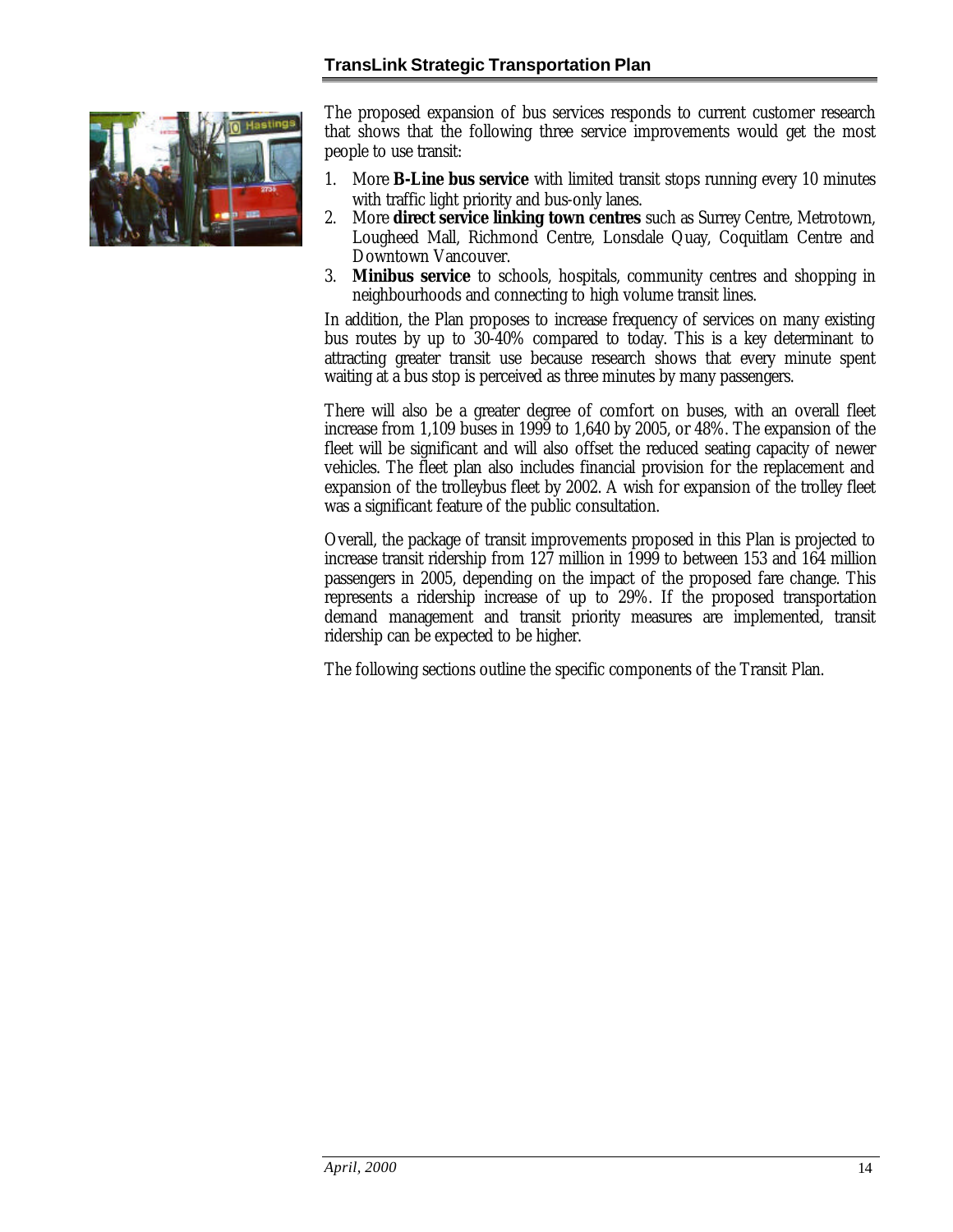#### *4.2.1 Bus System Improvement*

#### **ACTION: Expand and improve the quality and diversity of the region's bus service to better meet the different needs of each market in a timely** 106 **and cost effective fashion.**

In 1999, the TransLink Board endorsed the development of four distinct "brands" of bus service. These brands were identified as Express Bus, B-Line, City Bus and Community Shuttles. The overall bus strategy reflects this approach and moves to implement these four brands. The following outlines how each service brand will develop.

**Express Bus** is mainly aimed at the longer distance commuter market, using 'highway-type' buses to provide fast, comfortable service. To some degree, it is the bus equivalent of commuter rail. As shown in the map, existing express bus routes using Highway 99 will be improved in the next 5 years using a new fleet of 100 Express Buses. Standing should be eliminated on these routes.

Four new express bus routes will be introduced connecting the following regional town centres: Richmond Centre and Metrotown, Richmond Centre and Surrey City Centre, Surrey City Centre to Coquitlam Centre, and from Langley Centre to the new Braid Street SkyTrain Station or Downtown Vancouver. These will be subject to refinement as part of implementation and some may be marketed as "premium services" with fares appropriate to the level of service.

*Existing and Proposed Express Bus Routes*



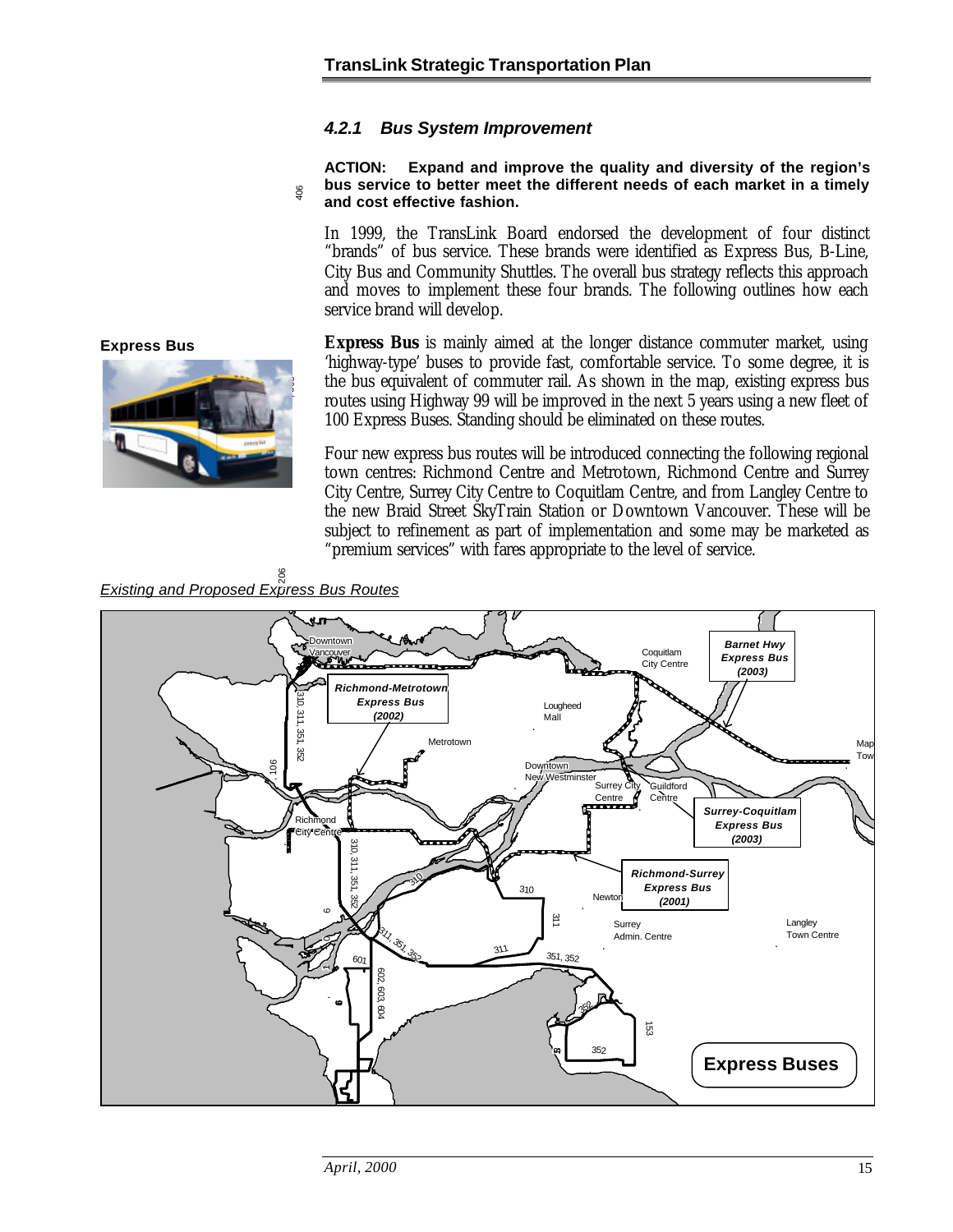**B-Line**



**B-Line** is a high frequency (minimum 10 minute headway), limited stop bus service. The first B-Line service in the region – the '99B' on Broadway – resulted in a dramatic increase in ridership.

Future B-Line services will incorporate new technology that will communicate with the traffic signal system to ensure less delay at traffic lights, and provide accurate information to passengers about the length of time to wait for the next bus. The same system will drive automated on-board announcements of the next stop.

The map below outlines the planned phasing of B-Line routes throughout the region. It is estimated that a fleet of 165 articulated buses will be needed provide these services in 2005.



#### *B-Line*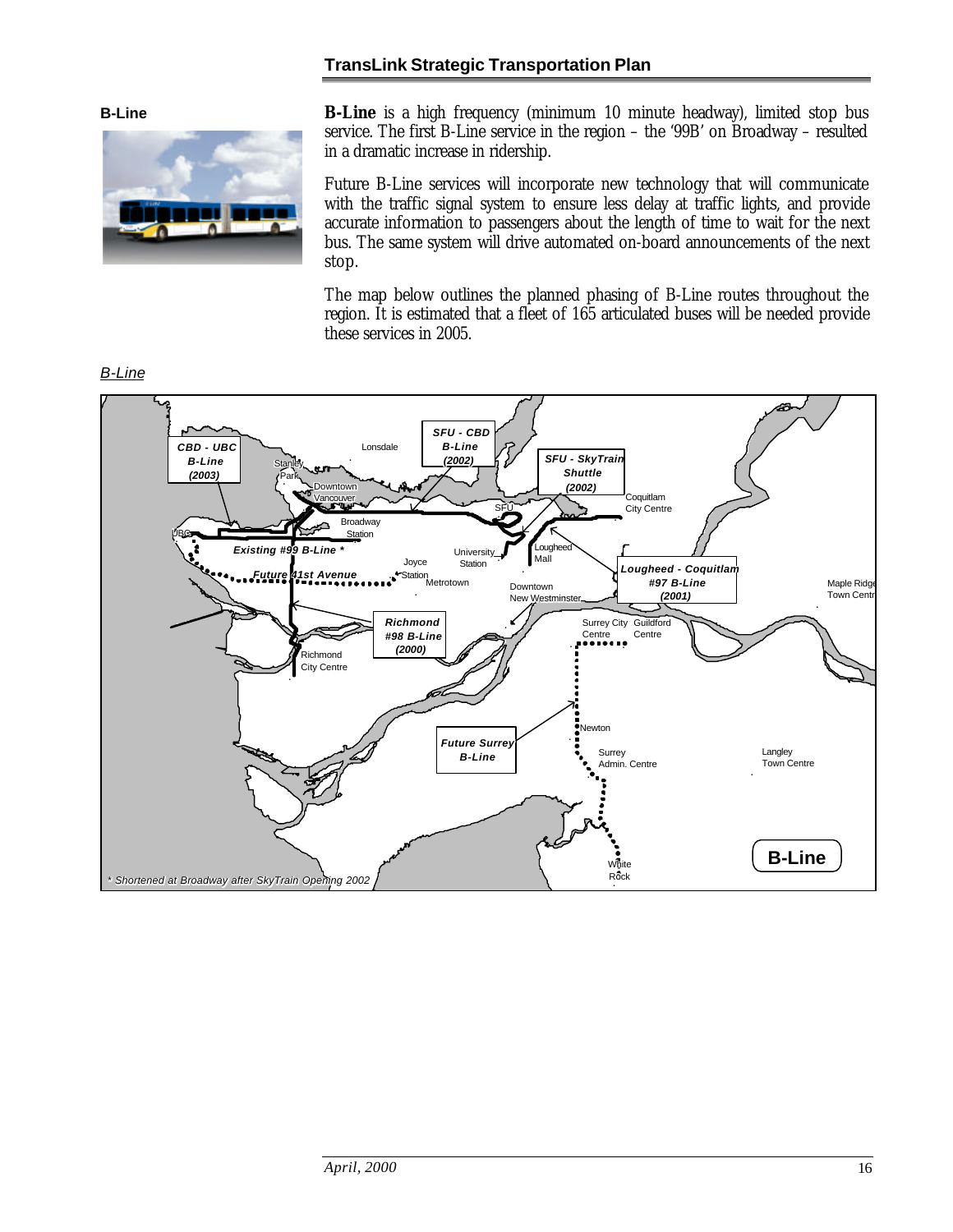**City Bus**



**City Bus -** is the brand name adopted for the local bus services with frequent stops that currently operate throughout the region and include the trolleybus services. City Bus comprises most of the bus service provided by TransLink today and will continue to remain the major part of bus services with 1,323 vehicles in 2005.

The overall strategy is to raise the level of City Bus service throughout the region, with a stronger emphasis on expansion higher density parts of the region (the Growth Concentration Area and parts of Richmond and the North Shore) and on trunk transit routes.

Selective components of this system will be improved by the introduction of some limited-stop services to improve travel speed, particularly in rush hours (e.g. 41st Avenue in Vancouver). Overall, it will reduce crowding and increase service frequency on many routes by up to 35%.

The overall objective will be to eventually provide a minimum of 10-15 minute service in peak hours in and 15-20 minute daytime service in high density areas.

*City Bus Expansion: Focusses On High Density Areas of the Region*

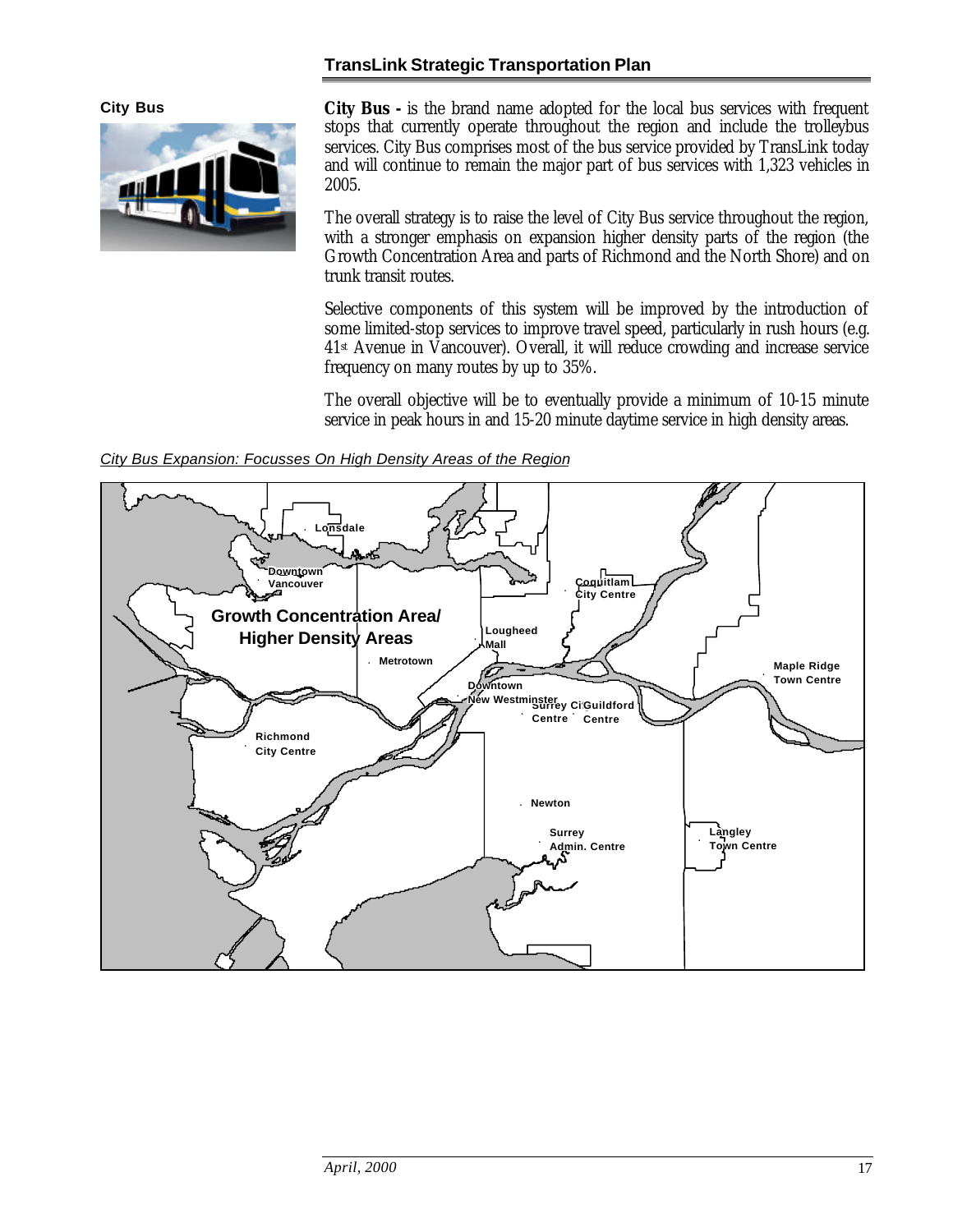#### **Community Shuttle (Minibuses)**



**Community Shuttle** is used as a generic description for services which can range from a shared ride taxi through to vehicles as large as 30' long, operating on fixed route transit services. There is great demand for these types of services, particularly in suburban areas where large 40' buses are expensive, ineffective and unwelcome by residential communities because of their actual and perceived impacts. There was significant demand for the introduction of minibuses in the Strategic Transportation Plan public consultation process.

Community Shuttle will primarily be used to replace existing conventional bus services that are under-performing and to provide a level of service more compatible with, and responsive to, local demand. Areas being considered for Community Shuttle over the next five years are shown in the map. Up to 90 Community Shuttle buses will be in service by 2005 in many areas throughout the region.

Opportunities also exist for Community Shuttle-type services in Downtown Vancouver as well as "circulator routes" in other town centres.

*Potential Community Shuttle Areas*

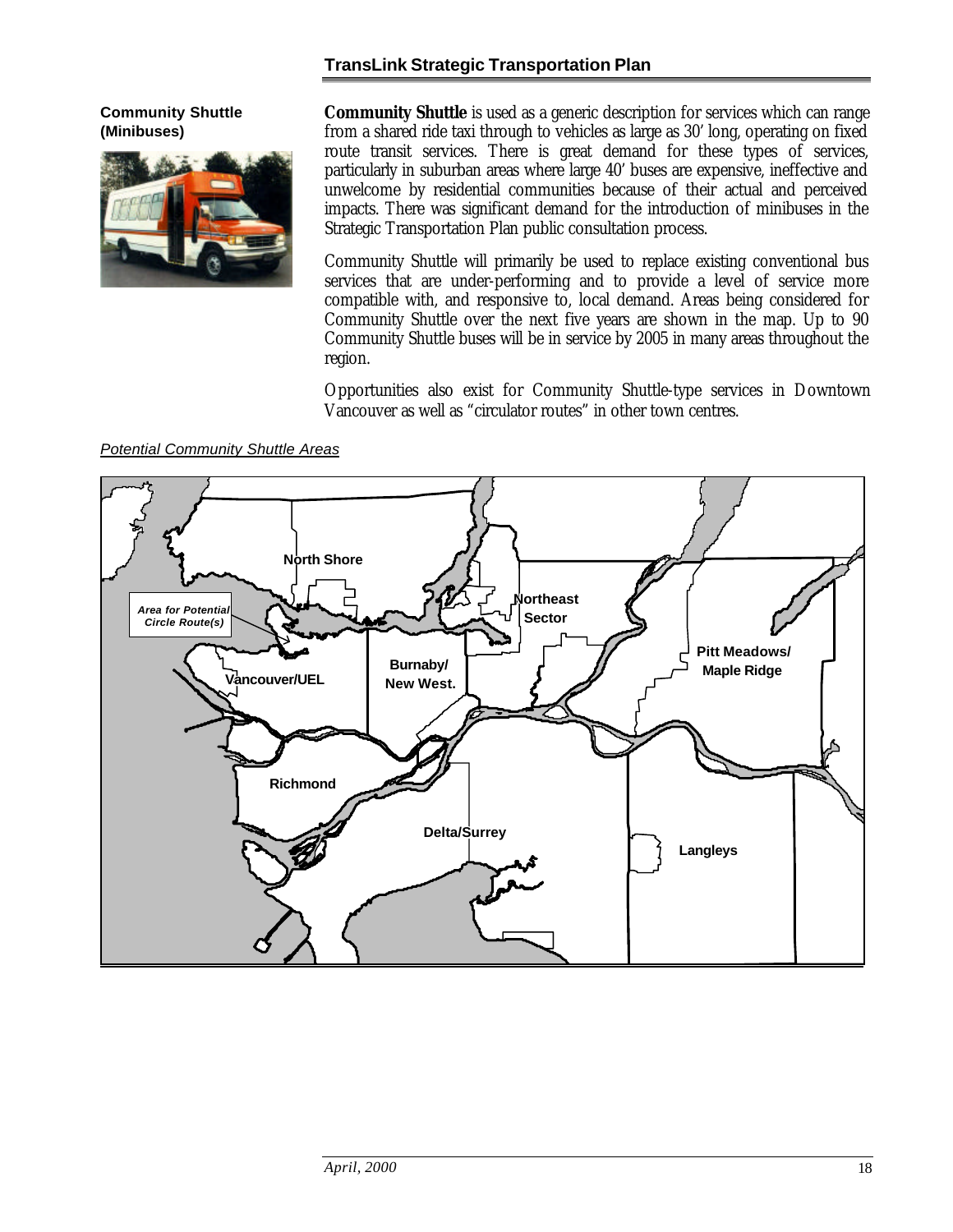#### *4.2.2 Area Transit Plans*

**ACTION: Maintain an ongoing cycle of community-based transit planning processes that identify specific implementation requirements for transit improvements.**

In conjunction with TransLink's annual Program Plan, Area Transit Plans will be the main means of identifying the details and timing of the expansion of transit service identified earlier. Area Plans will identify how the transit strategies and policies will be implemented in each area for the short- and medium-term.



The Plans will focus on both service improvements within the local areas and enhanced connecting services to adjacent parts of the region. The planning process will develop innovative, integrated and cost-effective solutions in close consultation with municipalities, residents, transit users and other key stakeholders in each area.

The overall intent is to introduce a fixed cycle for the development of Area Transit Plans.

*Area Transit Plan Timing*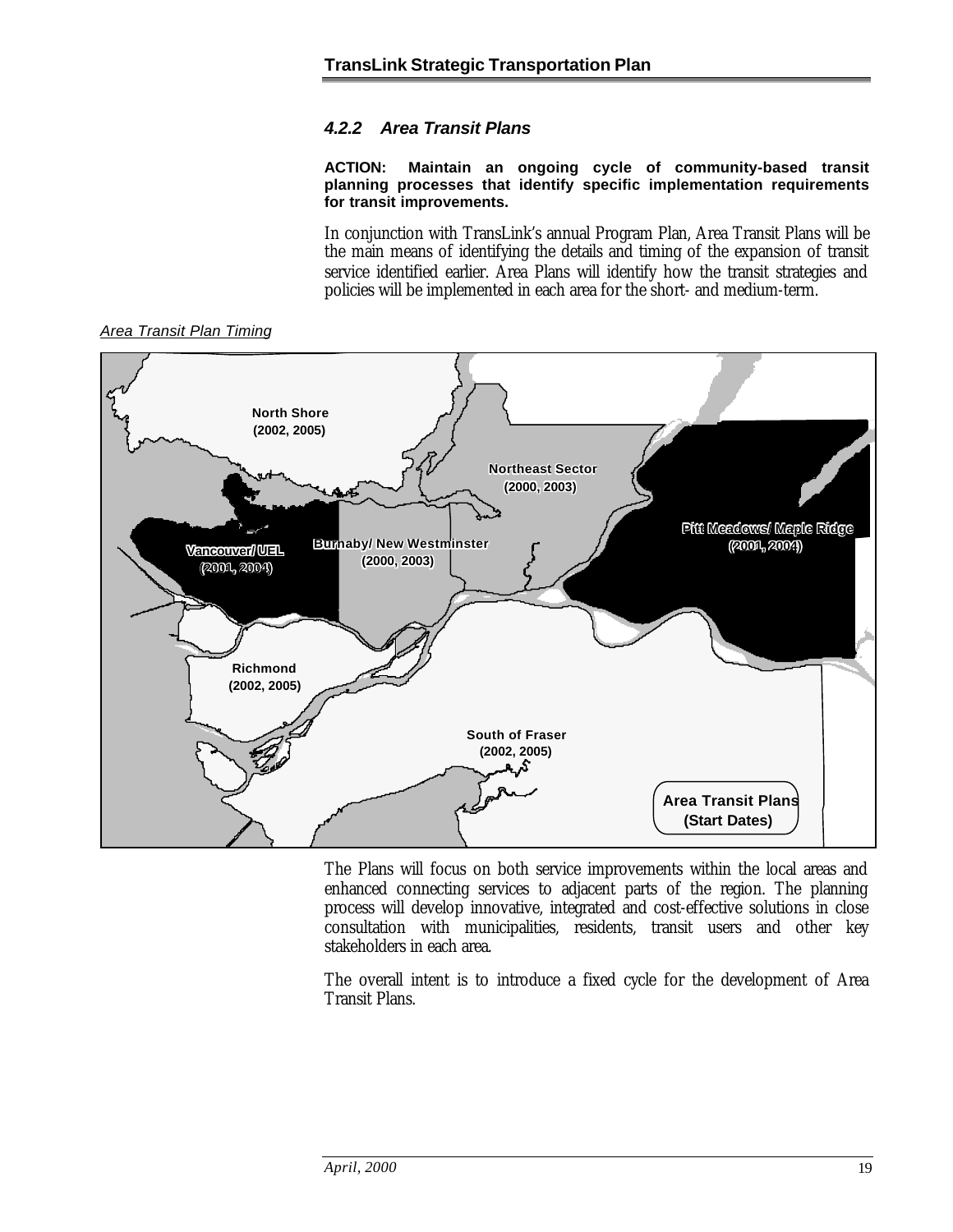#### *4.2.3 Transit Operating Centres*

#### **ACTION: Provide adequate operating facilities in strategic locations to support the storage and maintenance needs of an expanding bus fleet.**

Six operating and maintenance centres across the region are used to store and maintain the bus fleet. While there is some capacity to accommodate the growth planned in the fleet, it will not be adequate. One new operating centre (costing approximately \$30 million) will need to be built in the Burnaby/New Westminster area by 2003 and others will need to be upgraded or replaced (Oakridge, North Vancouver and Burnaby) to accommodate the expanded bus fleet. A second new centre will likely be needed before the end of the Plan period.



*Transit Operating Centre Capacity*

#### *4.2.4 SeaBus*



#### **ACTION: Provide sufficient SeaBus capacity to meet the existing and future needs on the North Shore.**

Growth in demand for SeaBus service is forecast to be modest, and studies conducted to date have not demonstrated significant need or justification for new vessels or more frequency in the medium term. However, some challenges exist in meeting demand for high demand periods, such as special events. TransLink will pursue alternatives for increasing the permitted carrying capacity of the existing vessels, so that demand can be met during these periods.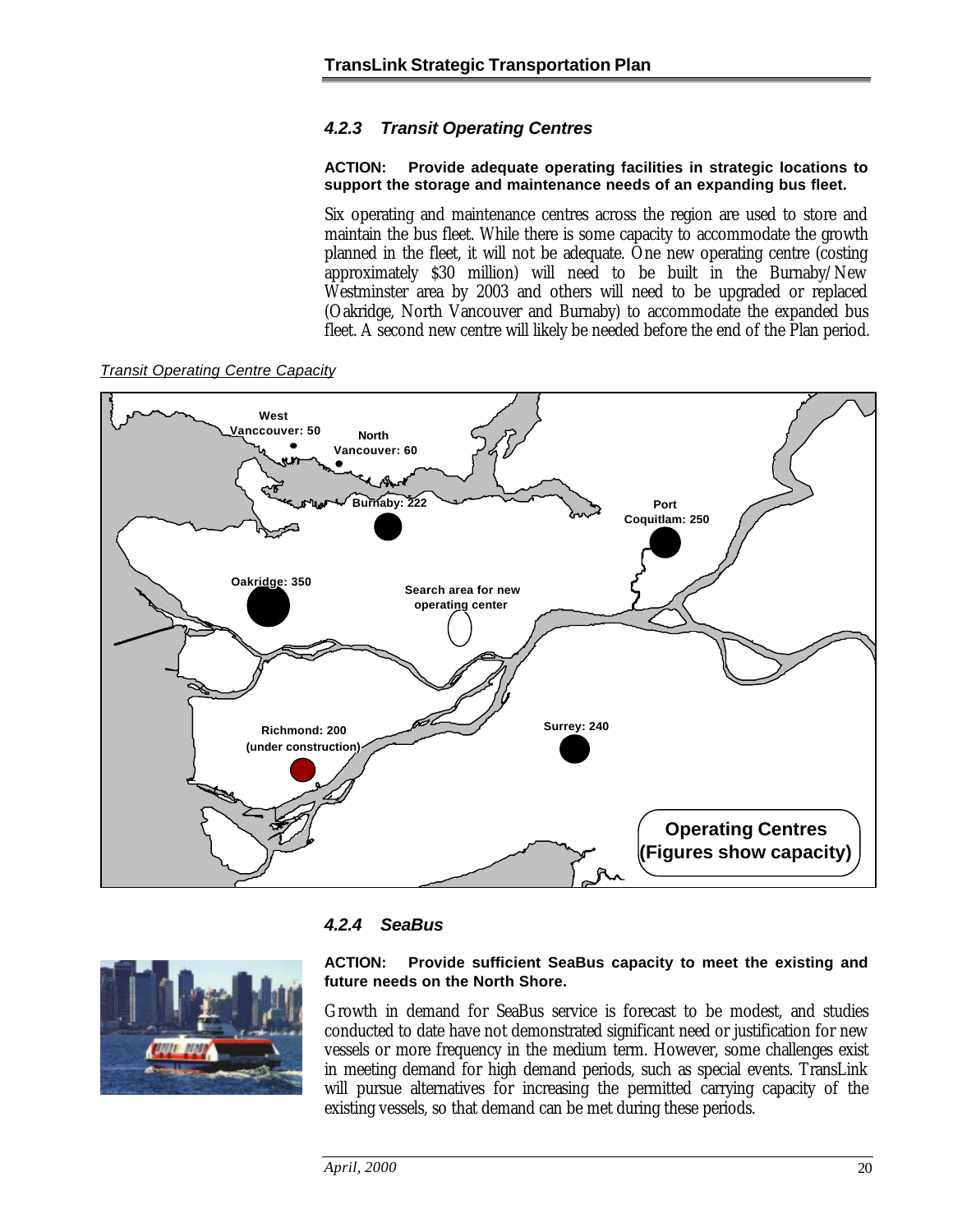#### *4.2.5 Potential New Ferry Services*

**ACTION: Explore new ferry services where they are more costeffective than land-based alternatives and are compatible with the region's growth management strategy.**

The transportation service region has significant opportunities for new and innovative passenger ferry services, particularly across the Fraser River and the Burrard Inlet, English Bay and False Creek. Many cities on the scale of Greater Vancouver, such as Sydney, Australia, have much more developed marine passenger services for meeting inter and intra-regional travel.

While water bodies are often perceived as barriers for transport, they also provide significant potential opportunities, particularly for transit. Ferry transit services can provide quick, efficient, reliable, congestion-free and cost-effective services from point-to-point. This potential is evidenced by the great successes of SeaBus and the False Creek Ferries in attracting passengers wanting congestion-free "shortcuts" for travel across waterways where a trip by car is much more circuitous and often inconvenient.

Research will be conducted over the next two years to identify opportunities that may exist for passenger services to supplement the existing SeaBus service and to possibly integrate existing private ferry services. The False Creek Ferries may lend themselves to integration with other transit services. There may be other places where private ferry operators can operate with limited or no subsidy as part of the regional transit system, including connections to Howe Sound locations such as Bowen Island as well as across the Fraser River. Based on preliminary work completed to date, it is possible that some of these options may be relatively costeffective and warrant early implementation.

One potential service innovation that will be considered early in the course of the Plan is "FerryBus" connecting the Langleys with Maple Ridge using a minibus that crosses the Fraser River via the Albion Ferry.

#### *4.2.6 Rail Transit*

**ACTION: Maximize the use of the existing SkyTrain line by providing increased capacity and improved safety and security.**

**ACTION: Work with the Provincial Government to complete the "T-Line" as defined in the GVTA Act by 2005.**

**ACTION: Develop an overall plan for a network of Intermediate Capacity Transit Systems which are affordable and offer a level of service which is capable of fully supporting the needs of the Livable Region Strategic Plan.**

**ACTION: Begin preliminary planning and design work for the Richmond/Airport rapid transit link to Vancouver.**

**ACTION: Work with the City of Vancouver and Canadian Pacific Railways to preserve the Arbutus railway corridor for transportation purposes.**

Transport 2021 identified the need for five Intermediate Capacity Rapid Transit Systems, defined as systems capable of carrying up to 10,000 passengers per hour

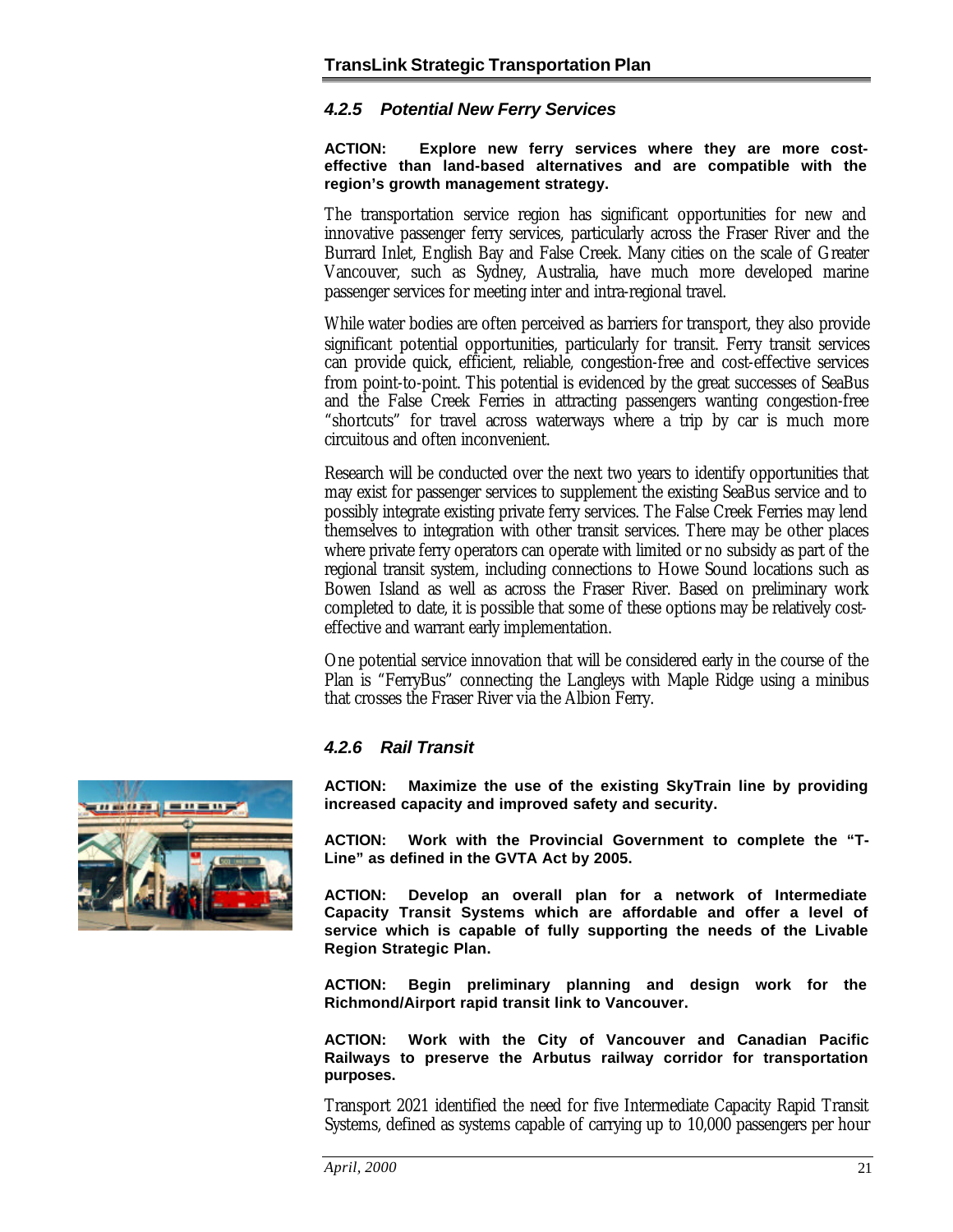per direction, including segregated busways, LRT or SkyTrain, by the year 2021. Three such lines – New Westminster-Coquitlam, Lougheed to Central Broadway, and Richmond to Vancouver were to be completed by 2006.

The existing Vancouver-Surrey line is now at capacity in the peak periods and the number of vehicles will be expanded in line with previous expansion plans. By January 2001, TransLink will have taken delivery of 20 Mark II cars, which can provide a peak hour capacity increase of approximately 25% over current levels.

Two specific features of SkyTrain need to be addressed in the near term – fare collection and security. The fare system is perceived by many to result in 'significant' numbers of passengers not paying their fares. The issue of personal security is complex. While experience on the system itself suggests the problem is limited, the broader issue of the illegal drug activity in the vicinity of a few stations and the absence of full time personnel in stations further raises concerns by many members of the public.

Studies are underway in conjunction with the Rapid Transit Project Office that will evaluate the costs and benefits of barrier systems and the contribution of retail operations in stations to a sense of safety and security. TransLink will investigate changes in deployment of its security staff to increase their visibility. The results of these studies will be reported in the first half of 2000. Modification of some existing SkyTrain facilities may be appropriate, and if necessary, capital funding will be proposed in TransLink's capital budget.

*Existing SkyTrain Line and the Planned "T-Line"*

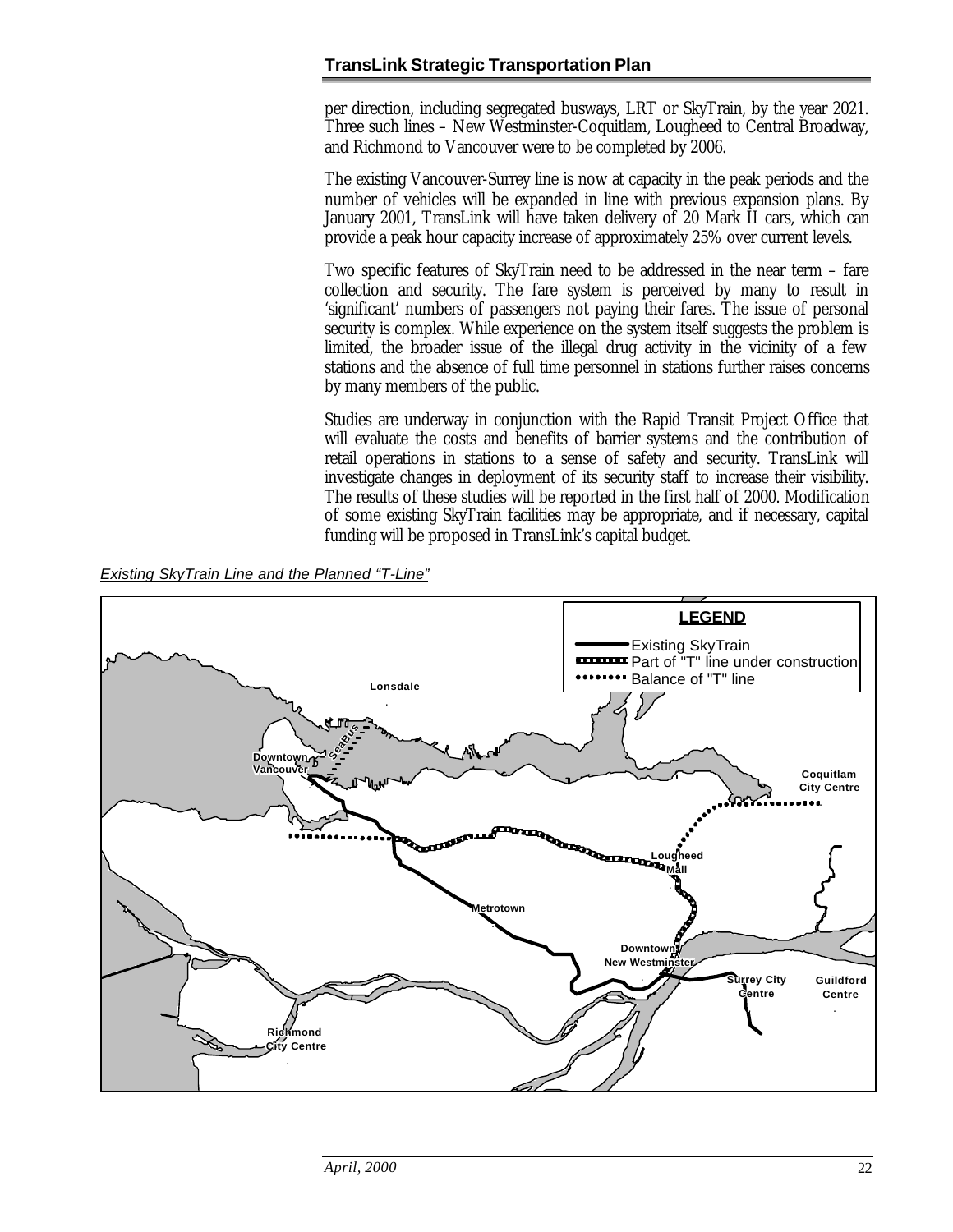The SkyTrain project currently being built by the provincial Rapid Transit Project Office is comprised of parts of two of the lines identified by both the Province and the GVRD as high priority. These are the New Westminster to Coquitlam Centre line and the Central Broadway to Lougheed Mall line and together are referred to as the 'T'-Line.

The completion of these two lines, particularly the connection to Coquitlam Centre, is critically important to the achievement of the goals of the Livable Region Strategic Plan. While there is a funding agreement in place to complete the line to Coquitlam, there is not yet a design or final timeline, and the legal agreement between the Province and TransLink has not been finalized.

Completion of these arrangements, as well as planning and implementing the extensions to Coquitlam and Central Broadway, are high priorities. TransLink will continue to work with the Province to achieve agreement on these issues, with particular emphasis on the Coquitlam extension.

The current expansion of SkyTrain will address a portion of the regional need for intermediate capacity rapid transit. Regional plans identified development of the rail transit link from Richmond and the Airport to Vancouver as equal in priority. The planning process for this line will begin in 2001, and will provide input into the Olympic planning process as a potential regional legacy.

Regional plans have identified additional corridors where intermediate capacity rapid transit systems should be built, but these plans do not explicitly address the appropriate mix of technology for the entire network. It would be useful for the region to have a concept of a long-range 'mature' rapid transit network so that current and future choices can be made with an adequate understanding of the long-term context and consequences of decisions with particular facilities and technologies. The conceptual plan would also identify which corridors and rightsof-way need to be preserved now, and locations of key future interchange points. It will also identify existing rail corridors throughout the region that may not be needed for rail transit projects identified in existing plans, but should be considered as offering some long-term potential.

At the same time, TransLink should examine new intermediate transit technologies that have costs and capacities lying between the SkyTrain and conventional bus services. Neither SkyTrain nor buses may best meet all the needs of suburban transit. Other technologies such as light rail systems, busways, B-Line and guided bus transit systems may offer opportunities to meet regional needs at a lower cost and these should be considered in light of the overall network plan outlined above.

TransLink will undertake planning work to define the route, technology and timing of a rapid transit line connecting Richmond, Vancouver International Airport and Downtown Vancouver. This work will be undertaken in partnership with the municipalities, the Province, and the airport to be completed by the middle of 2001.

As part of the effort to ensure transportation corridors are preserved for future uses, TransLink will begin working immediately with the City of Vancouver and Canadian Pacific Railways to ensure the Arbutus corridor is preserved for transportation purposes. Such railway corridors in established urban areas are rare and present unique opportunities for enhancing the transportation network.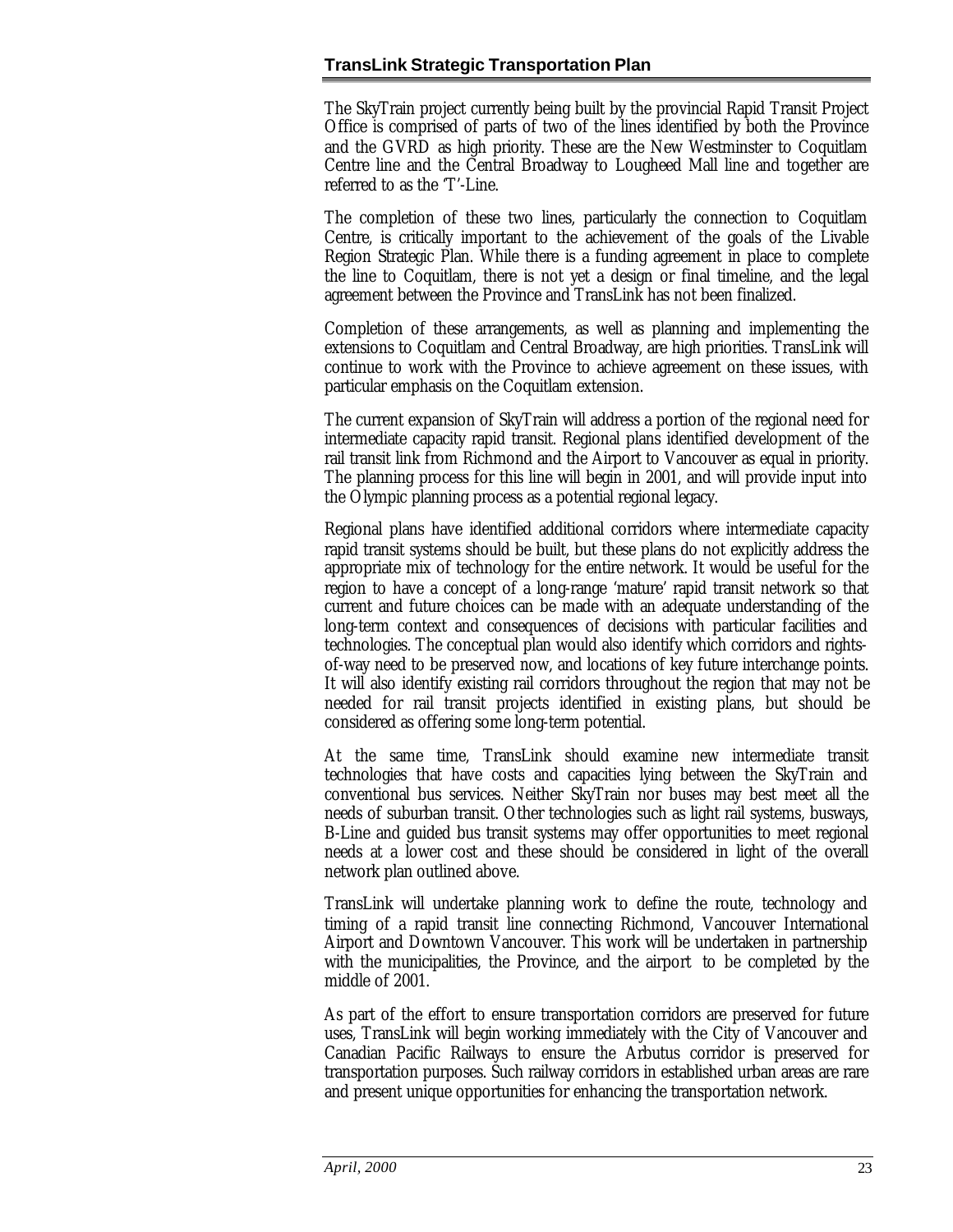#### *4.2.7 West Coast Express*



**ACTION: Expand the West Coast Express when it achieves a level of cost-recovery commensurate with the quality, cost and level of service provided relative to other components of the regional transit system.**

West Coast Express has been in operation since 1995 and is now a mature service which is popular with its users. A number of decisions need to be made with respect to how the system develops, including the possible addition of a sixth train in 2002. Additional cars have been purchased to expand the capacity of the system without additional locomotives, and their use will be evaluated before an additional train is considered. A Trainbus service with the West Coast brand has proven popular and commands premium fares relative to the conventional system.

Potential issues related to expansion to a sixth train include the potential impact of the planned SkyTrain line to Coquitlam Centre, the level of cost-recovery of the service, and the overall impact on growth management in the region. Some previous studies suggest that the impact of SkyTrain access will be minimal, but these need to be reviewed. If effective links can be established from suburban locations to employment, it may be possible to generate additional usage.

It is proposed that a review be undertaken in 2000/2001 to examine usage and pricing and the impact of SkyTrain expansion to Coquitlam on West Coast Express ridership. Following the study, the desirability of the sixth train will be evaluated. This plan includes financial provision for the introduction of a sixth train in 2002. A fare increase will be recommended, in keeping with the recommended increase to bus fares.

#### *4.2.8 Accessible Transit*

**ACTION: Increase the variety and number of travel opportunities available to people with disabilities by increasing handyDart services and moving towards a barrier free transit system usable by all members of the community.**

The general demographic trend towards an older population and towards people with disabilities being more active has resulted in rapidly growing demand for handyDART.

Today, handyDART service requires pre-booking and is rationed, with priority being given to work, post-secondary education and medical trip purposes. While this has allowed the system to operate within its budgetary constraints, it has resulted in a low level of service to registered users that would be unacceptable to the population in general. To allow for some discretionary, spontaneous travel, handyDART registrants are allowed to buy \$80 worth of Taxi Saver vouchers for \$40 per month.

One relatively cost-effective way that TransLink can provide greater mobility and a high level of service to handyDART users is by making the conventional transit system fully accessible. TransLink policy is to move towards a conventional transit fleet that is 100% accessible to people with disabilities. This means that vehicles and facilities will be ordered, designed and, where feasible, retrofitted to be conveniently and fully accessible.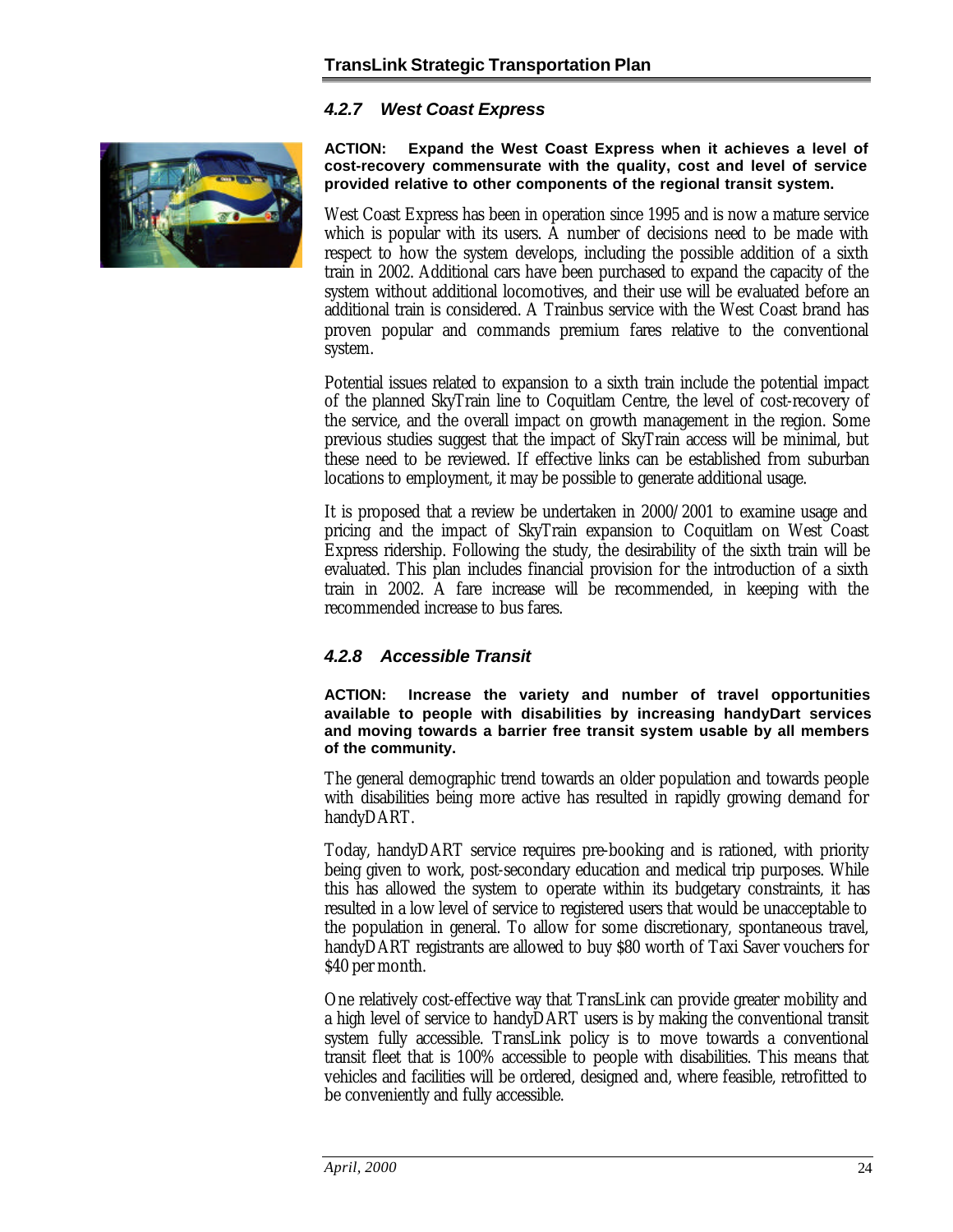In addition, the handyDART service will be enhanced over the next five years through using improved scheduling and communications technology to improve its efficiency and reduce response time for users. TransLink will also support the introduction of shared ride services and the potential to accommodate some of the traditional handyDART users on Community Shuttle. Overall, the handyDART fleet will grow from 236 vehicles today to 296 in 2005.

#### *4.2.9 Transit Passenger Facilities*

#### **ACTION: Provide safe, convenient and comfortable off-vehicle facilities for passengers to access and use the transit system.**

The provision of bus stops, boarding areas and related facilities, including shelters, is usually the responsibility of member municipalities of the GVRD. Transit exchanges and park and ride facilities are the responsibility of TransLink. Collectively, these facilities are a key part of using the transit system, and their user-friendliness and convenience are important in attracting passengers to the system.

In the period covered by this plan, TransLink will develop warrants and guidelines for the provision of passenger amenities and work with municipalities to begin providing improved "on-street" facilities. Research shows that bus shelters are among the top three features wanted by passengers. The first step would involve researching the experiences of other transit agencies and reviewing these issues with GVRD member municipalities. The implementation of the warrants and boarding area designs will initially emphasize the construction of new shelters on high demand, high volume services.

Transit exchanges are an essential feature of the regional system. Well-designed transfer points and careful scheduling allow passengers to transfer between buses and onto SkyTrain, SeaBus and West Coast Express to complete their journey. The present philosophy of exchanges is to provide minimal facilities since the timed transfer system is intended to minimize passenger waiting, and security concerns have been addressed by reducing the incentive to loiter. This practice will be reviewed. Better-designed transit exchanges would allow people to feel safer and more comfortable using transit.

Park and ride lots play a supportive role in the TransLink transit system. Existing park and ride lots allow suburban customers to use automobiles to directly access high quality transit services such as express bus services, SkyTrain and the West Coast Express. While the downside to the use of park and ride lots is that widespread park and ride may encourage automobile dependency and low-density residential development, they clearly shorten single occupant vehicle trips.

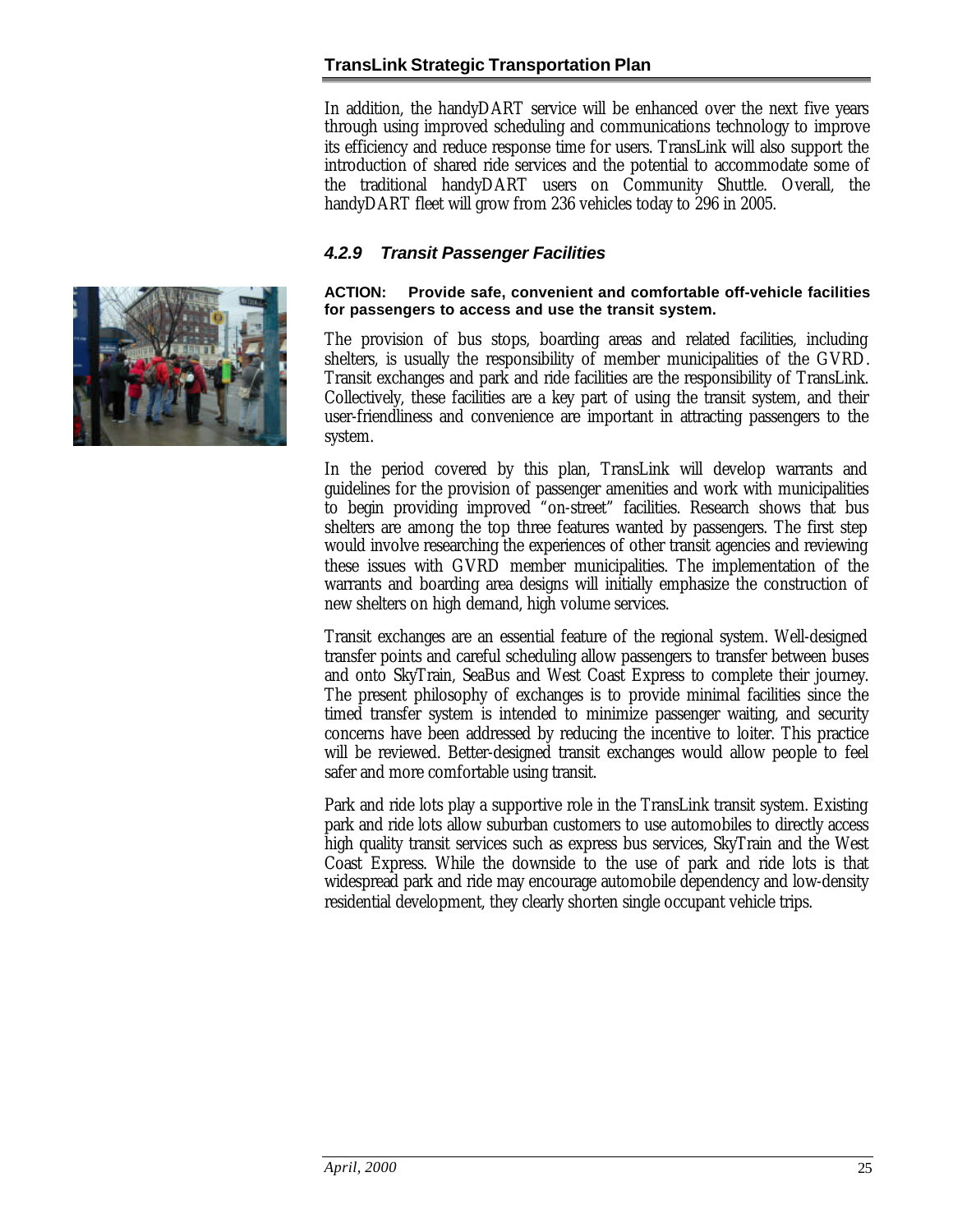#### **4.3 Road and Infrastructure Plan**

<span id="page-28-0"></span>

This section of the plan outlines a strategy in which the Major Road Network and other key transportation infrastructure will be maintained and developed in the next five years. The recommended strategy is designed to ensure that existing assets are maintained and enhanced, and at the same time, provisions are made to address future network needs to meet the demands of a growing region. It should be noted that while the plan identifies at a general level the specific actions and projects to be pursued, these will be subject to periodic review and adjustment over the period of the plan, based on prevailing circumstances.

With respect to roads, the overall policy objective is to operate, maintain and develop the Major Road Network to meet acceptable standards, in a costeffective manner and in support of regional transportation and growth management goals. Consistent with the 'integrated planning' approach that motivated the creation of TransLink and the Major Road Network, planning for the region's roads will consider its function as a network serving multiple modes and user groups. A concerted effort will be made during the course of the Plan to ensure the application of significant transit priority measures on the Major Road Network and other roads which are used by transit vehicles.

#### *The Major Road Network*



 $\bar{a}$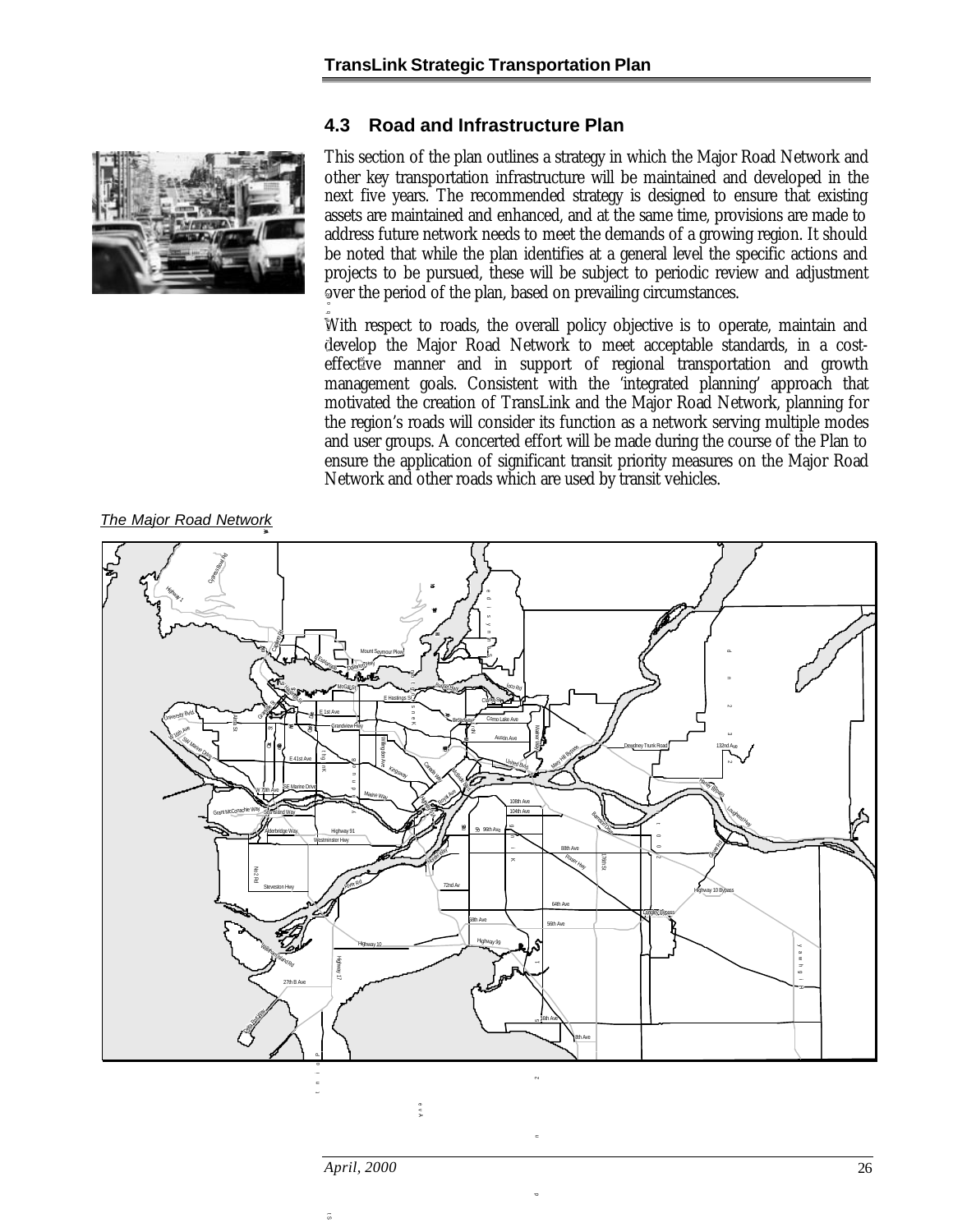#### *4.3.1 Major Road Network Designation*

#### **ACTION: Maintain the integrity of the Major Road Network by including only roads that meet approved criteria.**

The Major Road Network is established to support regional level transportation demand and provide access to key activity centres in the region.

At present, a road is included in the Major Road Network if it:

1. Provides intra-regional access to predefined regional activity centre(s);

**and**

- 2. Carries:
	- Minimum of 70% trips longer than 10 km in the peak hour and peak direction and total peak hour, peak direction traffic volume greater than 800 vehicles per hour, or
	- Minimum of 10 through buses in the peak hour and peak direction, or
	- Minimum of 800 trucks per day;

#### **and**

3. Meets an overall check for reasonableness and completeness.

It is recognized that over time the network will need to be reviewed and refined to reflect changing land use and travel patterns and to ensure that it continues to fulfil a regional function. Whether the review should be conducted on a periodic basis (e.g. annually or bi-annually), or be triggered by significant events such as the construction of a major facility or significant changes in land use, will be the subject of further review in the year 2000.

#### *4.3.2 Major Road Network Maintenance and Rehabilitation*

#### **ACTION: Implement maintenance standards and cost tracking to ensure that the Major Road Network is maintained to acceptable standards and in a cost-effective manner.**

All roads in the Major Road Network remain under municipal control. Operations, maintenance, rehabilitation and construction are carried out by the municipalities. TransLink's role is to ensure that the Major Road Network is maintained and rehabilitated to acceptable standards and in a cost-effective manner. The funding for the maintenance and rehabilitation of the Major Road Network will increase to a level of \$12,000/lane-km/year and cover the following activities:

- Routine maintenance and operations of pavement, shoulders, drainage, pedestrian facilities, street lighting, traffic signals, road markings and delineation, signage, street cleaning, snow and ice control and vegetation control.
- Rehabilitation (major rebuilding) of existing pavement.
- Rehabilitation of other existing infrastructure such as curbs, shoulders, pedestrian facilities, drainage, street lighting and traffic signal system, etc.

A long term funding administration and performance monitoring arrangement will be developed and implemented to guide the maintenance and rehabilitation of the Major Road Network. It will include the identification of appropriate standards and a cost tracking system. In addition to the routine maintenance and rehabilitation on the Major Road Network, TransLink will also be funding major pavement rehabilitation of below-standard roads devolved from the Province.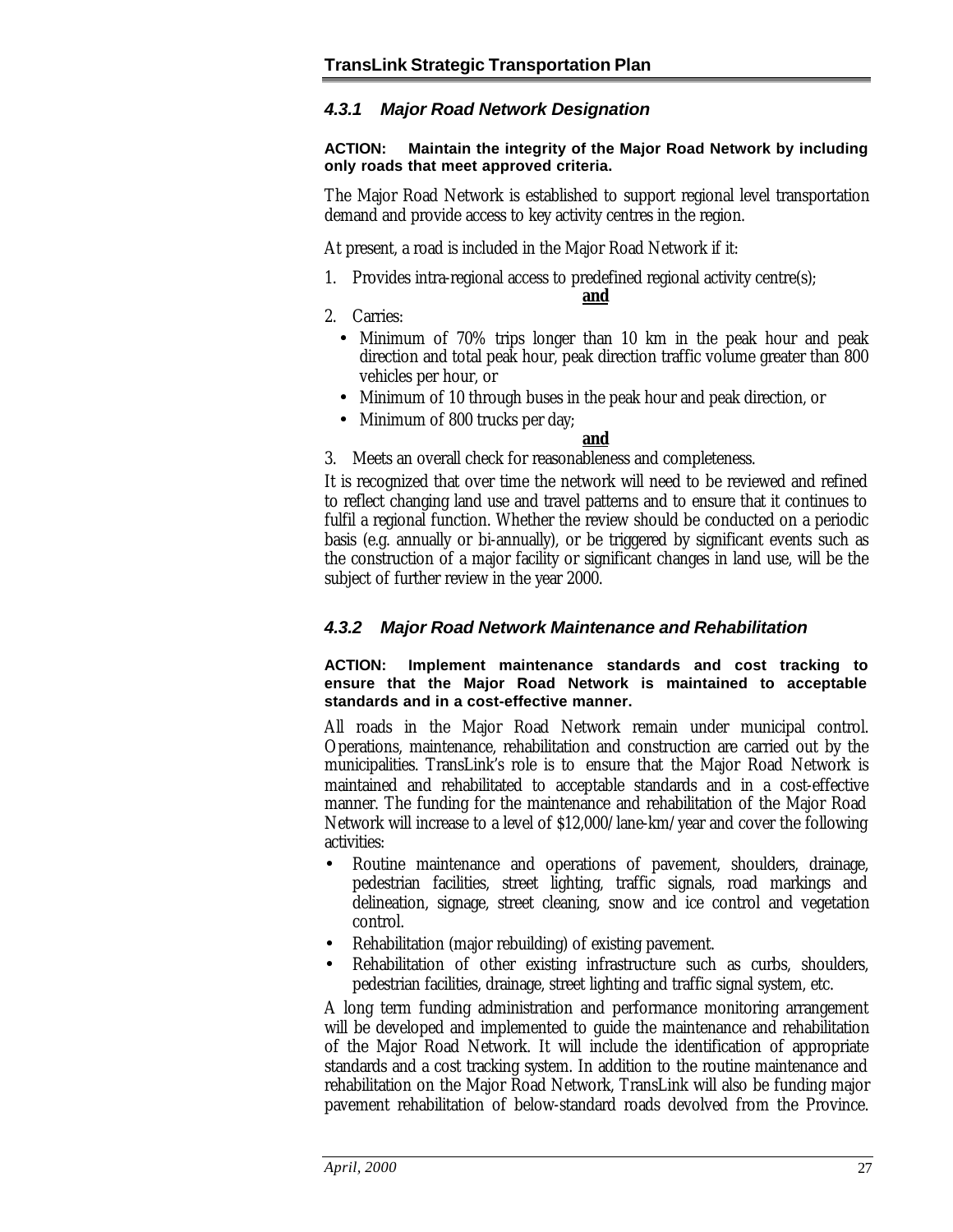Municipalities have also committed to do the same on the below-standard uploaded municipal roads.

#### *4.3.3 TransLink Bridges*

#### **ACTION: Maintain TransLink-owned structures to acceptable standards and in a cost-effective manner.**

TransLink owns three structures, namely the Knight, Pattullo and Westham Island Bridges. The Knight and Pattullo Bridges are major structures that are key elements of the Major Road Network. Arrangements will be made to ensure the maintenance of these structures is performed in a safe and economic manner.

All three structures are in need of some rehabilitation within the next 5 years. Structural and engineering work will be undertaken starting in 2000 in preparation for the rehabilitation works which will be completed by 2005 at an estimated cost of approximately \$45 million.

#### *4.3.4 Road Capital Projects*

**ACTION: Improve the efficiency of the Major Road Network by funding annual programs of minor capital projects on the network and maximize the investments by establishing cost-sharing arrangements with municipalities.**

**ACTION: Develop partnerships with municipal, provincial and federal governments and the private sector in the planning, funding and implementation of major capital projects.**

**ACTION: Establish a capital allocation of \$5 million in 2000, rising to \$40 million in 2004, for provision of new major road facilities in partnership with other agencies.**

**ACTION: Act, in consultation with the municipalities, to establish a clear process for assessing environmental and community impacts of major transportation projects.**

Prior to TransLink being established, there was no Major Road Network. As a result, there was no plan identifying future capital needs for the Major Road Network.

In 1999, municipal staff on the Major Roads Technical Advisory Committee started to investigate capital needs. The Major Roads Technical Advisory Committee examined the level of future capital spending and concluded that the total level of capital spending on the "Strategic Road Network", regardless of jurisdiction, should be approximately \$120 million annually. This would include both improvements to the existing Major Road Network, as well as new projects that might be Major Roads or provincial roads.

To reflect a cost-sharing principle in these projects, it was concluded that TransLink should allocate a capital funding envelope of approximately half of the total; therefore a figure of \$60 million is identified. As discussed below, the capital budget will be structured in two components (i.e., minor and major projects).

A main focus of the capital program will be to fund an on-going program of minor capital projects aimed at managing and improving the efficiency of the



**Minor Capital Projects**

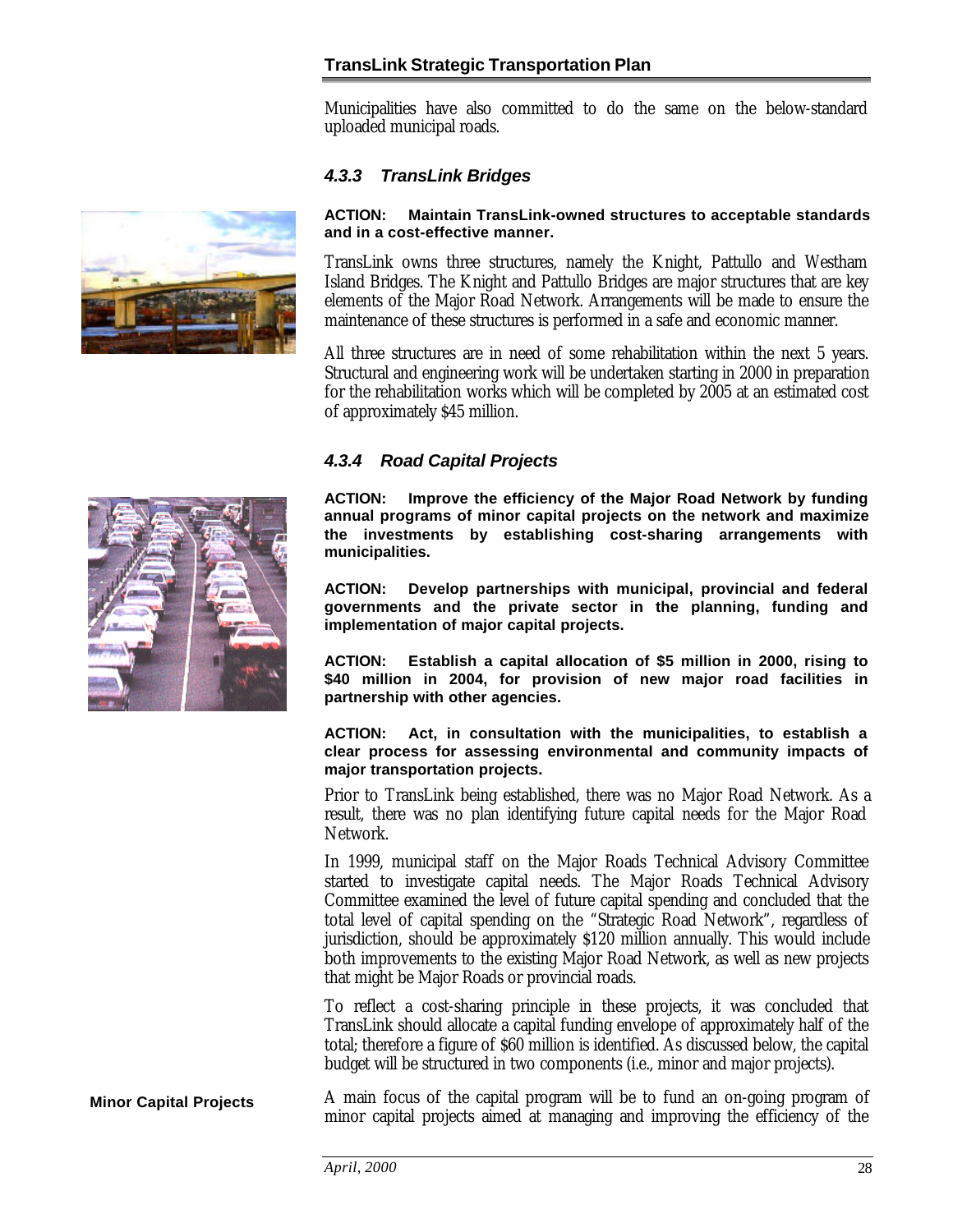existing network, such as intersection, geometric, safety and network continuity improvements, etc. A carefully planned and co-ordinated program of small projects could collectively defer or minimize the need for more costly constructions of large-scale new facilities which often have more social and environmental impacts and might or might not support regional land use objectives.

An initial annual TransLink budget of \$10 million will be allocated in the year 2000, which will incrementally increase to \$20 million by 2005. The Major Road Network Minor Capital Program will be administered using a 50/50 municipal and TransLink cost-sharing arrangement. Each municipality will be eligible for project cost-sharing for up to an amount based on a pre-determined formula. The Major Road Network Minor Capital Program will be implemented based on a rolling 5-year planning cycle. A project evaluation or "business case" process will be developed and implemented in 2000 to determine the eligibility and priorities of the projects.

TransLink will pursue the establishment of a partnership with the Province so that a "Strategic Road Network", comprised of the Major Road Network and provincial facilities, can be planned as one seamless system of 'important' or 'strategic' roads which serves the region. This will provide the needed framework to advance much needed network-level road improvements and system initiatives such as regional signal co-ordination and Intelligent Transportation Systems applications. **Major Capital Projects**

#### *Potential Major Capital Projects*

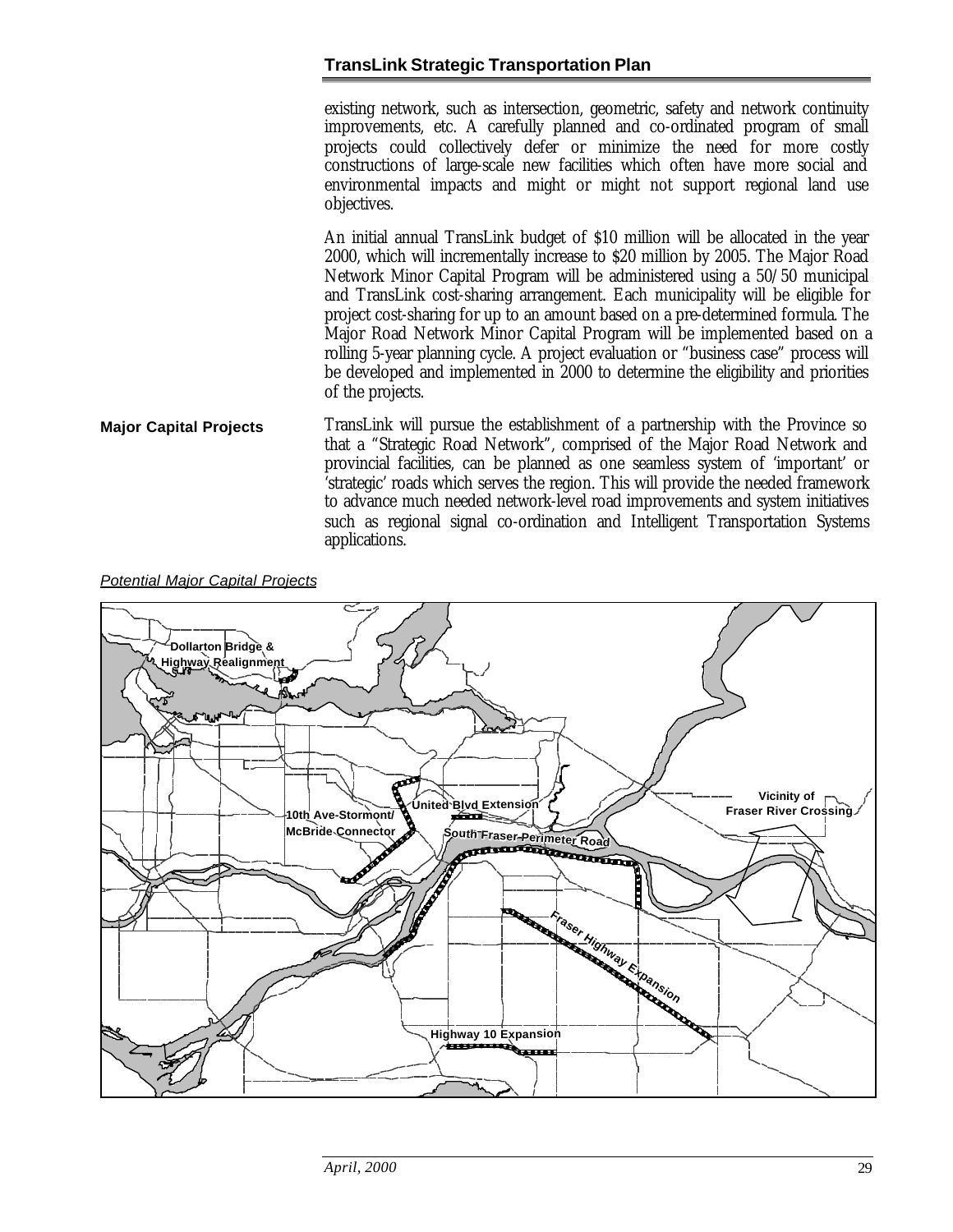A review of existing agency plans was conducted to identify candidate projects which might have a strategic role in serving the transportation demand of the region. A number of projects appear to have general support by various agencies as indicated by their planning documents (Livable Region Strategic Plan, Transport 2021, Lower Mainland Highway Improvement Outlook, municipal and Gateway Council plans, etc.).

TransLink will seek partnerships with the Province and others in further examination of the following projects:

- South Fraser Perimeter Road
- North Fraser Perimeter Road (United Boulevard extension)
- Fraser River Crossing (which will replace the Albion Ferry service)
- Stormont-McBride Connector
- Fraser Highway widening
- Highway 10 widening
- Dollarton Bridge and Highway realignment

Further analysis and a full scale Multiple Account Evaluation are needed to fully weigh the benefits against the potential impacts of these projects including environmental and social impacts, support for regional land use objectives, impact on transit, and financial implications. The initial planning work will be conducted in the year 2000, and pending the findings of this work, an implementation plan will then be developed for the recommended projects.

The plan includes the provision of an annual funding envelope, starting with \$5 million in 2000 and increasing to a funding level of \$40 million by 2005, to start to implement selected strategic major road projects. By March 2001, TransLink will work with municipalities, the GVRD, the Province and federal agencies to identify a process for establishing priorities for major capital projects. This will include identifying broader assessment of community, environmental and other impacts. However, the Plan recognizes that TransLink is not a direct operator of major roads and, to some extend, the establishment of priorities will be significantly dependent on others and their funding priorities. Nonetheless, TransLink will seek to clarify the public process for determining the roads capital program.

The process for dealing with major road capital is illustrative of TransLink's role and function as the convenor of partnerships and its ability to create a forum between government and non-government entities to deal with transportation issues.

It should be noted that many of the candidate projects may lend themselves to tolling or other methods of cost recovery (e.g. South Fraser Perimeter Road, Fraser River Crossing).

Many factors will determine whether a major road capital project can proceed, including local acceptance, the availability of senior government cost-sharing, and major development plans. The proposed annual allocation is not associated with any particular project, and should be accumulated until a feasible and desirable project is identified.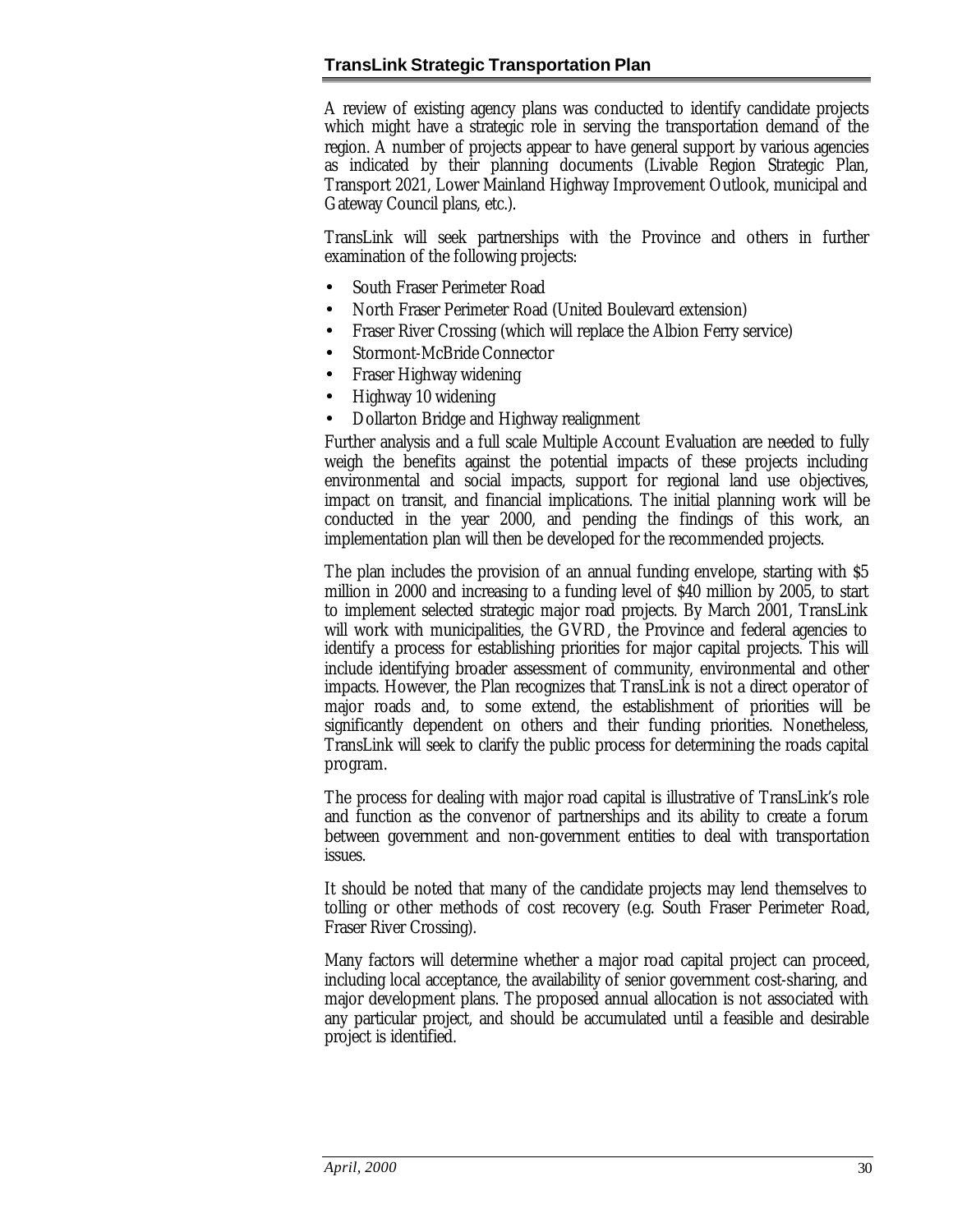#### *4.3.5 Transit Priority*

#### **ACTION: Work with municipalities to develop a comprehensive program for providing priority to TransLink buses on the Major Road Network.**

The public consultation process identified that improved bus speed is a top priority. While this can be addressed to some degree with limited stop bus routes, an aggressive transit priority program is needed to give bus greater "status" on the region's roads.

Growing traffic congestion increases transit travel time and reduces reliability. This adversely affects transit competitiveness and increases TransLink's cost of providing service. Since 1990, it is estimate that growing congestion has added an estimated \$15 million in annual operating costs to TransLink's bus services. Congestion delay not only increases operating costs and vehicle requirements in maintaining existing service levels, it precludes the deployment of these resources to increase and improve service.

In many cases, improving transit speeds and reliability represents a least-cost solution to service improvements. Some priority measures (such as bus "bulges") are simple, low-cost changes that be done relatively quickly. Other measures (such as bus lanes and bus friendly signals) may require more resources and time to implement.

Rail is popular, in part, because its segregation from traffic offers freedom from traffic congestion. Insofar as transit priority measures can mimic this avoidance of congestion, they represent a low-cost way of capturing some of the same benefits of rail.

TransLink will work with municipalities early in the Plan to develop a program that identifies priority measures for implementing transit priority on the Major Road Network and other municipal roads used by transit.

#### *4.3.6 Albion Ferry*

#### **ACTION: Operate the Albion Ferry service in an efficient and costeffective manner and develop a strategy to implement a fixed link crossing.**

The Albion Ferry provides the only crossing of the Fraser River between the Port Mann Bridge and the Mission Bridge in Abbotsford. The number of vehicles using the ferry has been increasing steadily. In 1998, the ferry carried 1.4 million vehicles. The ferry is currently operating at its vehicle carrying capacity during the peak periods.

A permanent and high standard connection between the areas is needed to accommodate the anticipated travel between the North and South Fraser. A strategy to implement a fixed link crossing in the medium term (i.e. 5 to 10 years) will be developed over the next two years. In the interim period, until a fixed link crossing is in place, TransLink will continue to provide the existing ferry service in an efficient and cost-effective manner. To accommodate the anticipated ridership growth without adding to the fleet, a number of short-term, low cost initiatives such as schedule adjustment, carpool lanes and better bus access will be explored.

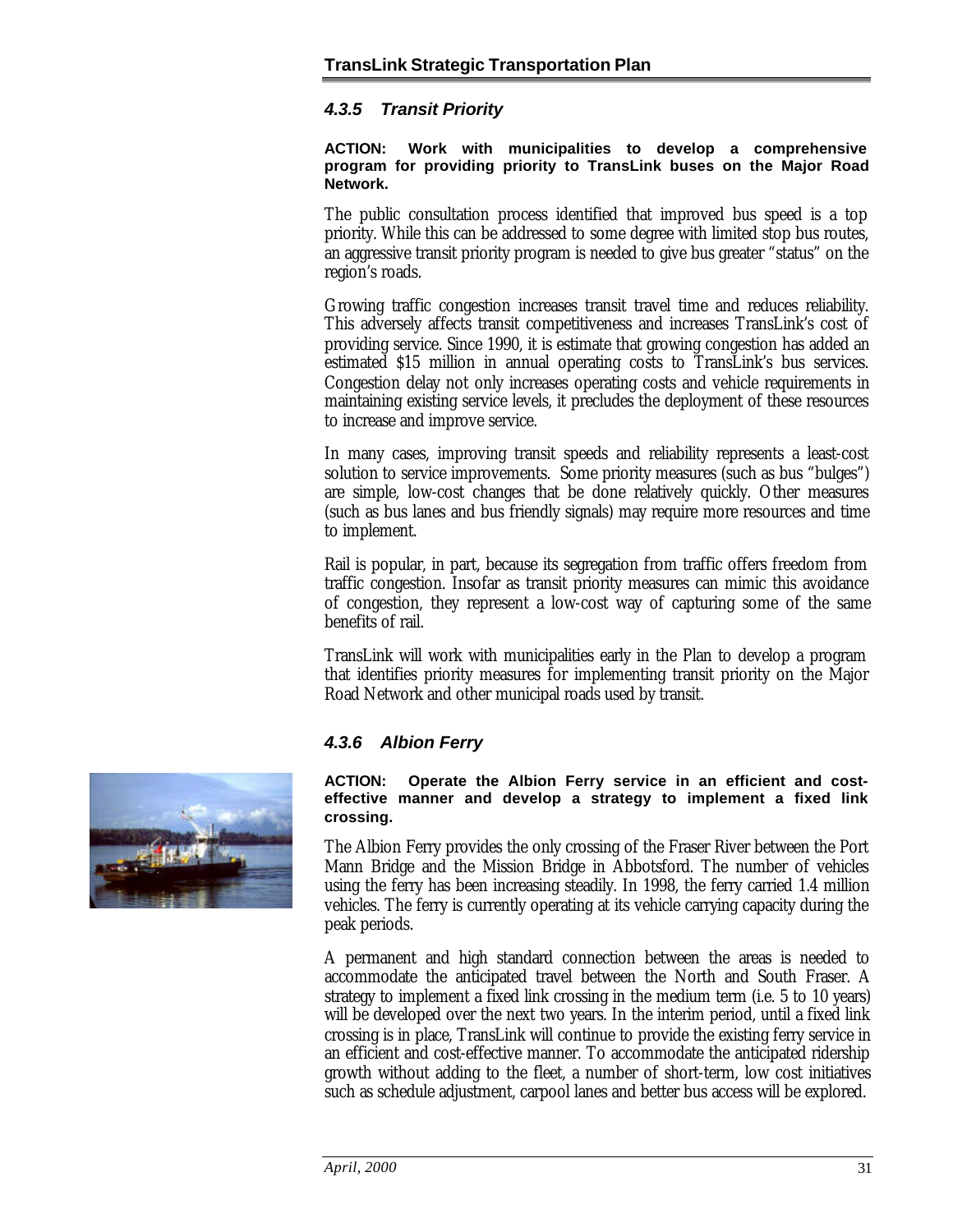

#### *4.3.7 Cycling Infrastructure*

#### **ACTION: Implement a program for the development of cycling infrastructure and supporting facilities.**

The Plan includes financial provision to allow a program for the development of a regional cycling network of local and regional facilities, modal interchange facilities (e.g., bike lockers and racks) and other cycling facilities.

#### *4.3.8 Intelligent Transportation Systems Implementation*

#### **ACTION: Develop a vision and strategic plan for Intelligent Transportation Systems in the region in 2000, and implement initiatives based on that plan in subsequent years.**

The detailed nature and arrangements for broad Intelligent Transportation Systems implementation are uncertain at this time. Provision has already been made for automatic vehicle location and signal integration for the Richmond B-Line, and for electronic fareboxes. Existing funding can provide for a trial implementation of automatic passenger counters.

Other expenditures in 2000 will be primarily operating costs associated with consultant development of an intelligent transportation systems vision and implementation strategy for the region.

A provision for intelligent transportation systems of approximately \$2 million per year has been included in the projected capital expenditures, and some allowance made for operating costs. Alternative private sector capital funding mechanisms may also be applicable to intelligent transportation systems. A more definitive picture of costs and benefits can be provided after initial studies are complete.

One key factor to achieving increased operating efficiencies in all TransLink services and infrastructure is much better information regarding transit ridership, and travel times, patterns and usage by all modes, including goods vehicles. In order to optimize investment in transportation, better data is needed so that "smarter" decisions can be made. A particular emphasis will be made to improve the gathering and evaluation of transit data that has suffered from underinvestment in recent years. It is proposed to deploy enhanced monitoring systems and technologies that aid in the process of realizing economies in the system and provide better customer information. This will start with the manual collection of data in 2000 and by 2005 it is planned to have deployed several systems.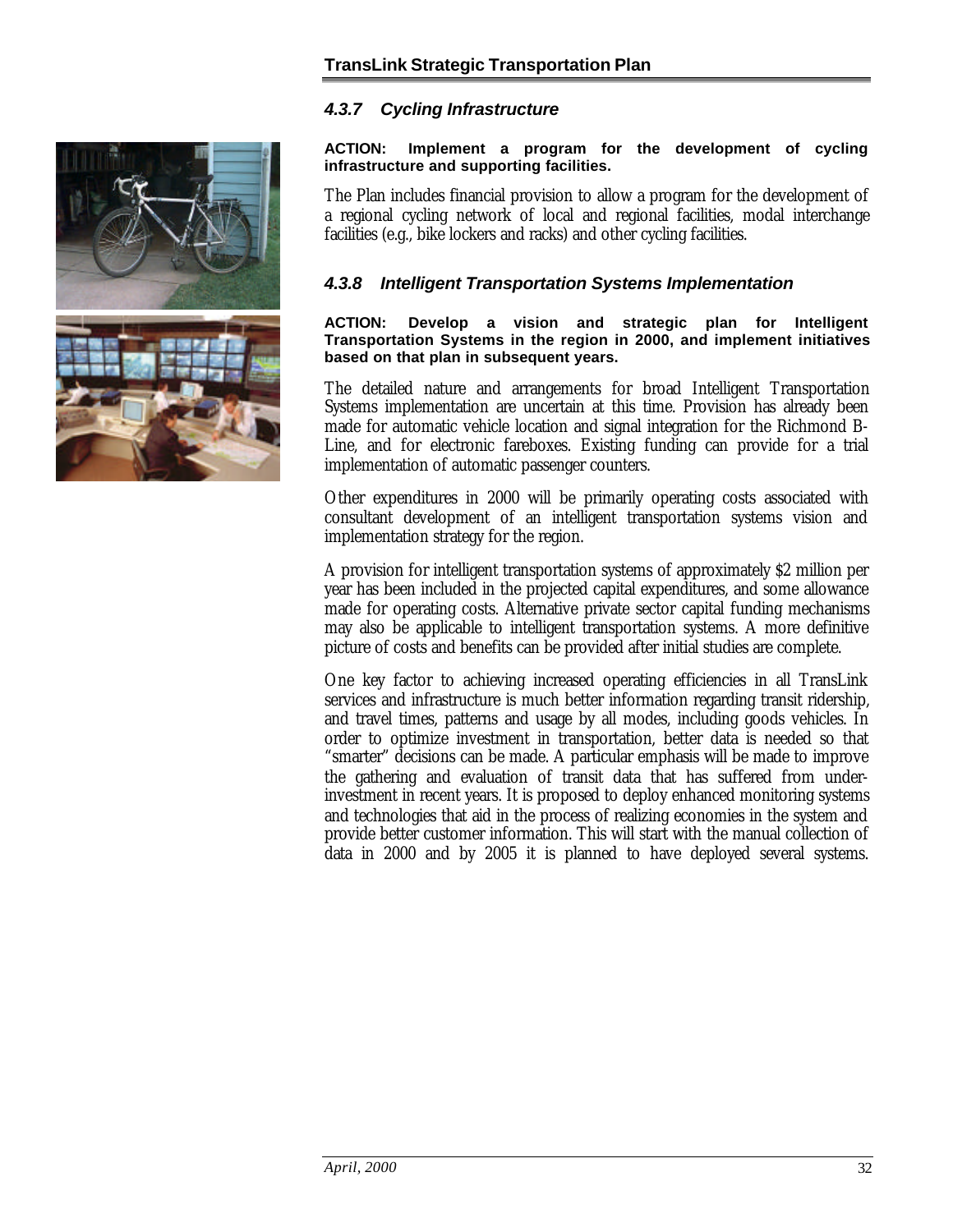#### <span id="page-35-0"></span>**4.4 The Management Strategy**

#### *4.4.1 Demand Management*

**i) Transportation Pricing and Revenue Generation**

**ACTION: Move toward road pricing, with tolls on new facilities to recover cost as permitted under the Greater Vancouver Transportation Authority Act, and a request to the Province for authority for system tolling to manage use.**

**ACTION: Implement an annual vehicle charge, with the structure of the charge – e.g. flat, mileage based, pollution based – with further public consultation, as a move toward transportation pricing and as part of the Financial Plan.**

**ACTION: Implement a parking tax, established within an overall parking policy, as part of a transportation pricing program to limit the growth of single occupant vehicle travel and as part of the Financial Plan.**

**ACTION: Ensure that transit users pay a fare that reflects the benefit they receive from the transit system and overall recovers at least 50% of the system operating cost, while maintaining fares at a level which will promote use and a fare structure which will maintain affordability for the economically disadvantaged.**

**ACTION: Develop a fare strategy by the end of 2001, including a technology plan.**

**ACTION: Develop a comprehensive program to minimize transit fare evasion and maximizes fare compliance and revenues while maintaining system operating efficiency.**

**ACTION: Consider the application of benefiting area charges in the development of new transportation facilities.**

Pricing use of the transportation system in a way that will limit the growth in single occupant vehicle travel is a powerful tool for overall management of the transportation system. It also provides revenue for the development and operation of the system. Achieving the transportation improvements envisaged in this transportation plan will require significant capital and operating expenditures, and will require additional revenues.

To the maximum extent practical and equitable, TransLink should raise the revenues required in ways that shape transportation demand. From this perspective, the "best" sources of revenues are those directly associated with use of the transportation system, rather than charges that are separated in time (annual charges). Tolls and parking charges are superior to annual charges. In many circumstances, tolls may also make road capacity available for goods movement by reducing auto utilization of the tolled facility, and providing time savings through reduced congestion which will justify the tolls paid by trucks and other road users.

The opinion research and consultation revealed a public preference for the implementation of system tolling over a flat vehicle charge. Such an approach to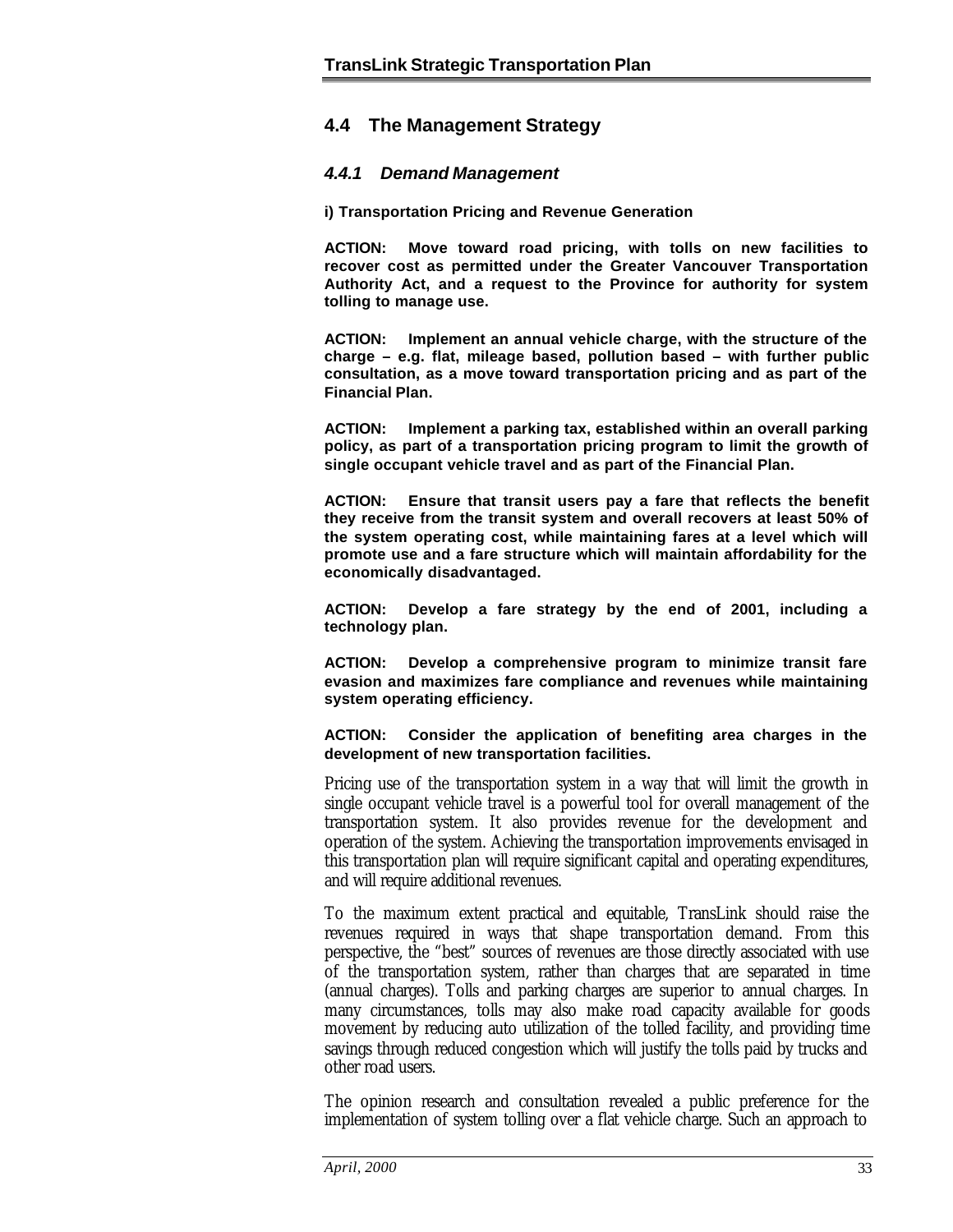pricing infrastructure, raising revenues and managing peak period road use is more effective than an annual vehicle charge.

The public acceptance of such an approach to transportation financing will likely increase if concomitant reductions in non-transport related revenue sources coincides with its introduction (e.g. expenditure remaining equal, the measure is revenue neutral). It will also increase if such pricing is coordinated with incentives for transportation alternatives (e.g. combined transit pass/car insurance product, etc.).

At present, TransLink does not have the authority to 'system toll' and will need to work with the Provincial government to develop the necessary amendments to the GVTA legislation.

Fares are of critical importance to TransLink as a major determinant of transit use and TransLink's single largest source of revenue. Within the overall system, there are broad differences in cost recovery. Individual bus routes can vary from close to 100% to less than 20%, however the bus system as a whole is around 48% today. SkyTrain is higher, approaching 80% of operating costs. Recovery on the West Coast Express is less than 40%. Currently, transit recovers approximately 50% of operating cost through fares, and the Plan establishes this as a minimum target for fare recovery (these ratios are important indicators in the capital market).

TransLink will develop an overall fare strategy in 2000/01 that also incorporates a fare collection technology plan. This strategy will address concerns regarding the "coarseness" of the zone system and will seek to more directly relate fares to the cost and benefit of the service provided and the trips that are taken. Significant revisions to the fare structure may have to await the introduction of "smart card" technology. This technology offers the potential for a more flexible fare structure, distance pricing, variable charges by time of day, and user incentives.

The fare strategy will also examine the potential for innovative fare products. One potential innovation is a "U-Pass," or a "universal" pass program. U-Pass programs offer the potential to address the transit needs of major institutions and employers by providing improved transit services and a range of alternative services. These are combined with bulk transit pass sales and transportation demand management measures, such as parking fees, to reduce the cost of the passes. TransLink is currently investigating the feasibility of the U-Pass system with the University of British Columbia. The improved accessibility provided by transit and other alternatives, combined with greater incentives to leave the car at home, can significantly reduce single occupant vehicle trips and increase transit ridership.

The perception of fare evasion was a common issue in the Strategic Transportation Plan consultation process, particularly in relation to SkyTrain. Fare evasion raises concerns about equity for paying passengers and the efficient use of public resources, and is an issue that transit systems globally must contend with.

While monitoring of fare evasion on the TransLink system has shown that it is lower than many perceive it to be, it is still a significant issue and steps must be taken to minimize losses and also to demonstrate that these steps are effective.

A Fare Compliance Cost-Benefit study is currently underway that will identify cost-effective measures of maximizing fare compliance, specifically in 'proof of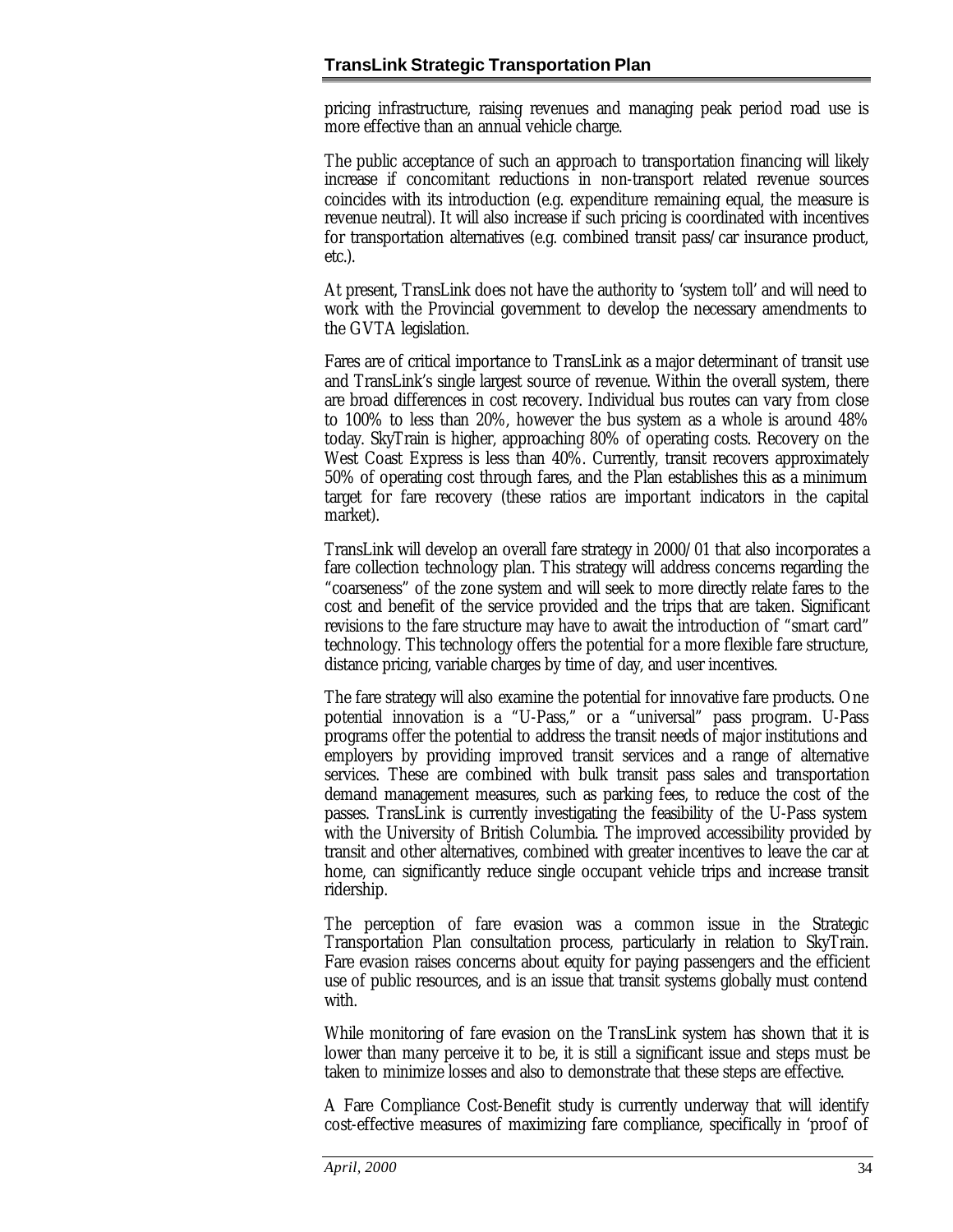payment zones' (e.g. SkyTrain and Richmond B-Line). Examples of potential measures include the possible introduction of turnstiles at SkyTrain stations, increased enforcement by ticket checkers and the use of 'SmartCards' that automatically debit the appropriate fare when the transit system is accessed. The automatic fareboxes, scheduled for installation beginning 2000 on all TransLink buses, is one immediate measure that will increase fare compliance and minimize driver-passenger disputes.

In many cases, new rail transit systems and major roads bring disproportionate benefits to adjacent property owners. The Greater Vancouver Transportation Authority Act allows for benefiting area charges, and the application of these charges should be considered on major new facilities. There are, however, many challenges that exist in implementing a benefitting area charge. The practicality and equity implications of such a charge will need to be evaluated before serious consideration is given to its use.

In order to fund expanded transportation services, TransLink will require additional revenue in 2000 and succeeding years. While transportation pricing is central to achieving the Livable Region Strategic Plan objectives, there is limited ability to apply pricing fully at this point. TransLink should move quickly to implement an approach which will both fund the immediate needs of the transportation system and provide the ability to price choices to influence demand in future. The actions above implement this direction.

#### **ii) Parking Management**

#### **ACTION: As matter of priority, establish through the Regional Administrators Advisory Committee (RAAC) a process to develop Regional Parking Strategy by the end of 2001.**

The supply, price and regulation of parking are key determinants of individual mode choice. Since the choice of whether to drive, ride a motorcycle, take transit or a taxi, walk or cycle is based on the relative attractiveness of these various modes, the supply and price of parking influence the decision to drive or ride a motorcycle.

Parking management is a central element in the Transportation Demand Management strategy of the Livable Region Strategic Plan and Transport 2021. These plans set a target for various TDM measures to produce a 10% reduction in peak hour vehicle trips by 2021 and a 25% increase in transit ridership. Parking management is central to achieving this, however little action has been taken in this area to date.

Transport 2021 recommended that development of a regional parking strategy should start by 1994. The region is therefore 5 years behind projected implementation for this critical component of the transportation system.

The transit investment strategy of this Plan is based on the assumption that TransLink and member municipalities will take steps to manage parking. TransLink, in partnership with the municipalities, and in consultation with community and business interests, will work to develop a Draft Regional Parking Plan to manage the supply, pricing and regulation of parking by the fall of 2001.

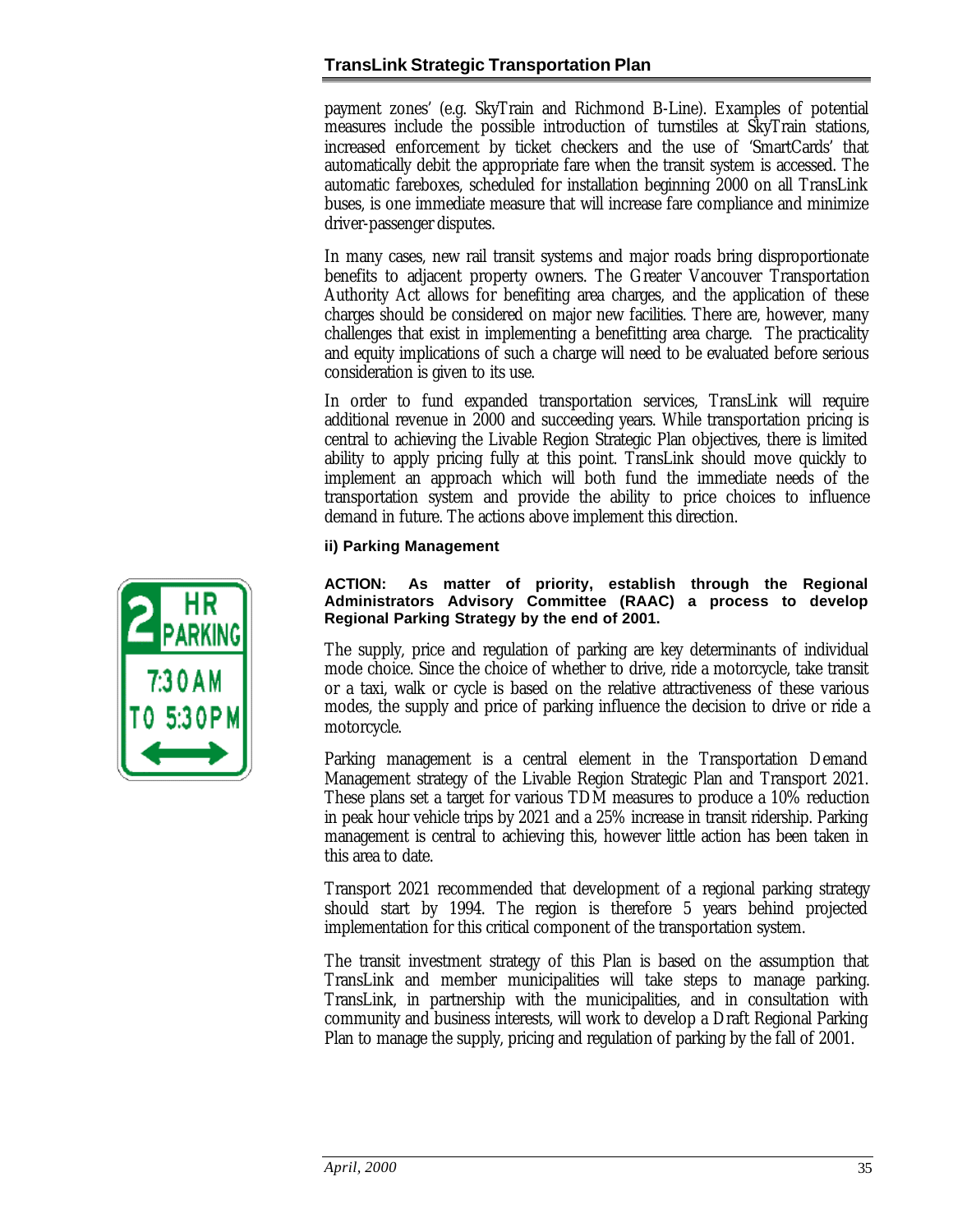**iii) Alternatives to the Single Occupant Vehicle**



**ACTION: Expand vanpool and carpool programs, encourage the development of shared use vehicles, and promote these alternatives and teleworking as alternatives to the single occupant vehicle.**

There are many non-traditional forms of transportation services that offer a broader range of consumer choice and can be used to reduce dependence on single occupant vehicles. In 2000, TransLink will work to develop a comprehensive plan for these choices that can be deployed by TransLink and its partners in a staged manner over the following four years. Where appropriate, pilot projects may be introduced in 2000. Program components will include:

- 1. **Ridesharing:** Expand existing carpool, vanpool and ridematching programs; and examine current program structure. Assess opportunities to gain efficiencies and, where possible, deliver more cost-effective service through a re-organization of major program components.
- 2. **Advocacy and Education:** Expand existing Employer Services program (Go Green Choices); pursue legislative and policy changes that would support the growth of the rideshare market and other preferred modes; and integrate all elements of the Trip Reduction program into a brand identity package.
- 3. **Shared Vehicles:** Provide support for the development and use of shareduse vehicles in the region.
- 4. **'Virtual Offices':** Assess the potential for expansion of teleworking (telecommuting) and related forms of technologically-driven communications forums to contribute to a reduction in work-related single occupant vehicle trips.

#### *4.4.2 Cycling*

**ACTION: Work with municipalities and the Province to provide a range of cycling programs, services and infrastructure that increase the use of cycling as a mode of transport for all trip purposes.**

The bicycle has the potential to replace many local and some regional trips for work, shopping, social and recreational purposes. Compared to some other cities, cycling's potential in the GVRD appears to be relatively untapped. While some progress on improving cycling conditions has been made in recent years, the regional transportation system is not well adapted to cycling. Roads and bridges do not accommodate cyclists very well, end-of-trip facilities (such as racks, bike lockers and change rooms) are not common, fear of traffic is a deterrent to many and there are few educational and promotional programs to encourage people to cycle safely.

The first five years of TransLink's cycling strategy will define a regional role in cycling that complements the efforts of the local and provincial governments and will focus on priority infrastructure, services and programs that will reduce car trips in the region. A significant amount of work has already been completed in the process of developing a Comprehensive Regional Bike Plan. This plan is being prepared in consultation with municipal staff and will include the following directions:

1. In partnership with municipalities and the Province, develop and fund a comprehensive network of local and regional bicycle routes.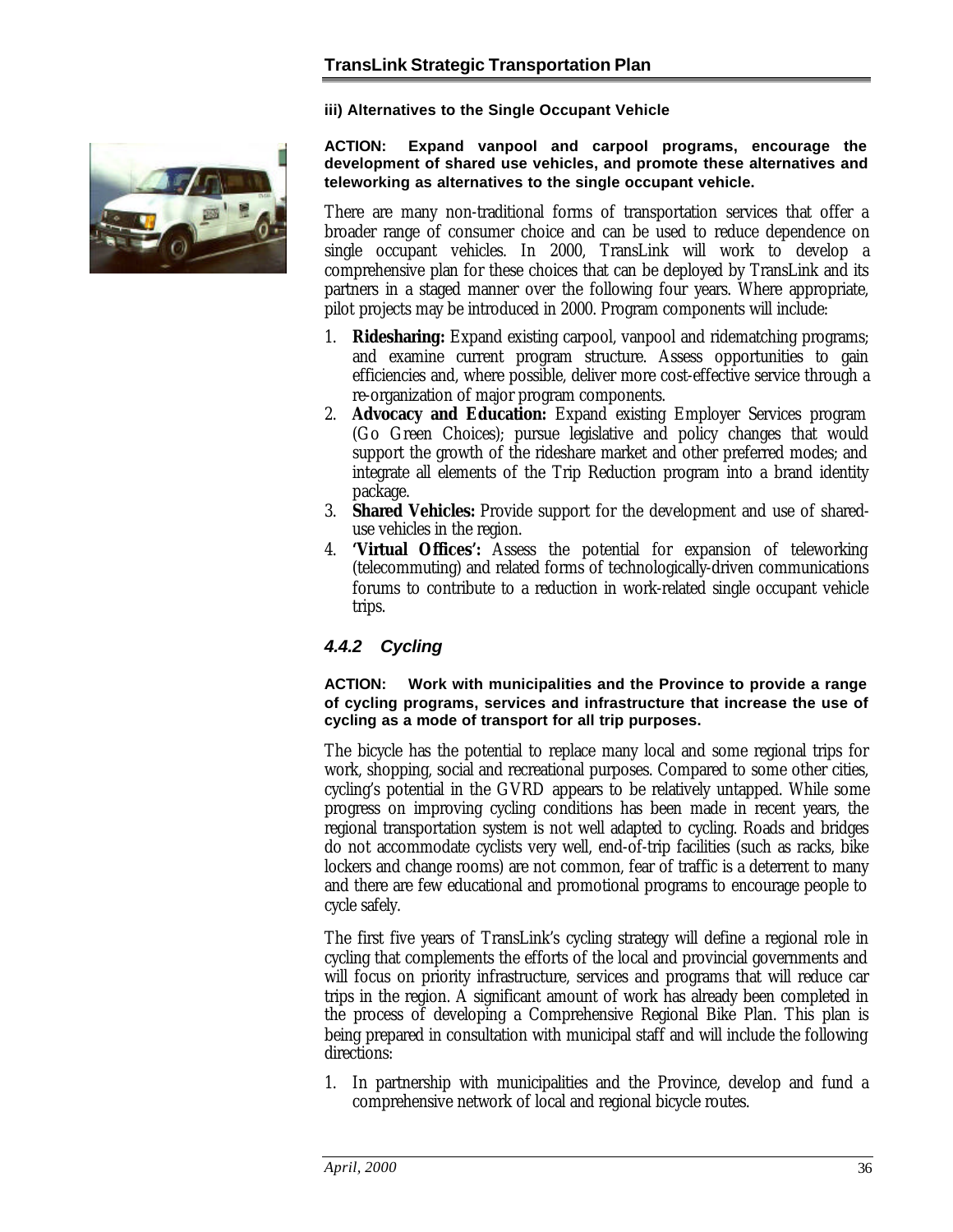- 2. Develop and implement cycling programs and communications initiatives (e.g. awareness, education, safety, skills training) that promote cycling as transportation.
- 3. Make all transit services bicycle accessible by:
	- providing bike racks on all buses in the region as early as possible;
	- expanding rack and secure bike locker facilities at potential key transit nodes; and
	- working towards accommodating bikes on SkyTrain.

#### *4.4.3 Walking*

#### **ACTION: Construct pedestrian-friendly transit interchanges.**

#### **ACTION: Work with municipalities to establish design criteria for major road capital programs to ensure that full attention is paid to pedestrian amenity.**

"Walkability" is the cornerstone to a region's efficient ground transportation. Almost all trips begin and end with walking. Walking remains the cheapest form of transport for able-bodied people. As with cycling, walking has good potential to play a more important role in the future for a variety of trip purposes, including school, work, shopping and recreation. About one-quarter of all trips are less than 1.5 km long, a comfortable walking distance for many people. A walkable community provides the most affordable transportation system any community can attain. Land use planning is the most significant determinant of walking trips, but TransLink can play a direct role through design of pedestrianfriendly transit interchanges, and through ensuring that attention is paid to pedestrian amenity in the design of Major Road Network capital projects.

#### *4.4.4 Major Development Review*

**ACTION: Give priority to finalizing the process whereby TransLink reviews Official Community Plan amendments and "major development proposals."**

**ACTION: Work with municipalities to establish criteria for developments which support the Livable Region Strategic Plan from a transportation perspective and seek the cooperation of municipalities through their development approval processes to ensure development supports the Strategic Transportation Plan.**

Official Community Plan amendments and major development proposals, especially those outside town centres, can have a significant impact on the ability of the transportation system to meet Livable Region Strategic Plan objectives. The Greater Vancouver Transportation Authority Act states that TransLink "…*review and advise the Greater Vancouver Regional District, the municipalities and the government regarding the implications to the regional transportation system of … major development proposals and provincial highway infrastructure plans in the transportation service region*". For this purpose, TransLink will give priority to developing processes and reaching agreement with municipalities on the criteria for evaluating Official Community Plan amendments and major development proposal.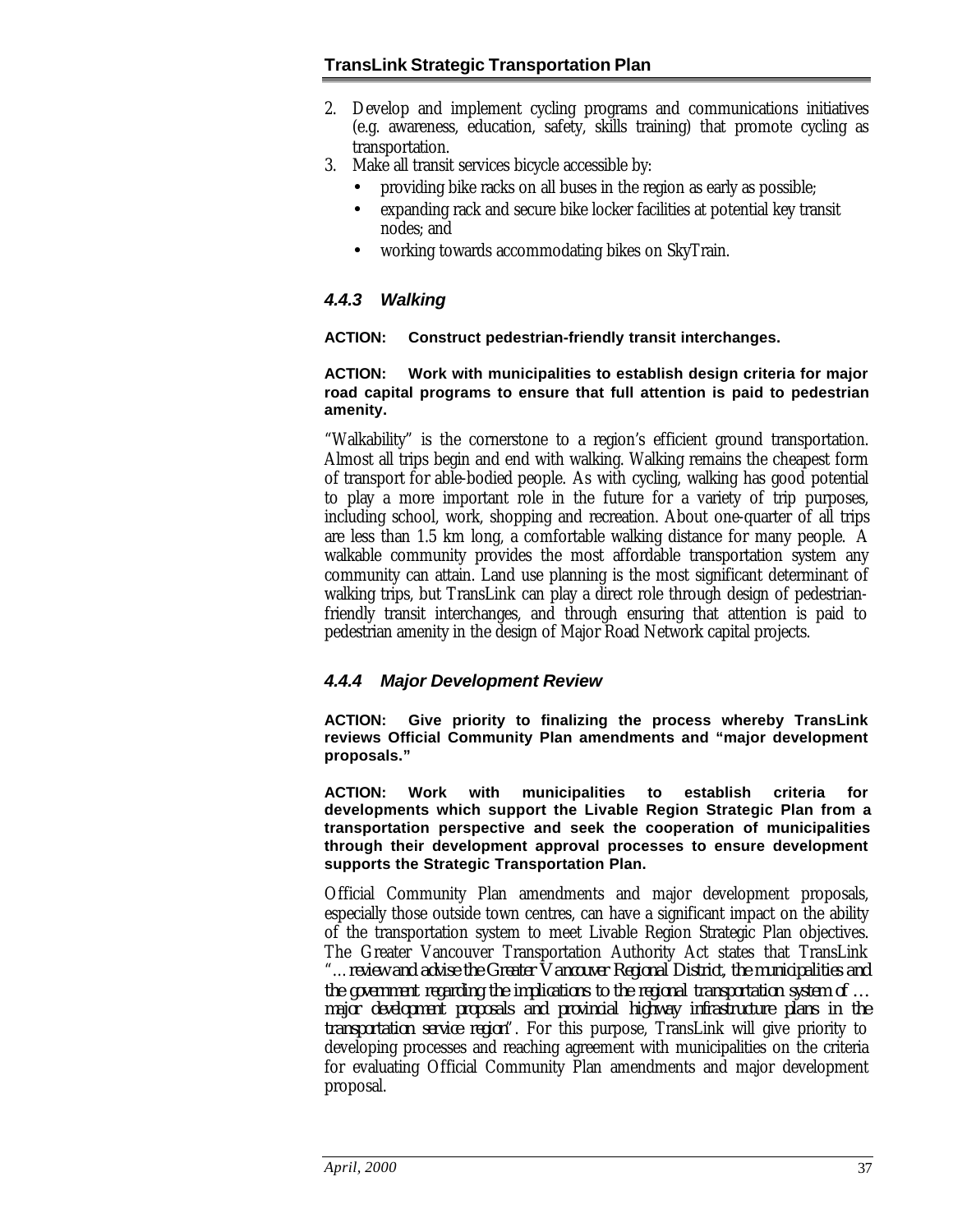Some work toward establishing criteria for major development proposals has been undertaken, but this must be completed and a review process established. This is an important TransLink function that requires attention.

More generally, municipalities are frequently presented with rezoning proposals outside their primary development areas. These developments can be difficult to reach by walking or cycling, or serve with transit. Some municipalities have suggested that it would be helpful for TransLink to propose criteria for evaluation of these developments for use by municipalities in their zoning process.

This is a complex issue, involving many interests. It will be addressed in the review of the Livable Region Strategic Plan and long range transportation plan which will begin in 2001. TransLink will allocate time to this issue, in preparation for this review.

#### *4.4.5 Customer Focus*

#### **i) Market and Customer Satisfaction Research**

**ACTION: Conduct market research to determine customer needs prior to the implementation of new transit and alternative transportation services and evaluate customer satisfaction after the services are in place.**

New transit services and vanpool, carpool, and other alternatives must meet customer needs and preferences if they are to be effective and economical. Market research can help to determine what type of service best meets customer needs, what equipment features will be most attractive, and what fares or fees can be charged. Customer satisfaction research will allow assessment of service decisions and guide future service changes. TransLink will conduct this research on all new services and will conduct regular customer satisfaction surveys.

#### **ii) Plan for Safety and Security**

**ACTION: Pursue improvements to personal safety and security in and on transit services through the application of Crime Prevention Through Environmental Design Principles and the evaluation of the cost-benefit of barrier systems and additional staffing at key locations.**

**ACTION: Improve road safety by working with municipalities to maximize safety through the design and management of transportation infrastructure and services and through partnerships with public and private organizations.**

There are two aspects of "safety" that TransLink must address. The first relates to personal safety (i.e. fear of assault) while the second relates to accident safety.

With respect to personal safety, transit users have identified safety and security as significant issues at transit exchanges and on the transit system. While, by all reasonable measures, the transit system is safe, improvements can be made, and user perception may be an important factor in promoting transit use.

Major studies are underway with the Province's Rapid Transit Project Office to address the benefits of barrier systems, station design, and the contribution of retail uses to a perception of security in SkyTrain. There is merit in continuing review of existing SkyTrain facilities and bus exchanges, and some capital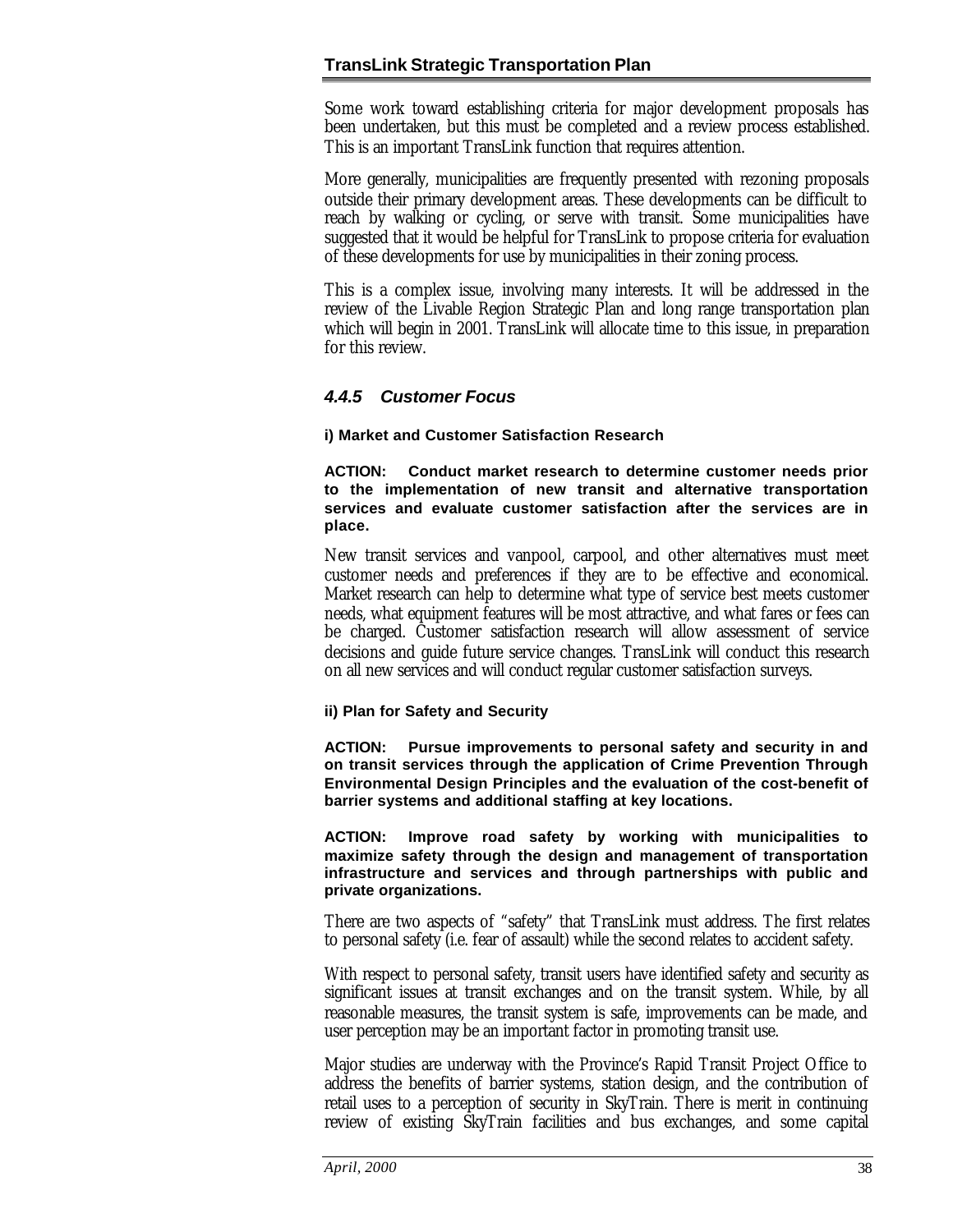expenditure for improvements in the existing SkyTrain system may be warranted. TransLink staff will undertake the review of the existing system.

With regard to traffic accidents, TransLink has a responsibility to work with municipalities to ensure the design and management of the road system improves public safety for all transportation system users. Every year in the GVRD, approximately 90 people are killed and 16,700 are injured in motor vehicle accidents. In particular, "vulnerable road users" such as pedestrians and cyclist bear a disproportionate impact of these accidents. Public awareness, improved infrastructure and service design and increased use of alternative modes can all help to reduce accidents.

TransLink needs to monitor and evaluate safety on its transportation network and feed the evaluation of this information into the planning and management of the system.

There is also much that can be done to gain synergies with other agencies and organizations doing work to improve safety. TransLink can work with government agencies such as ICBC and the Ministry of Transportation and Highways, as well as road user interests (e.g. pedestrian, cycling, motorcycling and auto groups).

In particular, TransLink will need to establish a strong working relationship with ICBC to measure transportation safety and develop protocol for addressing safety issues of mutual responsibility.

#### **iii) Customer Information**

#### **ACTION: Support the shift to preferred transportation options through improved access to accurate, timely and user-friendly service information.**

Accurate, easily accessible, and ultimately real time information is an important component in achieving full utilization of all services. For maximum benefit, information must be made available wherever travel decisions are made: at home, schools and malls, on the street, at a station or stop, and on-board a vehicle. Real time information permits informed customer decision-making and provides users with a greater sense of control. An internet based system will be one of the main foundations for improved access to information.

TransLink will implement significant improvements to access schedule information through the internet and will introduce real time information on the Richmond B-Line in 2000.

#### **iv) Public Consultation**

#### **ACTION: Provide information to the public and seek public input broadly on major decisions, both in a variety of ways.**

TransLink's decisions and programs have a significant impact on all members of the public – everyone uses the transportation system, the public pays the cost, and most people are impacted by how others use the system. The Greater Vancouver Transportation Authority Act mandates consultation with interest groups on a variety of TransLink decisions.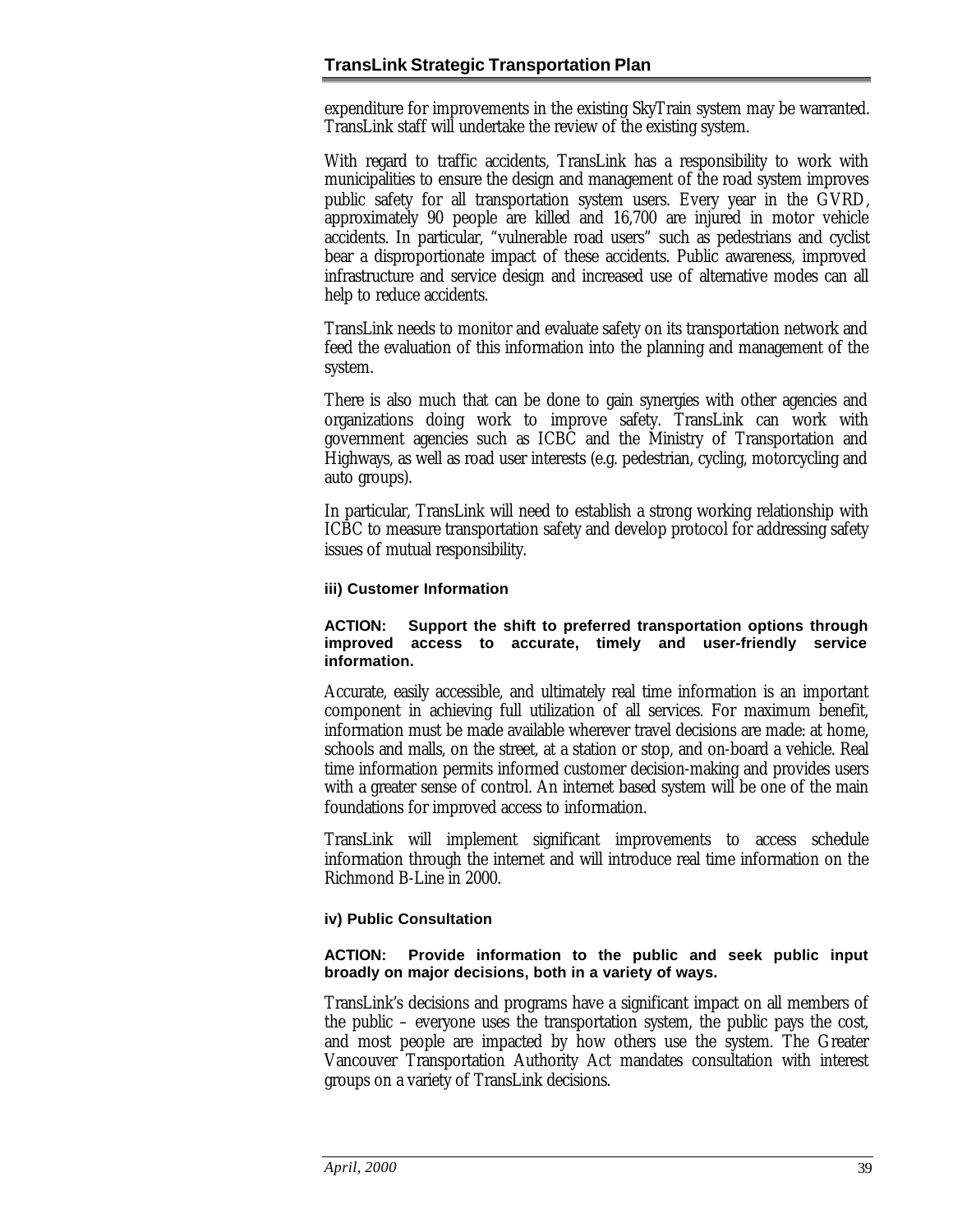TransLink will undertake consultation in a variety of ways – through traditional public meetings, by internet information dissemination and input, by hotline input, by formal public surveys, stakeholder consultation and workshops, and "advertising" with informal surveys. TransLink will seek to provide full information and gain maximum input, and document public positions in any consultation process.

#### **v) Marketing**

**ACTION: Develop a comprehensive marketing and information program with an emphasis on reducing single occupant vehicle use and increasing transit ridership and revenues.**

**ACTION: Develop a strategy to communicate to the public the full range of TransLink's mandate/responsibilities with regard to regional transportation.**

The successful implementation of the plan will depend in part on how the expanded services are marketed and information is provided to the travelling public. New services should have a demonstrated market and provide the features necessary to attract new customers. All services will be reviewed to determine an appropriate level of marketing support, and all marketing programs will include specific ridership and customer awareness objectives and evaluation measures. Emphasis will be put on marketing specific branded services by sub-region, and on marketing alternative transportation services.

TransLink's public communications and advertising will identify the overall role of TransLink in preserving the livability of the region through its transportation programs, providing a context for the full range of TransLink services.

Public perception of TransLink's identity as a new regional transportation authority is most strongly associated with it transit function, due in large part to transit's high visibility and consistent media coverage portraying it as a "transit company." There is little public awareness of TransLink's full range of responsibilities including the building and maintaining of the Major Road Network, cycling initiatives, Transportation Demand Management programs and AirCare. The Strategic Plan opinion poll conducted in March 2000 indicated that while 83% of the region's residents are aware of TransLink, only 4% were aware of its role with major roads and bridges.

The region's residents must be aware of TransLink mandate, powers and responsibilities so that the public can be better informed about, and engaged in, transportation issues and decision-making.

#### **vi) Specialized Transit Markets**

#### **ACTION: Identify the potential for 'premium fare products' that offer greater comfort and convenience to new markets of transit passengers.**

In some markets, it is difficult for a standard transit service to compete with the convenience and comfort offered by the private automobile. However, there is some indication that some car drivers may be willing to pay a 'premium fare' for bus or ferry services that offer amenities such as guaranteed seating, laptop plugins, air conditioning and on-board services, for example. TransLink will investigate the potential for such services and, where viable, facilitate their implementation.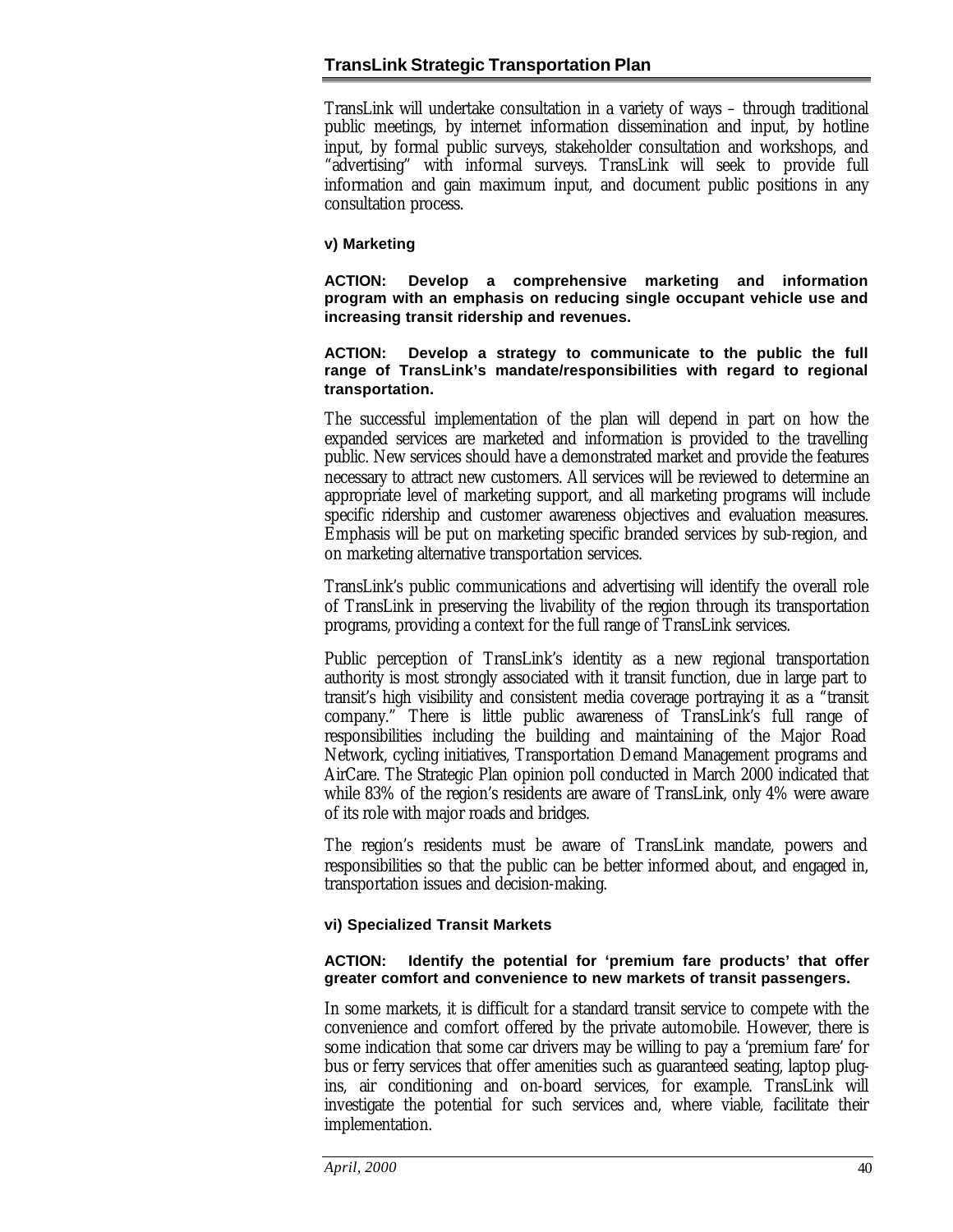#### *4.4.6 Management of the Major Road Network*

**ACTION: Give priority to transit, goods movement and high occupancy vehicles ahead of single occupant vehicles and develop a regional road use priority plan with municipalities by the end of 2001.**

**ACTION: Pursue municipal support for early implementation of expanded transit priority measures on the region's road system to provide attractive, faster, more reliable and safer transit services.**

**ACTION: Achieve co-ordination of network signal operation to facilitate regional movement needs.**

The Major Road Network is the primary element of the regional transportation system. It provides the infrastructure for goods movement, buses, as well as the automobile, motorcycles and bicycles. Management of the Major Road Network will have a substantial impact on the effectiveness of the transportation system.

This management plan supports the allocation of road use priorities and/or capacity between buses, vanpools and carpools, commercial vehicles, automobiles and motorcycles to make best use of the transportation system. More broadly, there is merit in considering the concept of accommodating High Priority Vehicles such as trucks, taxis, or airport traffic, in specific lanes or facilities, separately or in conjunction with High Occupancy Vehicles.

TransLink will work with municipalities to achieve early implementation of transit priority projects. Currently, there are only 25 kilometres of bus and high occupancy vehicle lanes and 9 bus-activated traffic signals in place in the TransLink service area. In this area, TransLink is well behind almost all other major cities. Today, most of the existing transit priority facilities are on Provincial highways, with relatively few measures on municipal roads where most of the buses operate. To increase the attractiveness of bus services and reduce operating costs and ensure full utilization of additional transit services, substantial expansion of transit priority measures is required on roads throughout the Greater Vancouver region. The introduction of transit priorities can involve significant local tradeoffs and will require the full involvement and co-operation of municipalities.

More broadly, TransLink will pursue, with municipalities, a comprehensive regional road use priority plan with a target completion date of late 2001 to identify the infrastructure requirements and policies needed to support giving road use priority to selected users. The plan will identify operational policies (vehicle occupancy, vehicle type, time of day, charges if any, etc), project types and locations, and implementation timing. The analysis will take into consideration factors such as actual road space utilization, emissions, safety, and user charges.

The Major Road Network provides an opportunity to achieve system-wide improvements in traffic operation. Traffic signal co-ordination on the regional network is an important first step that is both cost-effective and could be implemented relatively easily. Major user benefits include reduced travel delay, vehicular emissions, fuel consumption, and mechanical wear. Signal co-ordination could increase intersection capacity without expensive physical expansions.

TransLink will work with the municipalities to develop a plan to integrate differing municipal signal systems regionally for inter-municipal co-ordination and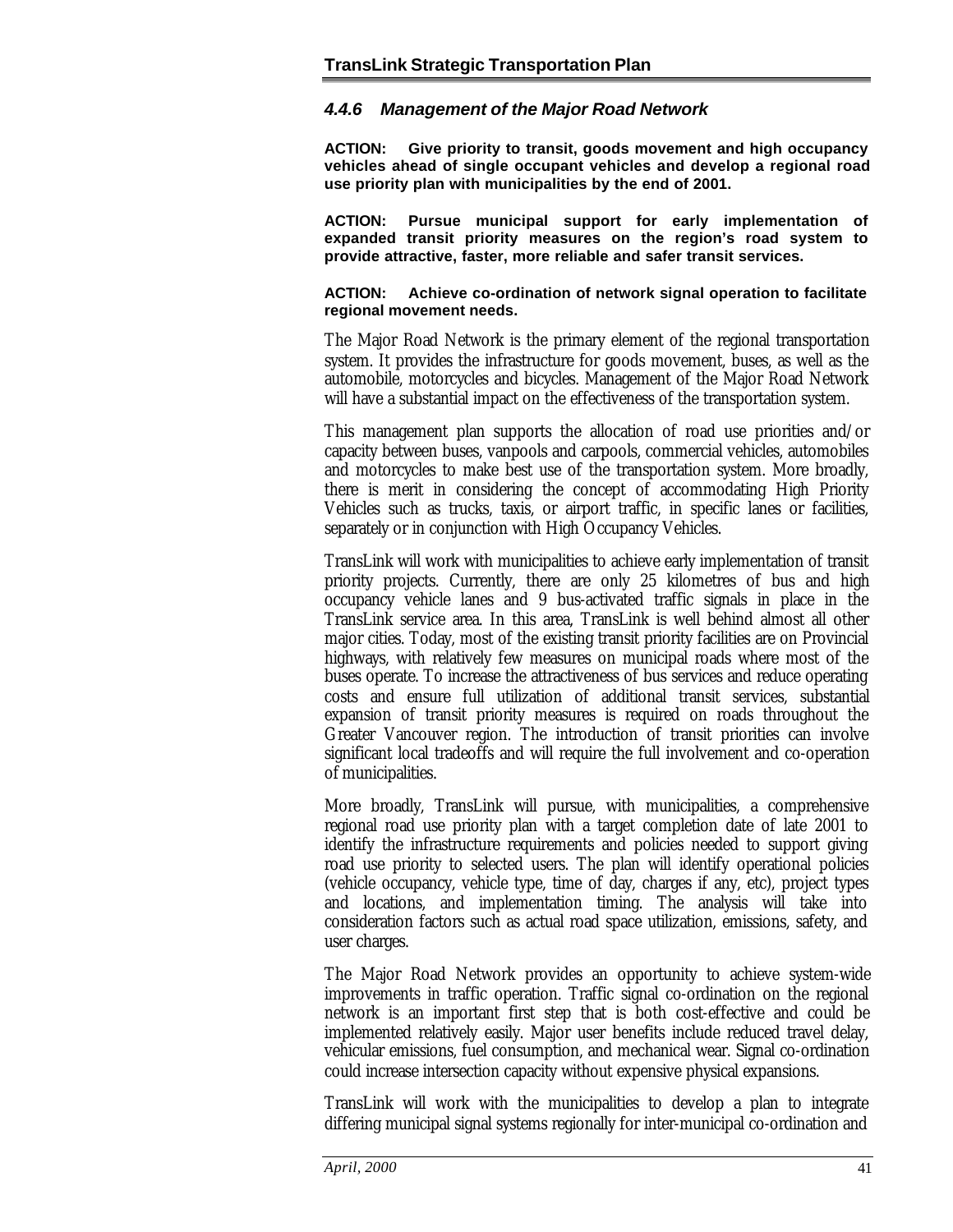standardization. Phased implementation of plan components will occur starting after 2001, possibly in conjunction with other potential Intelligent Transportation Systems applications within an overall regional Intelligent Transportation Systems framework.

#### *4.4.7 Technology Applications*

**ACTION: Plan and implement Intelligent Transportation Systems where there is a demonstrated increase in efficiency, safety, productivity, costeffectiveness, support for goods movement, accessibility to timely information, or support for alternative modes of transportation; or where Intelligent Transportation Systems provide significant decreases in delays, emissions, and energy use.**

Intelligent Transportation Systems apply the latest technologies and techniques to increase the efficiency and effectiveness of the current transportation system. It consists of a broad range of diverse technologies that enhance transportation system management and control, provide priority for selected users, manage highway incidents to minimize delay and reduce accidents, support data collection and monitoring operations, and disseminate information on the operations of the transportation infrastructure to users.

Physically, Intelligent Transportation Systems range from internet-linked information kiosks and electronic toll collection systems, to real-time transit vehicle management and ultimately, fully automated automobiles travelling on, and interacting with, "smart" roads.

The range of applications is wide. Some aspects of Intelligent Transportation Systems will be applied within a single organization, such as Automatic Passenger Counters and Automatic Vehicle Location in transit. Other applications may be system-wide, and in many cases, common technology can support a range of applications across organizations. There is merit in taking a broad view. TransLink has established an Intelligent Transportation Systems subsidiary to provide a vehicle for cooperative investigation of the benefits of Intelligent Transportation Systems. The participating agencies have agreed to shared funding to develop of an Intelligent Transportation Systems vision and strategy for the region. When the vision and strategy are completed, implementation proposals for components of the system will be brought forward. The vision and strategy should work towards a larger integrated system, where appropriate.

#### *4.4.8 Air Quality*

**ACTION: Establish a mechanism to evaluate the impacts of specific TransLink transportation decisions on air quality, linking these to Greater Vancouver Regional District-adopted air quality principles.**

**ACTION: Complete the approved capital expenditure program to upgrade the AirCare stations and test equipment and deliver an enhanced, self-funded, vehicle inspection program that identifies vehicles emitting excessive pollutants and requires effective repairs prior to re-licensing.**

**ACTION: Continue testing and evaluation of bus technology, and consider emissions and potential future regulation on fine particulates as criteria in the selection of engine technologies for the transit system.**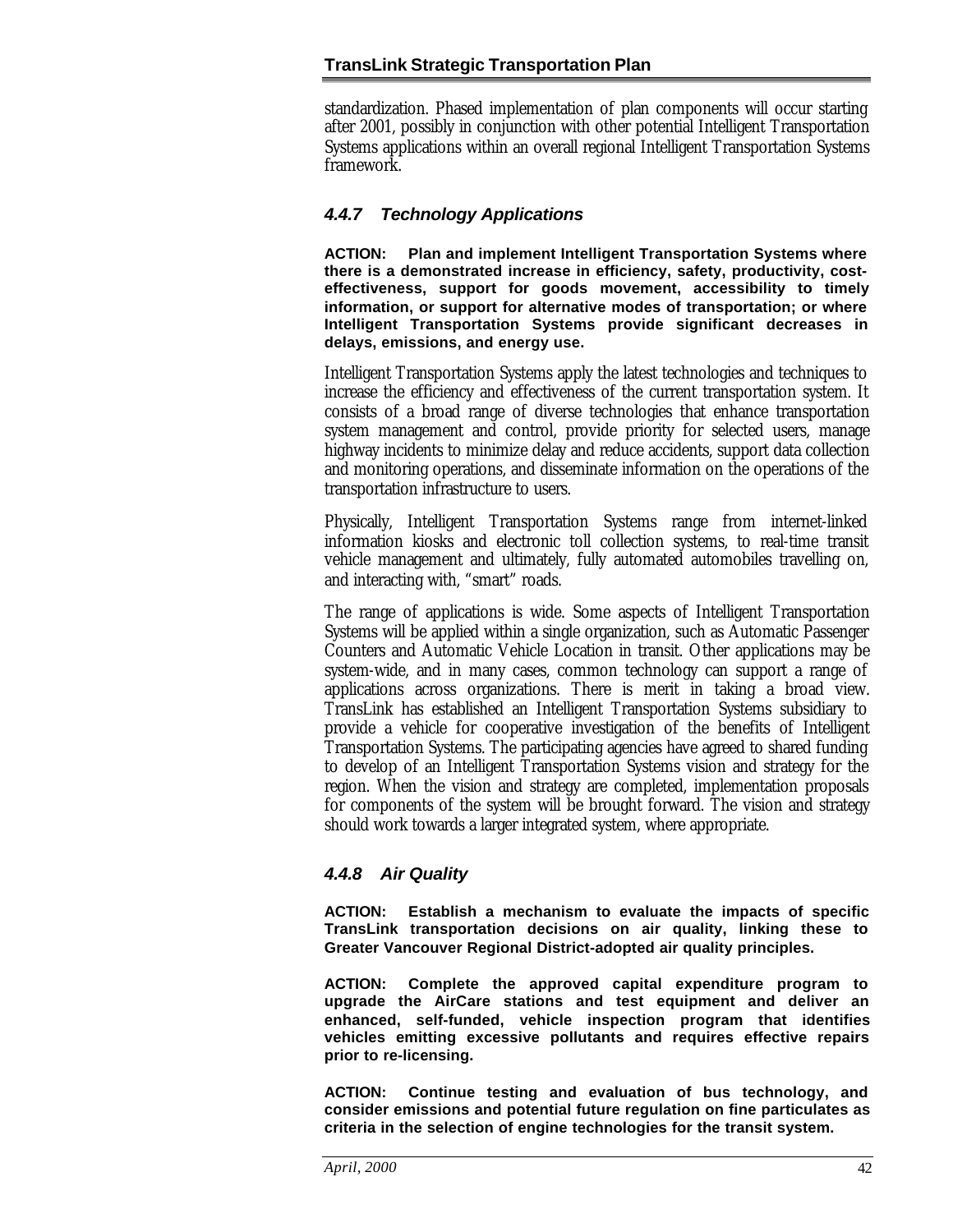#### **ACTION: Work with Greater Vancouver Regional District Air Quality staff to support transportation-related air quality programs.**

The maintenance of the current air quality of the region requires that continuing attention be paid to ensuring that the vehicles operating in the region are doing so as efficiently as possible, as well as to programs for reducing vehicle trips and kilometres traveled. During the term of the Plan and for some time beyond, the AirCare technology and program will ensure that vehicle emission control systems are operating correctly. In the longer term, as modern vehicle technologies advance and older vehicles leave the road, the emissions prevention potential of AirCare may be reduced.

The Plan proposes that TransLink follow up on previous Greater Vancouver Regional District recommendations regarding criteria for light trucks and sport utility vehicles in relation to the AirCare II program. It also proposes ensuring a high level of coordination between AirCare and the AirCare On Road Program (ACORP).

While transit vehicles contribute a relatively low proportion of the total emissions in the region, the transit fleet is large. Reduced emissions would be desirable, and TransLink can provide leadership in this area. Evolving technologies such as fuel cells and hybrid engines may offer future benefits. Existing technologies with lower emissions have to date involved tradeoffs in passenger capacity, operating cost, and reliability that, with the exception of the trolley fleet replacement, has made diesel the preferred technology. However, increasing concern about the impact of particulate emission and the development of new regulations in the United States make it necessary that TransLink remain fully involved in the evaluation of new technologies and consider emissions as a criterion in all purchases.

The Greater Vancouver Regional District Air Quality Program includes consideration of vehicle fuels and engine technologies. TransLink will work with program staff to support these efforts.

#### *4.4.9 Goods Movement*

**ACTION: Facilitate goods movement on the regional transportation system through selective implementation of road improvements that will benefit goods movement, road priority measures, and implementation of technology.**

**ACTION: Provide a co-ordinating role in the development of supportive policies and infrastructure for goods movement.**

**ACTION: Work towards the definition of a 'Major Commercial Network' that identifies a network of routes for the efficient distribution of goods in the region.**

Commercial vehicle movements, especially in comparison with passenger vehicles on the road network, can be supported in a tangible way on the roadway network. The reduction of congestion delays to goods movement will yield a number of economic, environmental, social and safety benefits.

Little work has been done since the adoption of Transport 2021 in 1993 to explicitly address the needs of goods movement. In 1999, as part of the preparation of this Plan, TransLink has been developing a dialogue with the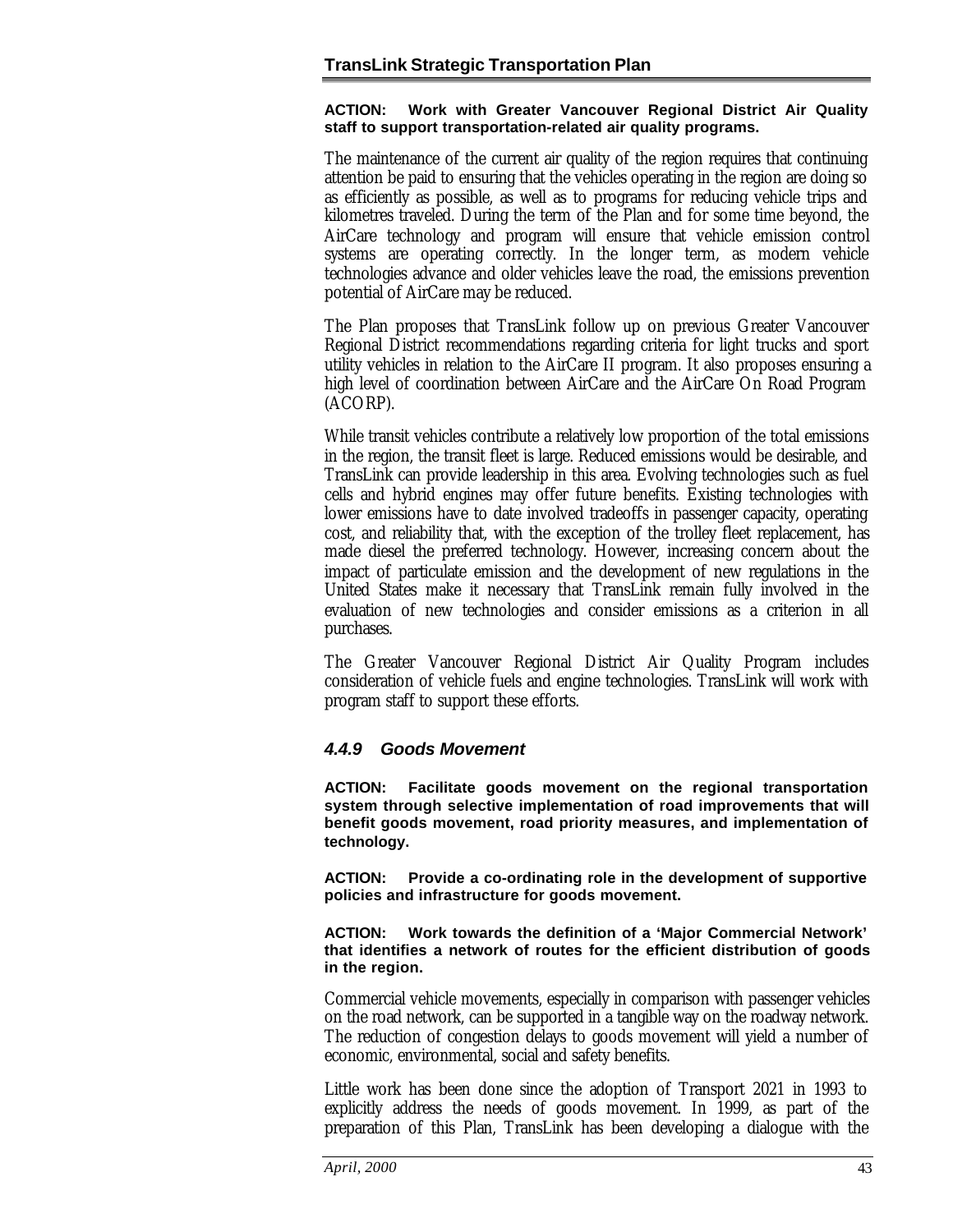goods movement industry. TransLink will begin to develop specific plans and policies to support goods movement more fully, starting in 2000. The following principles should be considered in the development of an overall approach to goods movement:

- 1. Maximize use of existing infrastructure through assignment or road priorities, implementation of new technologies, or other enhancements.
- 2. Invest in new infrastructure with benefits to commercial movements, not primarily increased capacity for single occupancy vehicles.
- 3. Require commercial users to pay for their proportionate use of new infrastructure where the net results are cost neutral.
- 4. Preserve goods movement corridors from encroaching and incompatible developments.
- 5. Explore increased use of rail and waterways for goods movement and enhanced intermodal integration between all goods movement modes.

A regional trucking survey identifying major origins and destinations and travel patterns for trucks is currently being conducted. This information will be used to identify issues and needs for the efficient distribution of goods by truck in the region and will form the basis of policy development for trucking in the region. This information will also help to identify priority projects and management actions necessary to facilitate goods movement by truck.

#### *4.4.10 Corporate Management*

#### **i) Financial Policy**

#### **ACTION: Develop prudent financial policies to ensure TransLink's long term financial health.**

At this juncture, very few financial policies exist to guide the preparation of a financial plan. The legislation stipulates that TransLink cannot budget for a deficit and that a debt limit is to be established and is required to be approved by the GVRD board.

The Strategic Transportation Plan recommends that TransLink establish financial policies. TransLink will over the next year develop a full set of financial policies relating to development, investment and use of reserves, liability management, including debt amortization and non-debt capital funding, debt ratios, and operating cost recoveries.

While formally approved policies are not yet in place, there are certain strategies that are prudent to apply and are consistent with local government practices:

- Retaining a reserve balance that recognizes the uncertainty of revenue sources and other unexpected events.
- Maintaining fare revenues at a minimum fifty percent of operating costs. This is the level recommended by industry and credit rating agencies.
- Creating or maintaining debt capacity and reducing overall costs by amortizing debt over a period which is less than the useful life of the asset being financed.
- Applying revenue sources which are appropriate to the program, and ideally from a financial perspective, are stable, predictable, easily understood and simple to administer.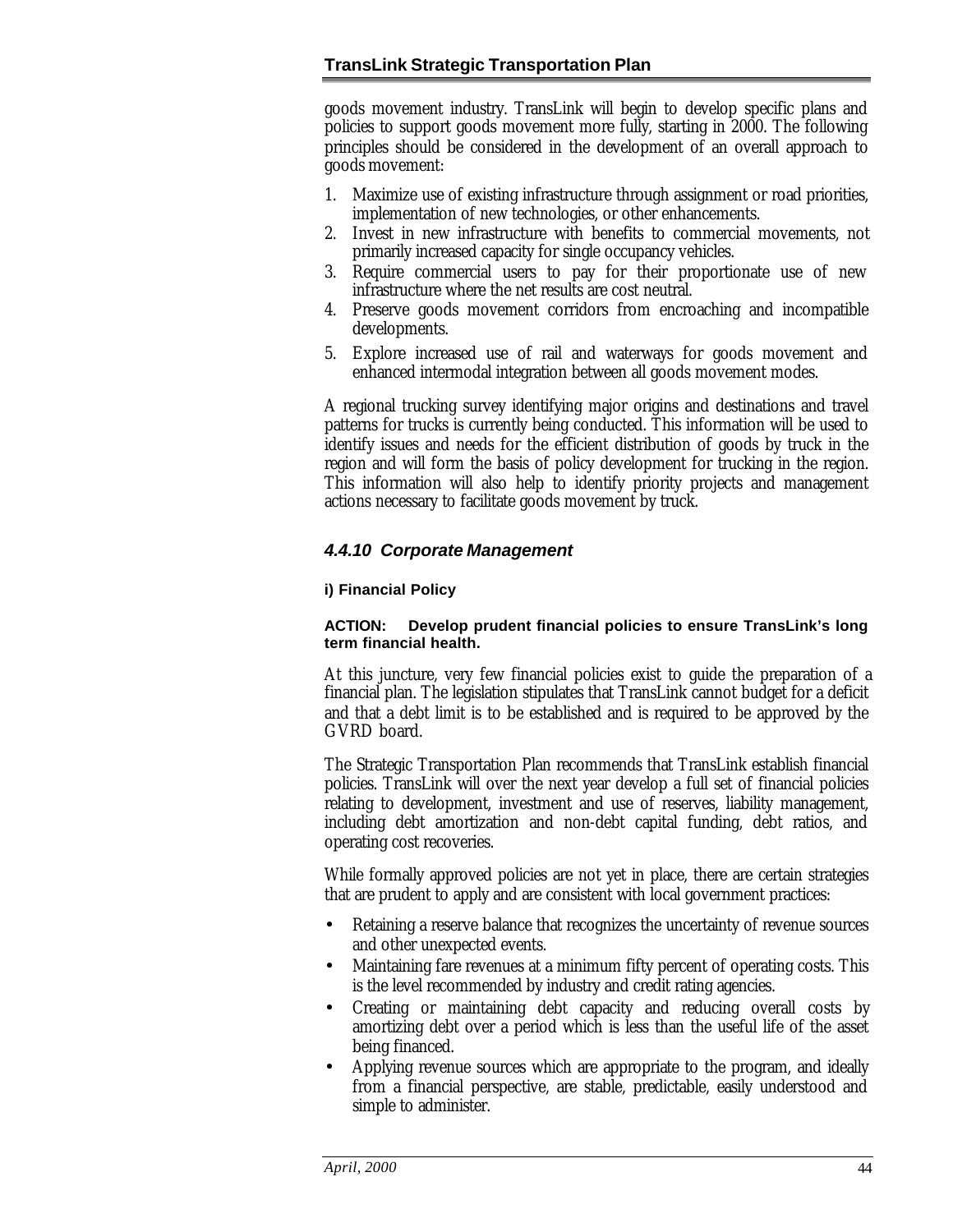A particular requirement of this plan is to recognize the significant SkyTrain investment of \$650 million in 2006.

These strategies and issues have been recognized in the preparation of the model information and derivation of proposed revenue strategies.

#### **ii) Pursue Operating Efficiencies**

**ACTION: Pursue operating efficiencies through investigation of alternative services and service delivery mechanisms and the achievement of internal efficiencies.**

#### **ACTION: Develop terms of reference for consultant services to review the organization and operations of TransLink and its subsidiary organizations for consideration by the Board.**

TransLink and its subsidiaries expend significant public dollars. These dollars must be spent cost-effectively. While operating efficiencies alone cannot fund the sizeable expenditures required to expand the transportation system, they can contribute to it and must be pursued.

Through its Area Plans and business plans, TransLink will investigate alternative services and service delivery mechanisms and the achievement of internal efficiencies. Consultant services to review TransLink and subsidiary organizations and the application of industry "best practices" will be considered in 2000, and a program reported to the Board.

#### **iii) Integrated Work Plans and Monitoring**

**ACTION: Develop a comprehensive management program that recognizes the interdependence of the actions proposed in this Plan and monitor progress on the Plan and objectives through an annual progress report to the Board.**

**ACTION: Implement comprehensive monitoring and evaluation of the regional transportation system to ensure that it supports broader regional objectives and optimizes future transportation investments.**

**ACTION: Conduct and maintain ongoing route-level performance monitoring and evaluation to ensure the effective and efficient use of transit resources, including trial use of automatic passenger counting technology.**

As the Plan demonstrates, the transportation system is complex. Policy directions may be mutually supportive or conflict. Transportation pricing can support a desired transportation outcome while raising required revenue. Bus technology choices (e.g., diesel vs. alternative fuel buses) may be made primarily on the basis of cost-effective operation, rather than air quality goals. Technology applications in one area may have application elsewhere, and a failure to take a comprehensive view may create future problems.

The various elements of the Plan must work together. If the management program and transportation demand management are not successful, planned transit investments may not be economic. If transit and road improvements cannot meet their objectives, then plans will have to be revisited. Factors such as population growth, economic growth, fuel prices and the impact of e-commerce and technology, for example, can positively or negatively impact the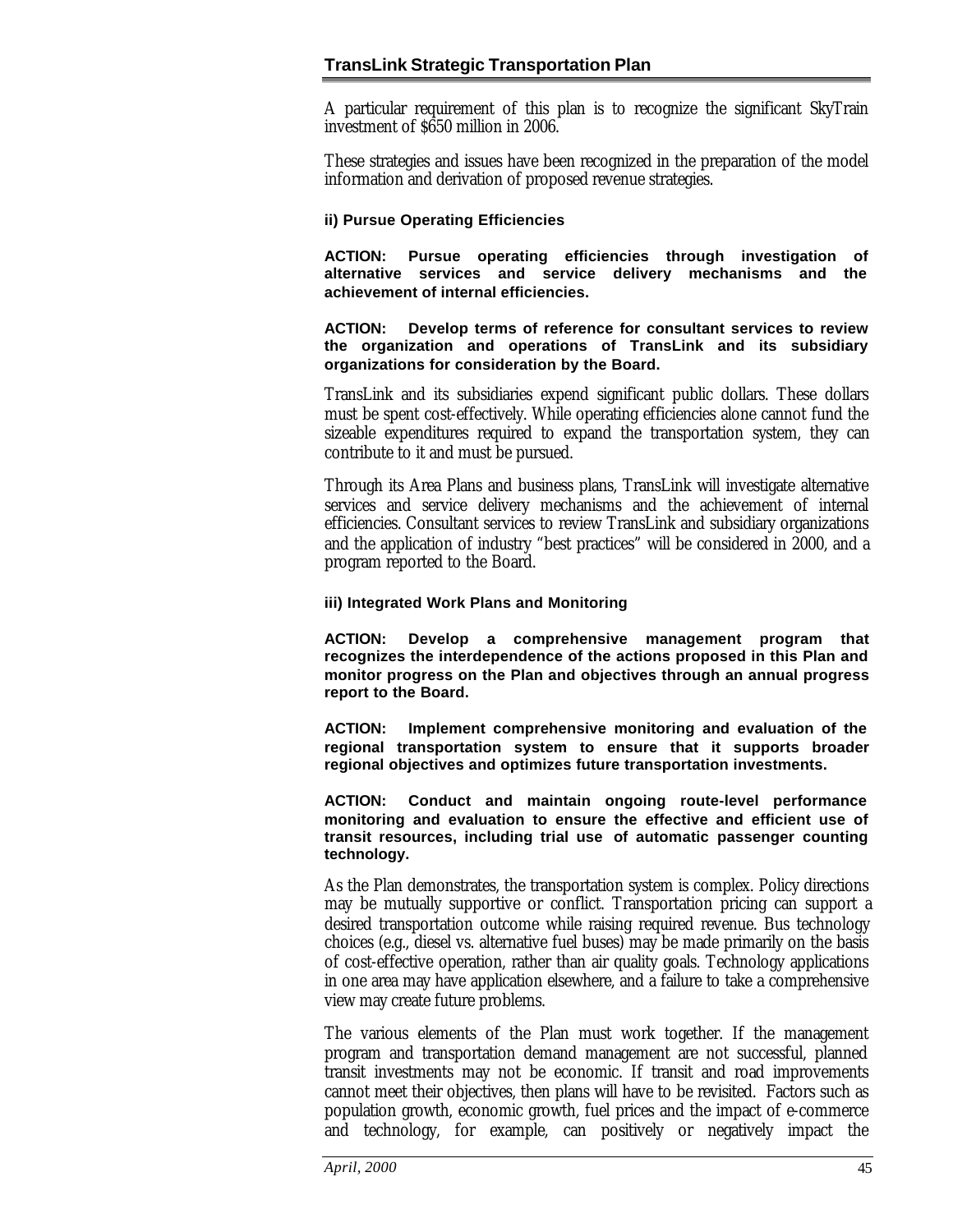implementation of the Plan. TransLink must monitor progress, and be prepared to alter its programs, or even to change direction. That means developing integrated work plans that recognize these interconnections. It means regular monitoring to check our assumptions about how the system works as a whole, and to provide early warning of any issues. It will then be possible to take corrective action.

The success of the plan is dependent upon the municipalities and the Province as well the actions of TransLink and its subsidiaries. TransLink will seek the cooperation of these agencies in the monitoring program. Monitoring will be accomplished through an annual report, informed by an extensive data collection program, to the Board and public as a context for TransLink's service planning and budget development.

Information is a primary tool for planning and managing the regional transportation system. The approach in this plan is to set specific targets that can be measured and monitored. Without information, progress against targets cannot be measured.

Currently, the monitoring of the transportation system is done either through adhoc surveys or data collection programs that do not adequately address planning, evaluation and management needs. No formal integration of the data collection activities exist to ensure consistency in regards to time period, design, and acquisition methodologies. A concerted effort can provide synergistic benefits of timely, reliable, and adequate data collection for effective planning, evaluation and management and reduce the costs of data collection.

The expansion in transit services will require improved route-level performance monitoring to ensure that resources are allocated optimally.

Currently, TransLink's route performance monitoring capabilities are insufficient to meet the needs for planning and evaluating services. Today, transit information is only gathered on 0.6% of service provided and is of limited volume and statistical validity.

As part of its deployment of technology, TransLink will build on the results of its recent Automatic Passenger Counter demonstration project and will move towards implementation of an Automatic Passenger Counter system in 2000, with an estimated 10-15% of the bus fleet equipped with counter units by 2001.

These systems use infrared or optical beams to count passengers as they board and alight. The data collected is linked to stops and travel time, and provides detailed information on route performance. The Automatic Passenger Counter system will be designed to integrate with other system monitoring technologies such as the forthcoming electronic fareboxes and the potential implementation of an automatic vehicle location system.

Starting in 2000, TransLink will design a comprehensive monitoring and data collection program for all aspects of the transportation network, and seek partnerships with other agencies to create a regional transportation information plan. Data collection and ongoing analysis to measure performance will be implemented. Resources will be provided to ensure that this essential monitoring and analysis is done in a timely and effective manner.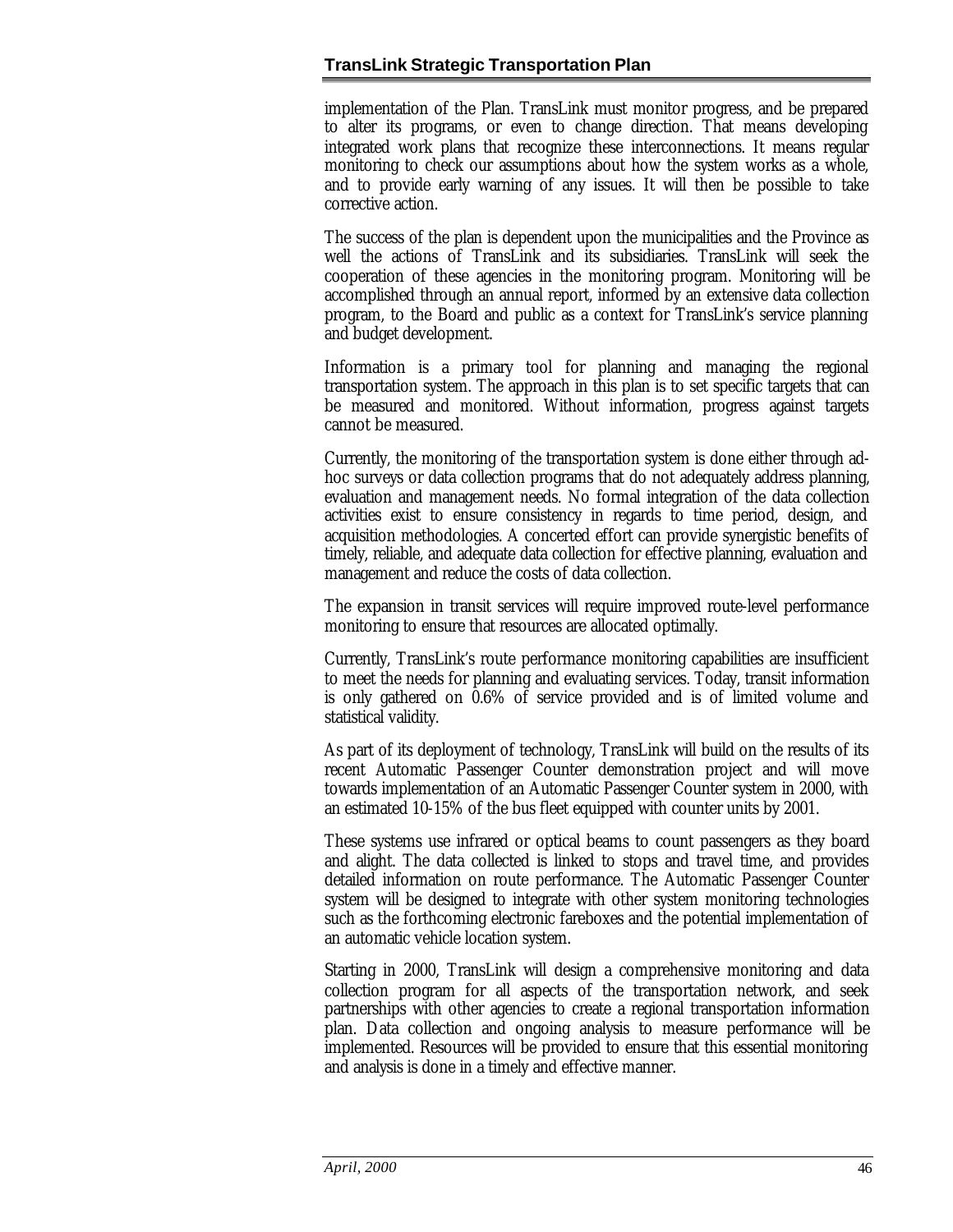#### *4.4.11 Federal Participation in Transportation*

**ACTION: Work with the Greater Vancouver Regional District, municipalities, the Province of BC and other government and nongovernment agencies to seek a direct federal role in the funding of urban transportation in metropolitan areas.**

Increasingly, metropolitan regions are becoming more significant generators of economic activity. Collectively, they comprise a substantial component of many industrialized countries' economies. Most national governments explicitly recognize that the degree to which people, goods and services can move efficiently within metropolitan areas is vital to the national economy and preservation of the environment. Providing directed funding to urban areas to facilitate this is in the national interest.

For example, in the United States, the Intermodal Surface Transportation Efficiency Act (ISTEA) that was implemented in the early 1990s directed funding to metropolitan areas in a coordinated multi-modal manner. This was followed by the TEA21 legislation (Transportation Efficiency Act for the  $21$ <sup>st</sup> Century) that built on the successes of ISTEA.

The situation in the United States contrasts starkly with that in Canada where the Federal government provides little or no funding. This places the region and Canada at a disadvantage because, ultimately, if we are unable to move people, goods and services as effectively as can be done in Puget Sound, Greater Portland or the Bay Area of San Francisco, our economy will suffer.

In addition, during the Strategic Transportation Plan consultation process, the need for the federal government to take some responsibility in this area was a common theme. In particular, there was significant concern regarding the use of the estimated \$300 million per year in fuel taxes collected by the federal government in the GVRD.

It is proposed that while continuing to lobby for directed federal funding of through the Federation of Canadian Municipalities, TransLink also seek to establish a broad coalition of regional stakeholders in support of a specific program of transportation projects in this region.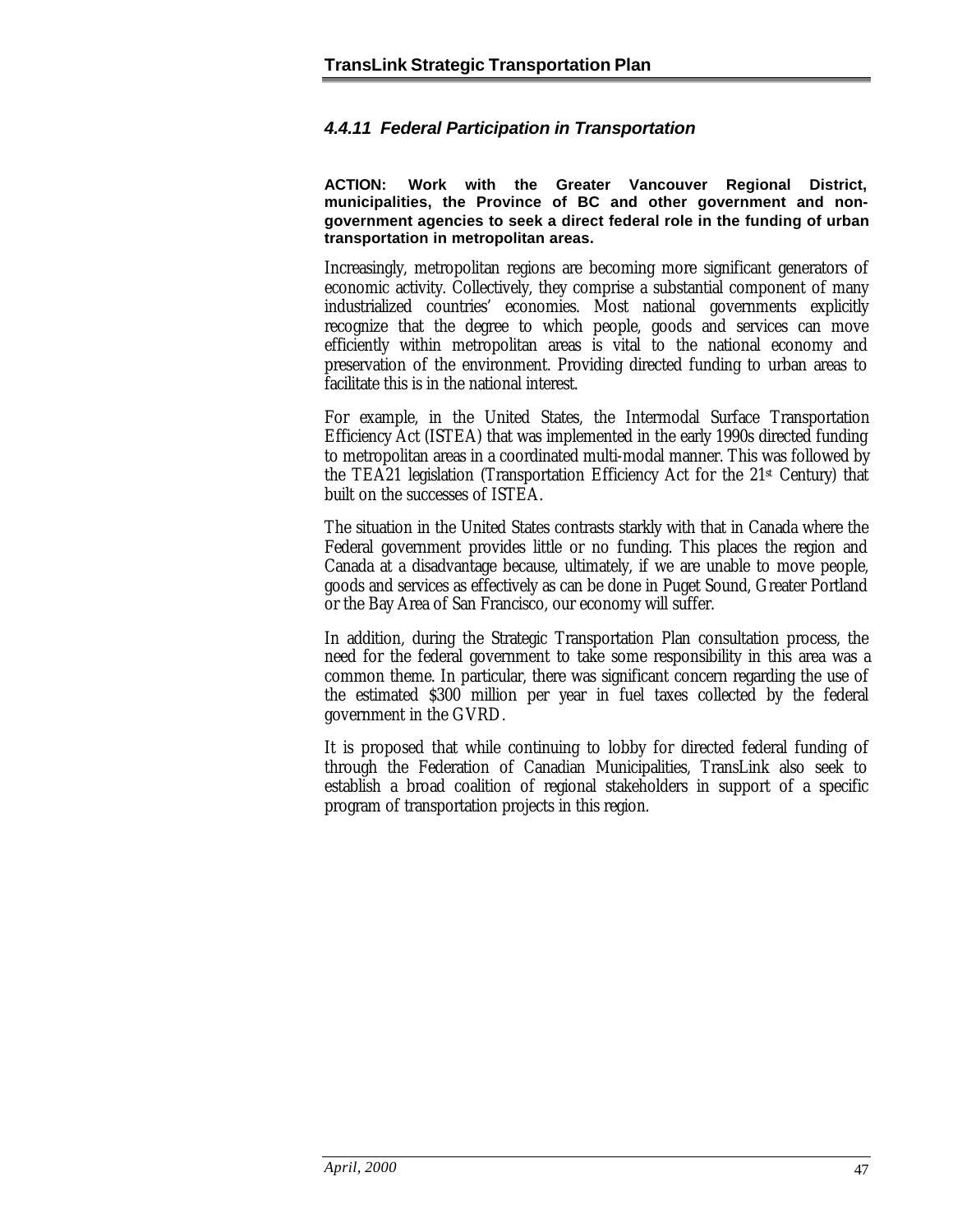#### <span id="page-50-0"></span>**4.5 Financial Plan**

**ACTION: Identify suitable revenue sources consistent with the Transportation Pricing and Revenue Generation and strategy to fund the Plan, in a manner that complies with the Corporate Policy – Financial Management strategy.**

At the time that it sought the establishment of the GVTA, the GVRD placed financial considerations as one of its prime objectives. Its specific goal was to establish funding sources that were stable, predictable and appropriate. The financial plan attempts to reflect these regional goals as well as recognizing the multi-modal nature of the transportation system, transparency and, as far as possible, a user-pay approach to financing.

These considerations recognize that there are synergies in benefits to all transportation system users when improvements to individual components of the system are made. For example, car drivers in a corridor may benefit from a improvement to the transit service in that corridor because of reduced congestion. In other instances, an improvement in one part of the region may benefit users who live in another area (e.g. the proposed B-Line buses from Downtown Vancouver to UBC and SFU will benefit North Shore residents who travel by transit and car).

The sum of these factors highlights the need for an integrated approach to funding the system that is neither mode or geographically based.

#### *4.5.1 Transportation is Expensive*

Transportation is expensive in social, financial, and environmental terms. In order to limit social and environmental costs, the proposals set out in this plan are costly in financial terms. Construction of rail transit, purchase of buses and expansion of the major road network requires significant capital expenditures. Transit services do not fully recover operating costs, and requires subsidy. Transportation costs are a significant part of regional expenditures, even with the revenues transferred from the Province and provincial support for rapid transit.

The program proposed in this plan represents a choice to pursue quality of life. It was known at the time that TransLink was established that the increased investment in transportation would need to be funded from the new sources available, including vehicle levies and increased parking fees.

#### *4.5.2 Nature of the Financial Plan*

The financial information included in this section is intended only to provide an overall picture of TransLink finances for the next five years, and demonstrate that the Plan can be financed. The figures presented in this section are not a budget. The Strategic Transportation Plan describes new programs that are not yet fully developed, for which the timing is uncertain, and for which only very preliminary estimates are available.

Many projects will depend on cost sharing with the Province or municipalities, and will not proceed without that support. Accordingly, the figures presented are broad estimates of expenditures and revenues, based on assumptions about the timing of transit and road expenditures and Board approval for fare increases and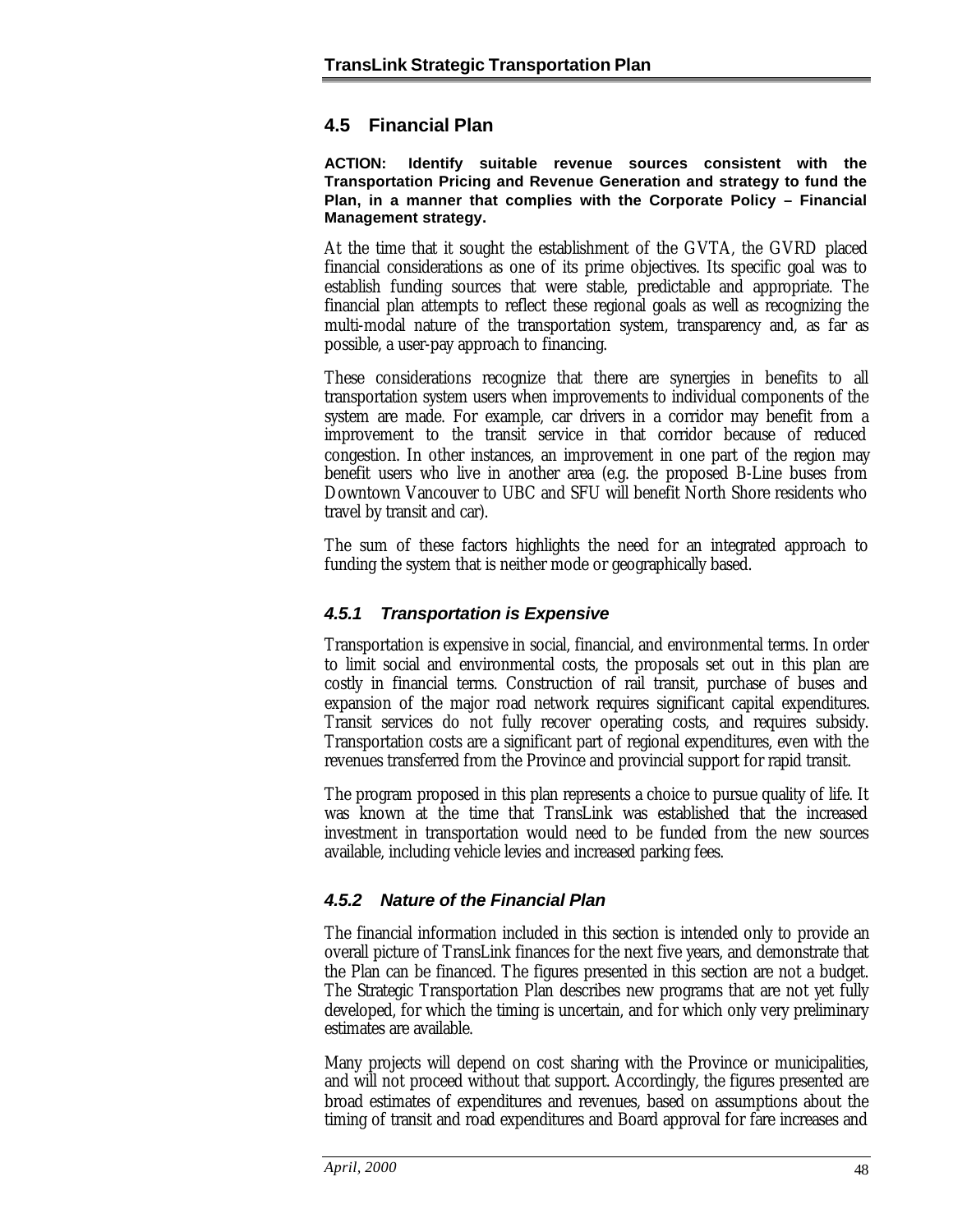other revenues. Given the potential fluctuations of some revenues sources, e.g. fuel tax revenues which may changes with higher fuel prices, monitoring of both revenues and expenditures will be critically important. Some capital projects may not be implemented within the time frame, and TransLink's annual monitoring program may suggest changes to later program years.

#### *4.5.3 Plan Assumptions*

TransLink uses a long-range financial model to develop estimates of the financial impact of proposed expansion scenarios and resulting additional funding requirements.

Table 1 presents the key assumptions that drive the Plan financial projections, including those regarding inflation, interest rates, productivity improvements and population growth. The figures for 1999 represent a 9-month fiscal year.

| <b>Table 1: Plan Assumptions</b><br><b>Budget</b><br>Projected |       |         |         |         |         |         |       |       |
|----------------------------------------------------------------|-------|---------|---------|---------|---------|---------|-------|-------|
|                                                                | 1999  | 2000    | 2001    | 2002    | 2003    | 2004    | 2005  | 2009  |
| <b>Internal</b>                                                |       |         |         |         |         |         |       |       |
| <b>Transit Service Hours (millions)</b>                        | 3.48  | 4.71    | 4.93    | 5.24    | 5.63    | 5.88    | 6.21  | 6.76  |
| Transit ridership (with no fare                                |       |         |         |         |         |         |       |       |
| increases) (millions)                                          | 95.3  | 130.9   | 137.1   | 143.9   | 151.9   | 157.3   | 163.9 | 176.4 |
| <b>Transit Fleet</b>                                           |       |         |         |         |         |         |       |       |
| <b>Buses</b>                                                   | 1,125 | 1,175   | 1,293   | 1,396   | 1,488   | 1,568   | 1,640 | 1,783 |
| <b>SkyTrain Cars</b>                                           | 150   | 170     | 210     | 210     | 217     | 223     | 247   | 257   |
| <b>WCE Trains</b>                                              | 6     | 5       | 5       | 6       | 6       | 6       | 6     | 6     |
| <b>Custom Vans and Buses</b>                                   | 251   | 243     | 252     | 261     | 275     | 286     | 296   | 351   |
| <b>Capital Expenditures</b>                                    |       |         |         |         |         |         |       |       |
| <b>Transit Related (\$ million)</b>                            |       | 286.1   | 156.3   | 187.9   | 157.7   | 137.0   | 129.6 | 81.2  |
| Road Related (\$ million)                                      |       | 26.6    | 31.1    | 44.7    | 67.3    | 83.9    | 79.4  | 65.4  |
| <b>Other Capital (\$ million)</b>                              |       | 13.4    | 4.5     | 5.0     | 5.6     | 7.1     | 7.1   | 7.3   |
| <b>External</b>                                                |       |         |         |         |         |         |       |       |
| Inflation                                                      |       | 0.9%    | 1.1%    | 1.3%    | 1.5%    | 1.5%    | 1.5%  | 1.5%  |
| <b>Long-Term Borrowing Interest Rates</b>                      |       | 6.5%    |         |         |         |         |       |       |
| <b>Productivity Targets</b>                                    |       | $-0.5%$ | $-0.5%$ | $-0.5%$ | $-0.5%$ | $-0.5%$ | 0.0%  | 0.0%  |
| <b>Population Growth</b>                                       |       | 2.5%    | 2.5%    | 1.8%    | 1.8%    | 1.8%    | 1.8%  | 1.6%  |

The financial figures presented are planning projections, not budgets. They are based on estimated costs when the plan was prepared (1999). Both the long range model and a three year budget projection will be updated in TransLink's annual reports throughout the Plan period.

#### *4.5.4 Financial Outlook*

Table 2 below provides a revenue and expenditure summary for the plan period to 2005 assuming volume-based growth in existing revenue sources only. The Appendix document provides a more detailed summary of revenues and expenditures. The figures for 2009 are shown on the following tables for context purposes only.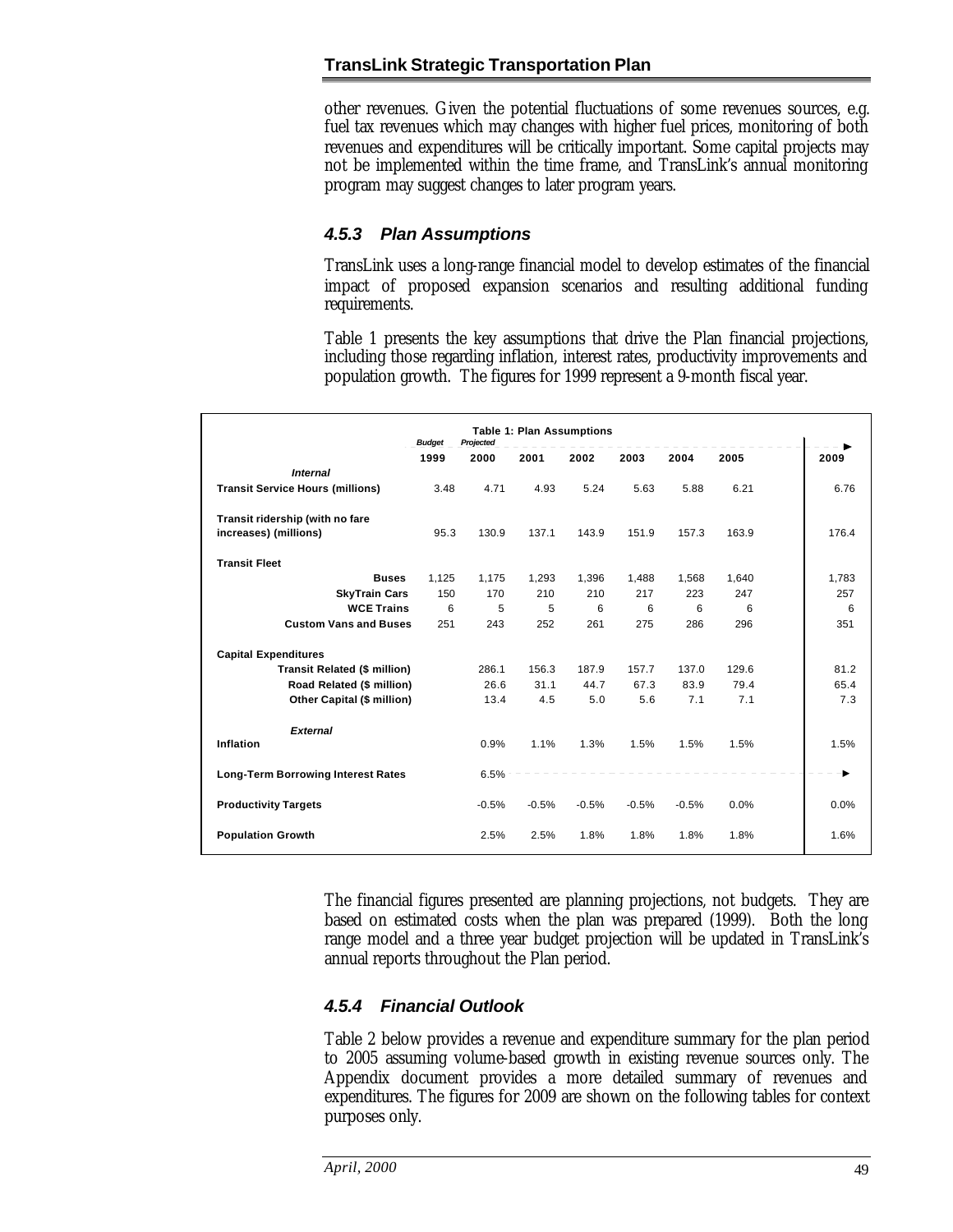| Table 2: Financial Outlook (No Revenue Increases) (\$ Millions) |                             |               |                             |        |        |         |         |         |         |         |
|-----------------------------------------------------------------|-----------------------------|---------------|-----------------------------|--------|--------|---------|---------|---------|---------|---------|
|                                                                 |                             | <b>Budget</b> | <b>Annualized Projected</b> |        |        |         |         |         |         |         |
| <b>Revenues</b>                                                 |                             | 1999          | 1999                        | 2000   | 2001   | 2002    | 2003    | 2004    | 2005    | 2009    |
|                                                                 | Operating                   | 147.2         | 203.6                       | 214.2  | 221.1  | 230.1   | 241.0   | 248.6   | 257.8   | 249.0   |
|                                                                 | <b>Taxation</b>             | 235.4         | 284.5                       | 289.2  | 312.8  | 324.3   | 339.1   | 348.6   | 364.1   | 394.5   |
|                                                                 | <b>Total Revenues</b>       | 382.6         | 488.1                       | 503.4  | 533.9  | 554.4   | 580.1   | 597.2   | 621.9   | 643.5   |
| Costs                                                           |                             |               |                             |        |        |         |         |         |         |         |
|                                                                 | <b>Operating Costs</b>      | 312.8         | 430.4                       | 453.2  | 483.9  | 519.4   | 551.6   | 576.6   | 611.7   | 671.2   |
|                                                                 | <b>Debt Servicing Costs</b> | 60.2          | 76.3                        | 91.2   | 114.9  | 141.6   | 163.7   | 181.4   | 202.7   | 335.8   |
|                                                                 | <b>Total Costs</b>          | 373.0         | 506.7                       | 544.4  | 598.8  | 661.0   | 715.3   | 758.0   | 814.4   | 1007.0  |
|                                                                 | Surplus/(Deficit)           | 9.6           | (18.6)                      | (40.9) | (64.8) | (106.6) | (135.2) | (160.8) | (192.5) | (363.4) |
|                                                                 |                             |               |                             |        |        |         |         |         |         |         |

As outlined above, expenditures increase from \$373 million in 1999 (9 month fiscal year) to \$814 million in 2005. Without any new revenue measures the 2005 annual deficit is \$192.5 million.

The 2005 deficit in the Plan compares to a projected deficit of \$106 million in the mid-point scenario. However the mid-point projection assumed a 5% fare increase in 2000 and fare increases at inflation from 2002 onward. If this is removed, the mid-point 2005 annual deficit is approximately \$133 million. The major reasons for the difference in the projections are increased transit service levels and \$330 million in roads and bridges capital (not anticipated in the midpoint scenario).

#### *4.5.5 Revenue*

#### **i) Existing Revenue Sources**

TransLink's existing revenue sources are derived from:

- transit fares;
- residential and commercial property taxes;
- parking sales taxes;
- AirCare test fees;
- levies on BC Hydro residential electricity accounts; and
- gasoline taxes.

There is little potential to adjust most of these revenue sources:

- The AirCare fees are limited in legislation to the amount needed to recover the emission testing program and administration costs.
- The power levy is limited to the current \$1.90 charge per month per account.
- The gasoline taxes are limited to the amounts specified in legislation.
- The parking tax is a transfer of the Provincial 7% sales tax and is fixed.

Within existing revenue sources, property taxes and transit fares can be increased to fund TransLink programs. Property tax is unrelated to transportation use, and would not meet TransLink objectives for transportation pricing. Regional direction is that "transportation should pay for transportation", and TransLink's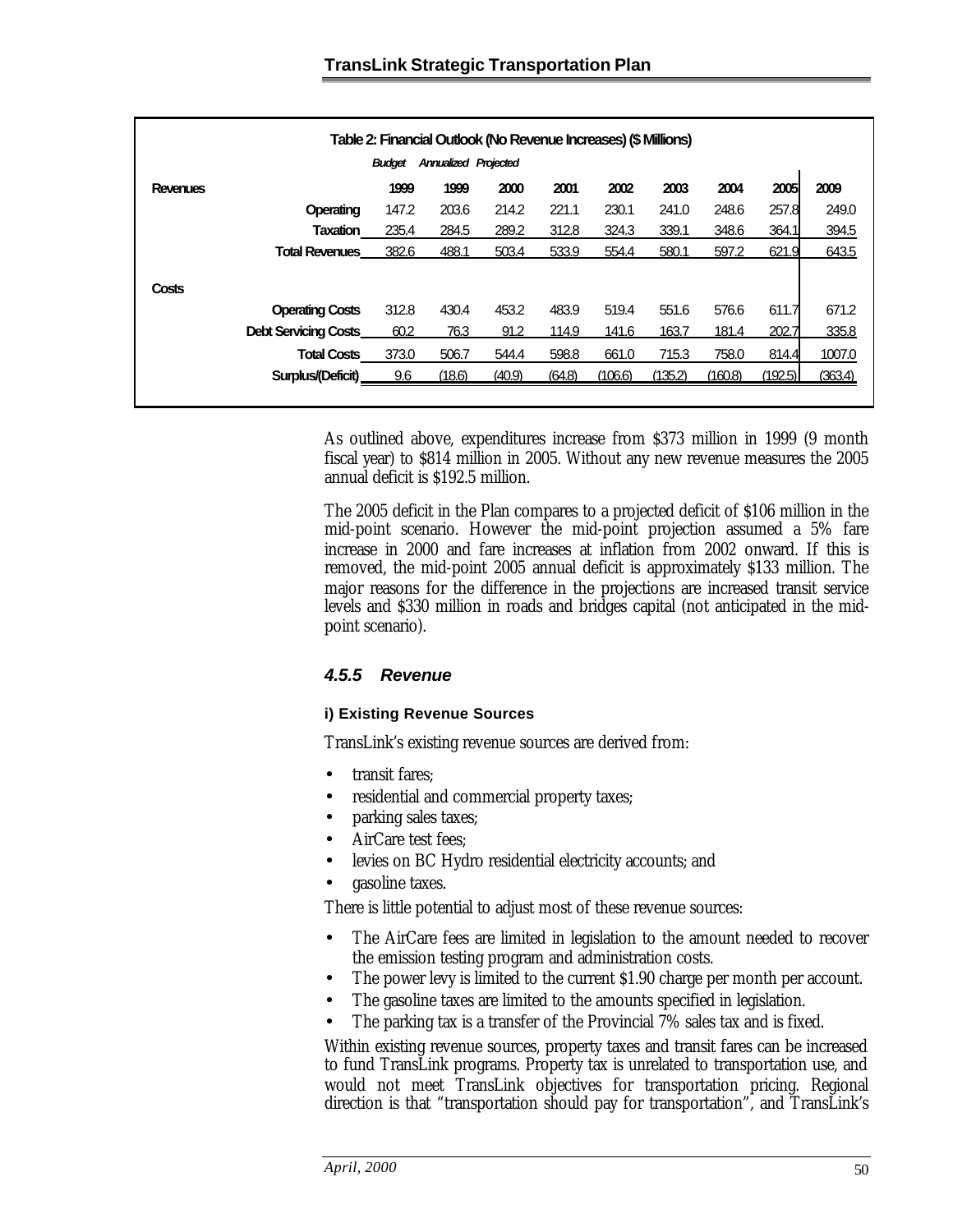Board has stated that property tax should not be used to fund transportation expenditures beyond present levels.

#### **ii) Potential New Fees and Charges**

In addition to a possible increase in transit fares, TransLink has the power to introduce the following:

- cost recovery tolls on improvements to parts of the Major Road Network
- charges on any owner or operator of a motor vehicle in the region, (charges can be variable or different by specified class) as of October, 2001
- a tax on non-residential parking lots by area and/or number of spaces
- an additional local ad valorem tax of up to 21% of parking fees (as of October 2001 if the full agreement with the Province on rapid transit cost sharing is implemented in legislation)
- taxes on properties within specified zones that benefit from nearby transportation stations or facilities that TransLink constructs or funds.

Of these potential revenue sources, only vehicle charges can be easily implemented in the short-term. Tolls and taxes on specific properties that benefit from projects may be useful for specific projects and will be considered, but may not be relevant within the Plan period given the time frame for major new initiatives. A charge on non-residential parking stalls/parking area where parking is provided free appears to be difficult to implement due to the structure of the legislation.

The parking ad valorem tax, if implemented, would have a significantly different impact across the region and would require careful introduction, but may have some early potential. Further work on parking charges is planned, which may lead to proposals for legislative amendments that will make a combination of an ad valorem charge and a per stall charge more feasible as a region-wide tool.

#### **iii) Revenue Strategy**

As indicated above, the potential revenue sources available to fund the increased expenditures in transportation are:

- Vehicle Charges
- Parking Taxes
- Transit fares
- Tolling and benefiting property charges for any major capital projects which are suitable and are developed with the Plan time frame.

A revenue strategy should target both car and transit users. All of the above revenue sources are appropriate to fund the aspects of the program proposed.

A vehicle levy, in particular a distance-based charge, would begin to address the congestion and other problems caused by failing to signal vehicle operators the full costs of their use of the transportation system. An increase in parking tax would complement the motor vehicle charge by targeting commuter traffic and travel to high volume, congested locations. Both motor vehicle charges and parking taxes will be more readily justified with the existence of more attractive transit alternative proposed in the plan.

A transit fare increase is appropriate. The last overall transit fare increase took place in 1993, and adjustments to the fare structure were made in 1997. Even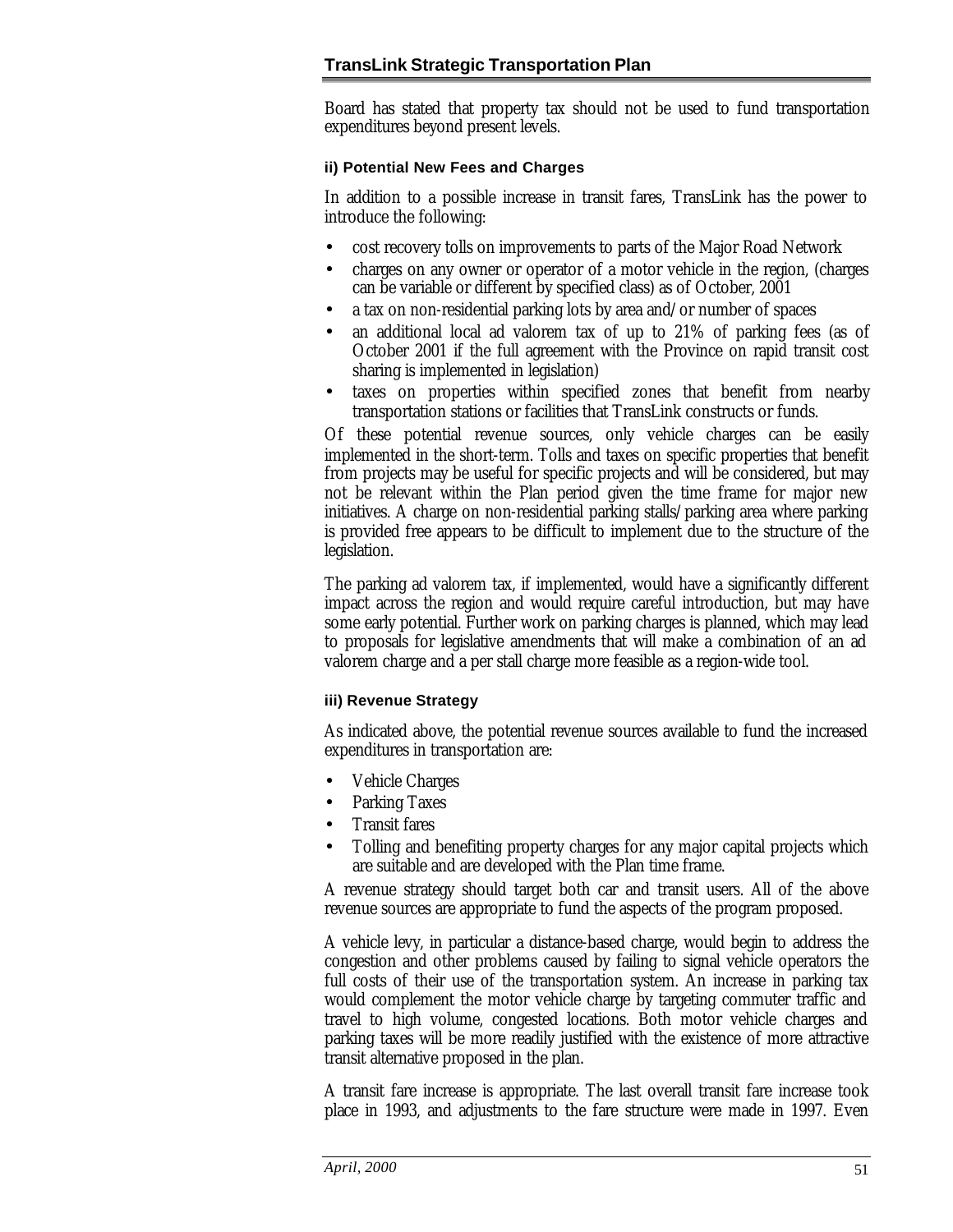with these adjustments, transit fares in the region are comparable to or below those in other major cities.

Substantial improvements in transit have and are being provided in this Plan. The Vancouver Regional Transit Commission, previously responsible for transit operations in the region, had concluded that a fare increase would be required in 2000, and it is fair to say that a fare increase is required to recognize transit improvements that are already committed and underway. A fare increase today relates as much or more to recovering cost increases for expanded service, which has already been implemented, rather than funding future service increases.

#### **iv) Revenue Proposal**

In order to meet the revenue requirements for the proposed program in the plan, the following additional revenue measures are proposed:

- Transit fares increasing transit fares by the equivalent of 25 cents on a single zone fare (currently \$1.50) in June 2000 and again in January 2003. Similar increases would be made to other fares.
- Vehicles charges introducing a charge on motor vehicles averaging \$75 per car, with the structure of the charge to be determine after public consultation, effective October 2001, increasing at 5% per year after 2002.
- Parking taxes applying an additional local parking ad valorem tax of 14% effective Jan, 2005 and if possible applying a parking charge to nonresidential parking provided at no cost
- Pursue tolling and benefiting property charges for any major project which is suitable and is developed within the plan timeframe

Table 3 illustrates the financial impact of the new revenues. The Appendix document provides a more detailed summary of Plan revenues and expenditures.

|                 | Table 3: Financial Outlook (Recommended Revenue Strategy) (\$ Millions) |        |                             |        |        |       |       |       |       |        |
|-----------------|-------------------------------------------------------------------------|--------|-----------------------------|--------|--------|-------|-------|-------|-------|--------|
|                 |                                                                         | Budget | <b>Annualized Projected</b> |        |        |       |       |       |       |        |
| <b>Revenues</b> |                                                                         | 1999   | 1999                        | 2000   | 2001   | 2002  | 2003  | 2004  | 2005  | 2009   |
|                 | Operating                                                               | 147.2  | 203.6                       | 227.0  | 245.0  | 254.6 | 290.6 | 300.8 | 312.0 | 356.8  |
|                 | <b>Taxation</b>                                                         | 235.4  | 284.5                       | 291.3  | 338.4  | 421.9 | 443.4 | 459.9 | 504.6 | 571.3  |
|                 | <b>Total Revenues</b>                                                   | 382.6  | 488.1                       | 518.3  | 583.4  | 676.5 | 733.9 | 760.7 | 816.6 | 928.1  |
| Costs           |                                                                         |        |                             |        |        |       |       |       |       |        |
|                 | <b>Operating Costs</b>                                                  | 312.8  | 430.4                       | 453.2  | 483.9  | 519.4 | 551.6 | 576.6 | 611.7 | 671.2  |
|                 | <b>Debt Servicing Costs</b>                                             | 60.2   | 76.3                        | 91.2   | 114.9  | 141.6 | 163.7 | 181.4 | 202.7 | 335.8  |
|                 | <b>Total Costs</b>                                                      | 373.0  | 506.7                       | 544.4  | 598.8  | 661.0 | 715.3 | 758.0 | 814.4 | 1007.0 |
|                 | Surplus/(Deficit)                                                       | 9.6    | (18.6)                      | (26.1) | (15.4) | 15.5  | 18.6  | 2.6   | 2.2   | (78.9) |
|                 | Reserve Balance                                                         | 44.2   | 44.2                        | 18.1   | 2.7    | 182   | 36.8  | 39.5  | 41.7  | (215)  |

As outlined in the summary, the new revenue measures will fund the new service requirements and leave a reserve balance of \$42 million in 2005.

The proposed set of revenue measures will charge both car and transit users. A vehicle levy introduces transportation pricing, in that it recognizes the impact that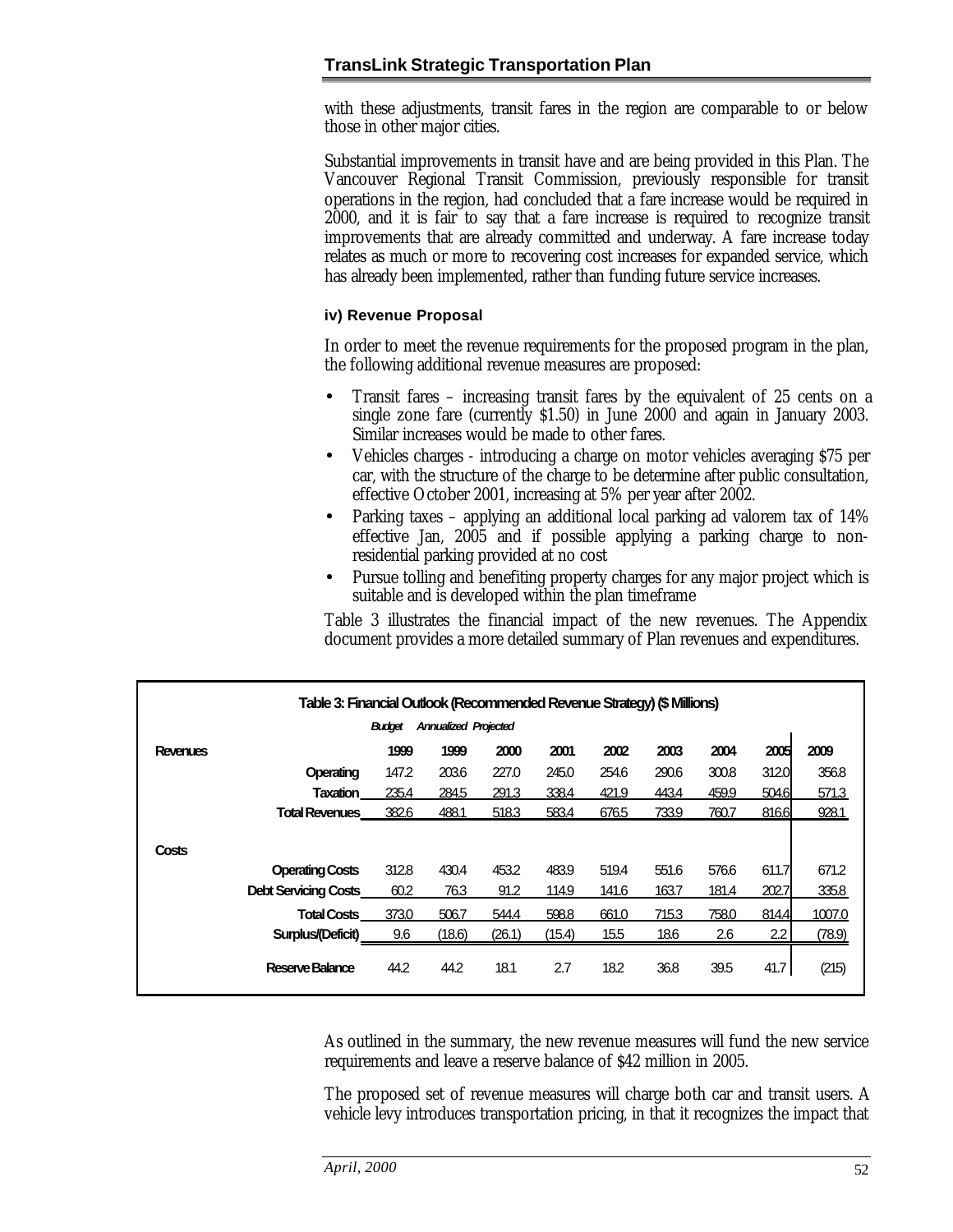the vehicle has on road requirements and the environment. The fee will be structured to capture as much TDM effect as possible. The charge will be lower for those who drive less and higher for those who drive more.

By 2005, it should be possible to apply a parking charge in a balanced way across the region. The proposed tax is sufficiently small to have only a modest differential impact, given the significant increases in parking costs that have been applied in the commercial market over the last several years.

*The Plan, while aggressive, is financially viable. Appropriate revenue sources exist to fund the transit expansion and maintain and selectively expand the major road network. The need to use these revenue sources was identified in the work leading to the establishment of TransLink, and the public has identified the importance of investment in the transportation system.*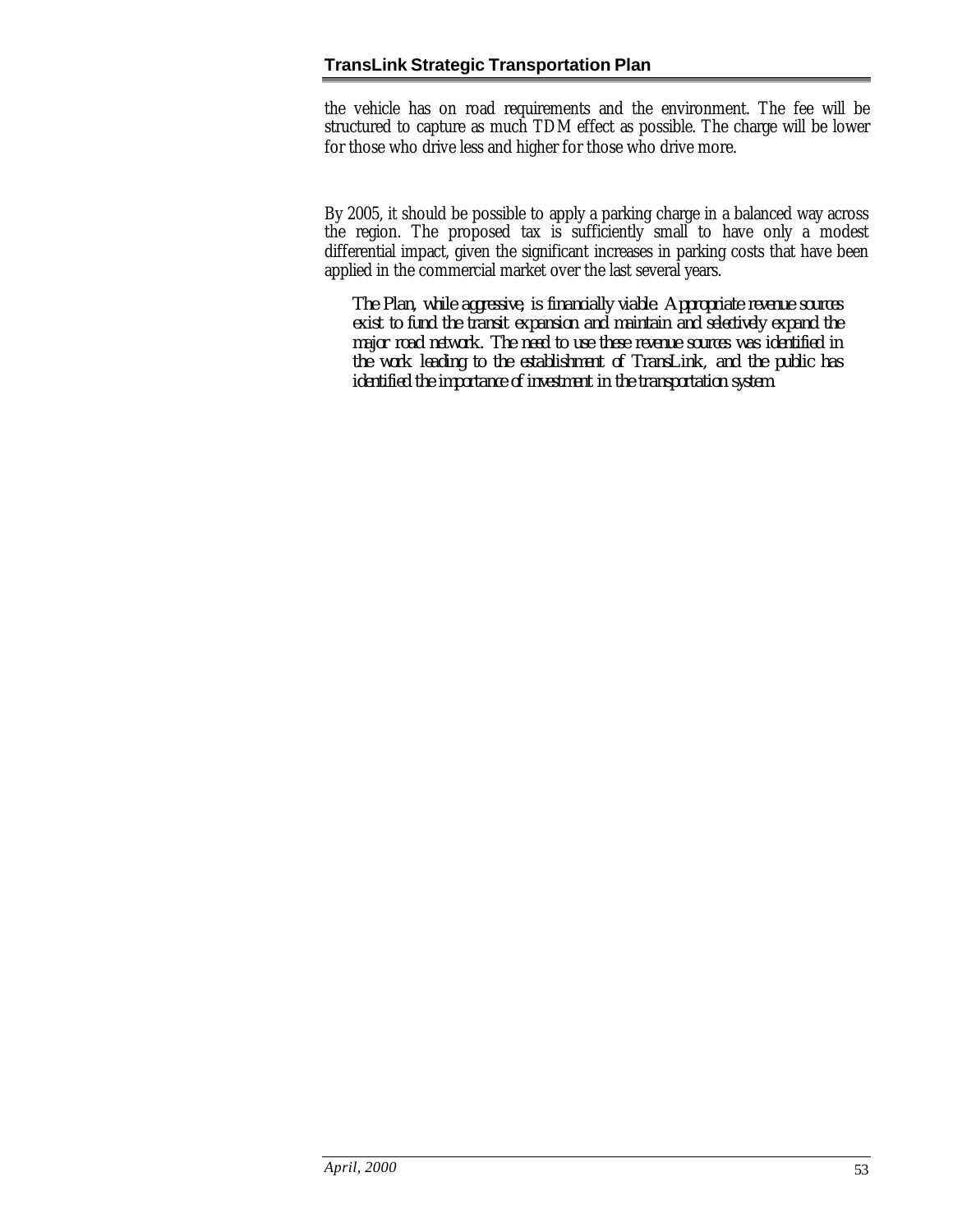### <span id="page-56-0"></span>**5 - Support for Regional Objectives**

#### **5.1 Regional Growth Management Strategy**

The Strategic Transportation Plan goals, objectives and actions explicitly support the Livable Region Strategic Plan. The planned extension of SkyTrain is consistent with the regional plan. The substantial expansion of the transit system, including the emphasis on connecting town centres supports the plan. Careful expansion of the Major Road Network is consistent with regional plan. Together, the planned expansion of rail transit and the bus system support the growth pattern proposed in the regional plan. The Financial Plan application of vehicle and parking charges begins the implementation of transportation pricing. Most importantly, the management strategy, with its emphasis on implementing transportation demand management, supports the regional plan.

The Strategic Transportation Plan has been developed from the Livable Region Strategic Plan. For the Strategic Transportation Plan to be successful, the Greater Vancouver Regional District and its 21 member municipalities must create land use patterns that promote more choice in transportation, including greater use of transit, walking, and cycling.

TransLink's planned development of a long range Strategic Transportation Plan in concert with the review and updating of the Livable Region Strategic Plan, commencing in the fall of 2000, will ensure that the two Strategic Plans are consistent and mutually supportive.

#### **5.2 Air Quality**

The Strategic Transportation Plan seeks to manage the transportation system to manage demand, limit the growth in single occupant vehicle travel, increase walking and cycling, and increase the provision of transit. Through the operation of the AirCare program, TransLink will ensure that emissions from private automobiles are minimized as much as possible.

One of the greatest threats to air quality in this region is the increase in private car use that would occur if this plan were not to achieve its objectives. Providing more attractive alternatives to single occupant vehicles (e.g. walking, cycling, transit, carpooling and telecommuting) is the most effective use of transportation resources. At present, over half the rides on transit are on zero emission vehicles (trolleybuses and SkyTrain). Making the transit system more attractive to choice users is a more effective air quality strategy than trying to eliminate emissions from buses.

In its review of the Air Quality Management Plan, the GVRD has identified greenhouse gas emissions as a concern. Canada's commitment to the Kyoto Protocol to reduce greenhouse gas emissions has set challenging objectives. The management of transportation demand, the AirCare program, and the efficient operation of the transportation all support the reduction of greenhouse gases.

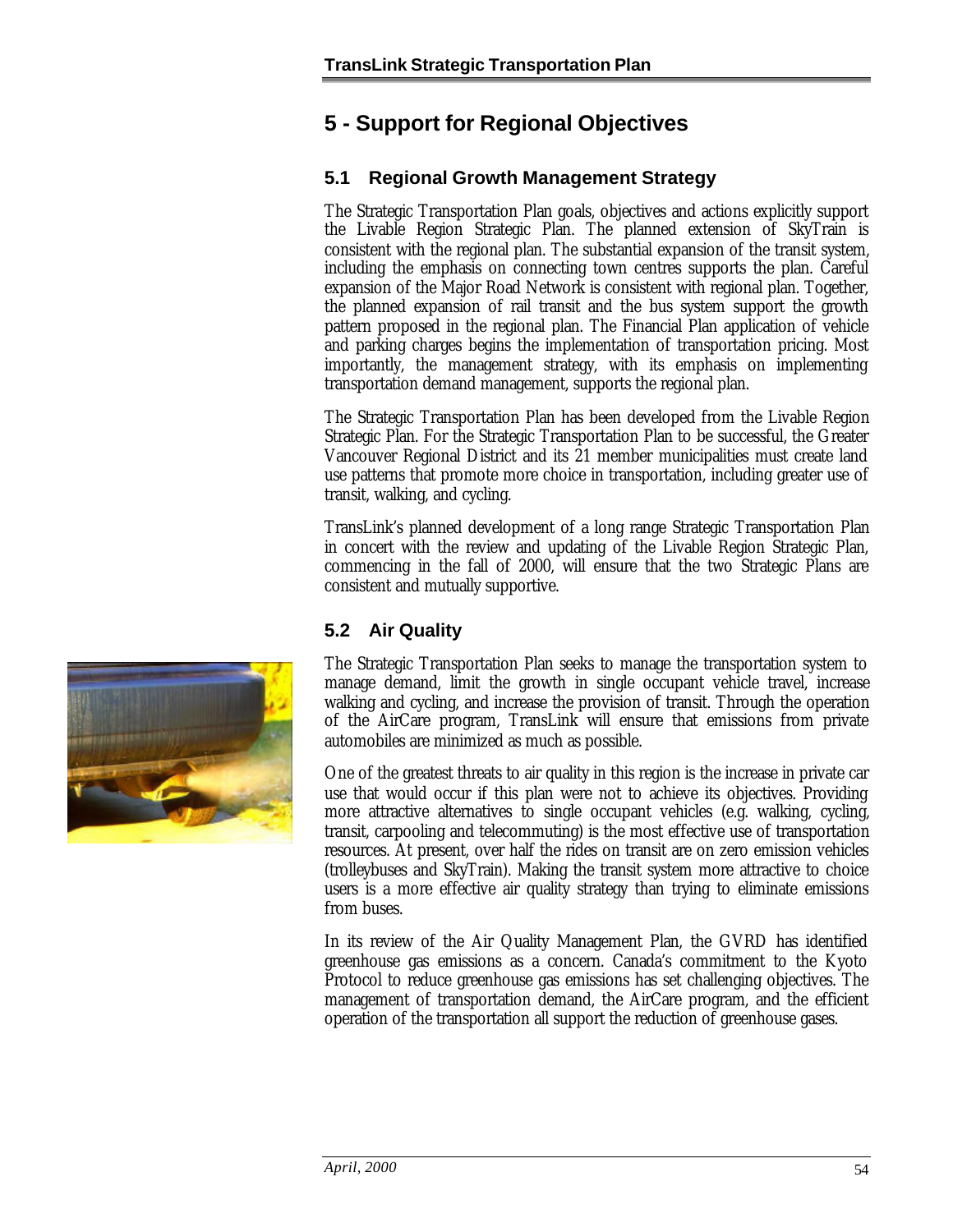#### **5.3 Economy**

The Strategic Transportation Plan seeks to make the best use of available resources to better serve the regional economy. Providing alternatives to the private car will reduce pressure on the road system at peak periods, facilitating the movement of goods. Moreover, the Plan explicitly looks to improvements to access to the ports and airport, and improvements to the road system that will serve goods movement. The Major Road Network Priority Program will give a higher priority to goods movement in future. Application of Intelligent Transportation Systems, as proposed in the Plan, has the potential to facilitate improved goods movement. A more efficient, effective transportation system can better serve the needs of the regional economy. The Greater Vancouver Regional District will be developing economic objectives in the next revision to the Livable Region Strategic Plan. TransLink will work with the Greater Vancouver Regional District and stakeholders to develop transportation related economic indicators which will permit monitoring of future plans and progress in this area.